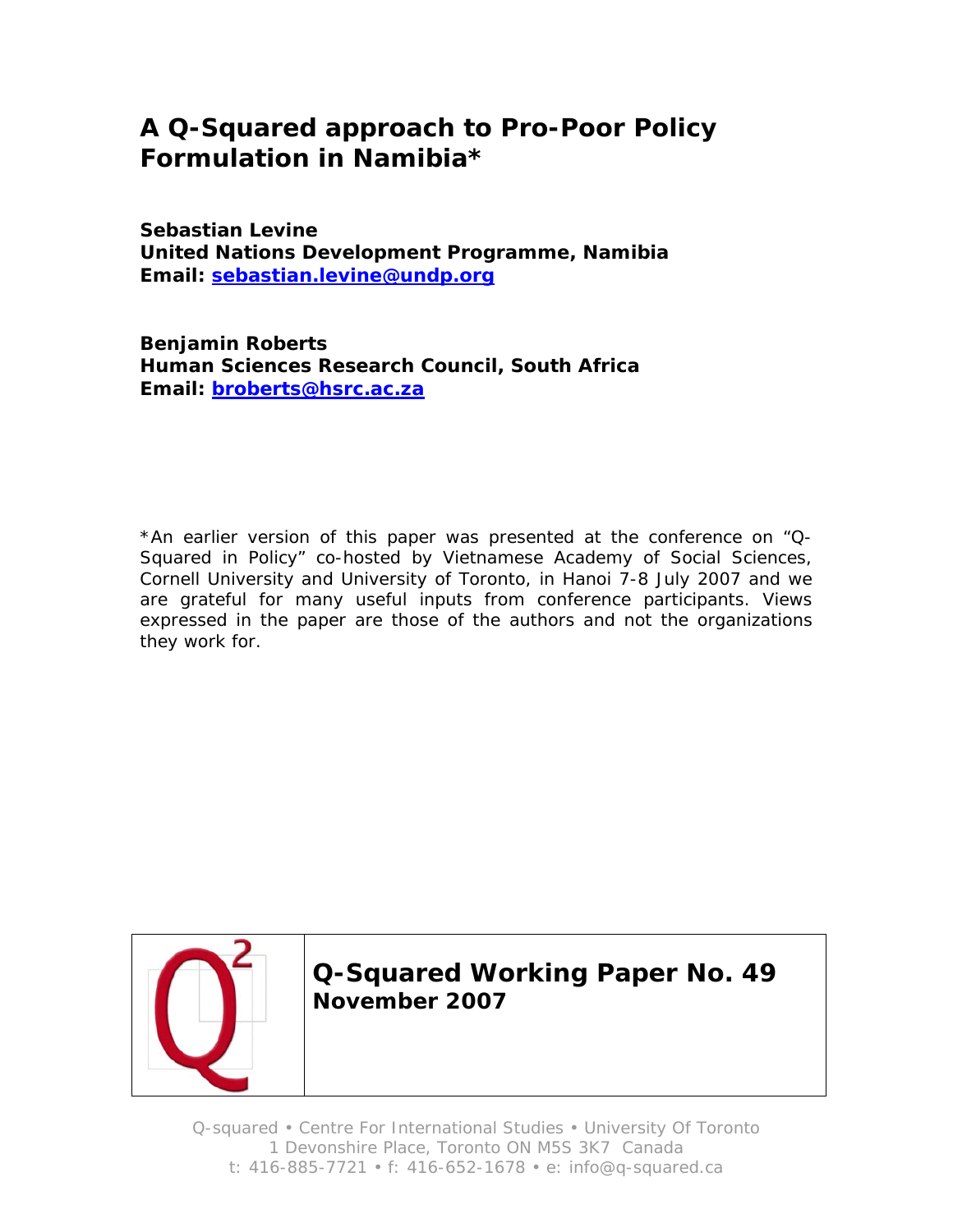### 1. Introduction

When Namibia achieved Independence in 1990, the new majority government inherited a country marred by widespread poverty and deep inequality after more than a century of colonial rule and Apartheid. According to one conservative estimate at the time, at least two thirds of the population were classified as absolutely poor, including three quarters of the black population (World Bank 1992). The Population Census in 1991 (CBS 1993) and a Demographic Health Survey in 1992 (MOHSS 1993) provided the first real quantitative assessments of the state of social well-being among the Namibian people as a whole at the time of Independence and offered evidence to the deep inequalities in the provision and access to social services—especially between urban areas and the predominantly rural northern regions where the majority of the population lived.

In 1993, the Central Bureau of Statistics conducted the first Namibia Household Income and Expenditure Survey (NHIES), which provided a consumption-based estimate of poverty according to which 38 percent of households were classified as "poor" and 9 percent "severely poor" (CBS 1996a). Geographical divisions were again highlighted but so were vast inequalities according to dimensions of gender, age and ethnicity. Moreover, based on the consumption data in the survey, a Gini-coefficient of 0.7 was derived, which immediately qualified the new country for the unenviable position as having the most unequal income distribution in the world (CBS 1996a; United Nations 2005).

Reduction of poverty and inequality through economic growth and employment generation has subsequently been at the top of the national policy agenda (GRN 1995; GRN 2001). In the course of formulating plans to actively combat poverty, its definition has been broadened to go beyond just monetary measures and include concerns related to capabilities, vulnerability and exclusion (GRN 1998; GRN 2005). A number of studies conducted by the Social Sciences Division at the University of Namibia (e.g. Devereux et al 1996) and a series of *National Human Development Reports* (beginning with UNDP 1996) seem to have played a particularly instructive role in building national consensus on the multiple dimensions of the poverty phenomenon, strengthening capacity for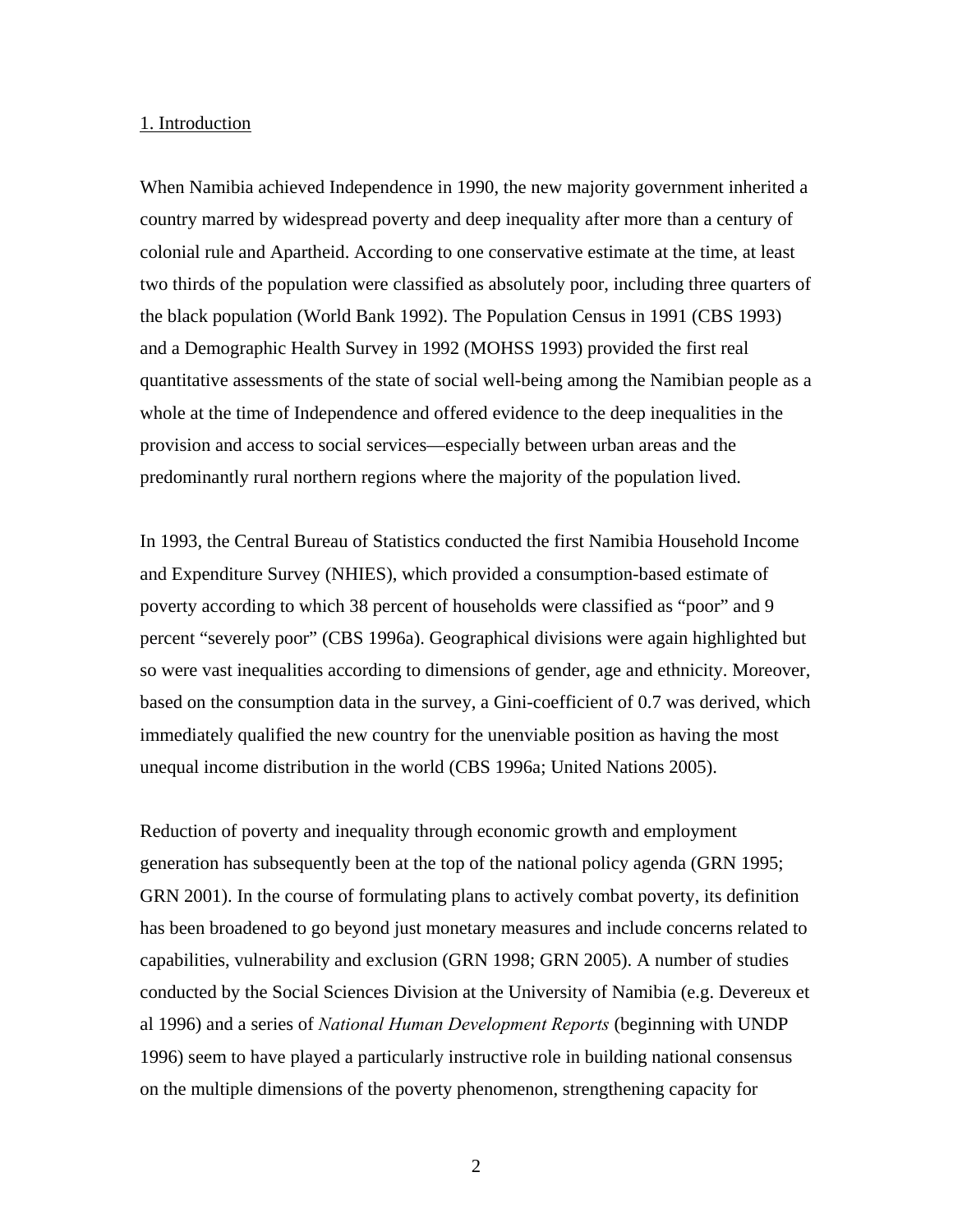poverty measurement and facilitating policy analysis and dialogue. Moreover, as national authorities sought to build the national statistics system, a stream of data has been released over the years with the expected variation in both regularity and quality. However, the impact of this information flow on discourse and public policy has been uneven at best for a number of reasons that will be discussed below.

With national policies and development plans expressing a greater ambition towards becoming more evidence and results based (Office of the President 2004), and especially as the next five year National Development Plan is being prepared with poverty reduction again as a main objective, there appears to be a new demand for more systematic interpretation of macro trends and the likely impacts of policies directed towards the poor and vulnerable. Therefore, a key challenge facing policy makers at present is to draw conclusions from and reconcile a multitude of data sources, which often point in different directions and to a host of methodological challenges. The main objective of this paper is to derive some basic conclusions about the nature, level and trends of poverty in Namibia and thereby seek to deepen the debate about the possible impact of post-Independence efforts to reduce poverty. A secondary aim is to identify some of the causes that prevent, or at least impede, poverty research from informing the various stages of the policy and planning cycles.

We begin in Section 2 with an overview of current socio-economic trends to establish the macro picture and to begin exploring some of the complexities and apparent contradictions in economic and social developments in the post-Apartheid era. Section 3 lists a series of micro studies that have been carried out to investigate levels and trends of poverty and focus on the two most recent and extensive studies, the Namibia Household Income and Expenditure Survey (NHIES), based on a quantitative household budget survey methodology, and the Regional Poverty Profiles (RPP), which were conducted primarily using qualitative research approaches. Both research efforts were commissioned by the government specifically to inform the preparation of the next National Development Plan and other strategies aimed at poverty reduction. When viewed separately, the two research processes can be interpreted to represent evidence of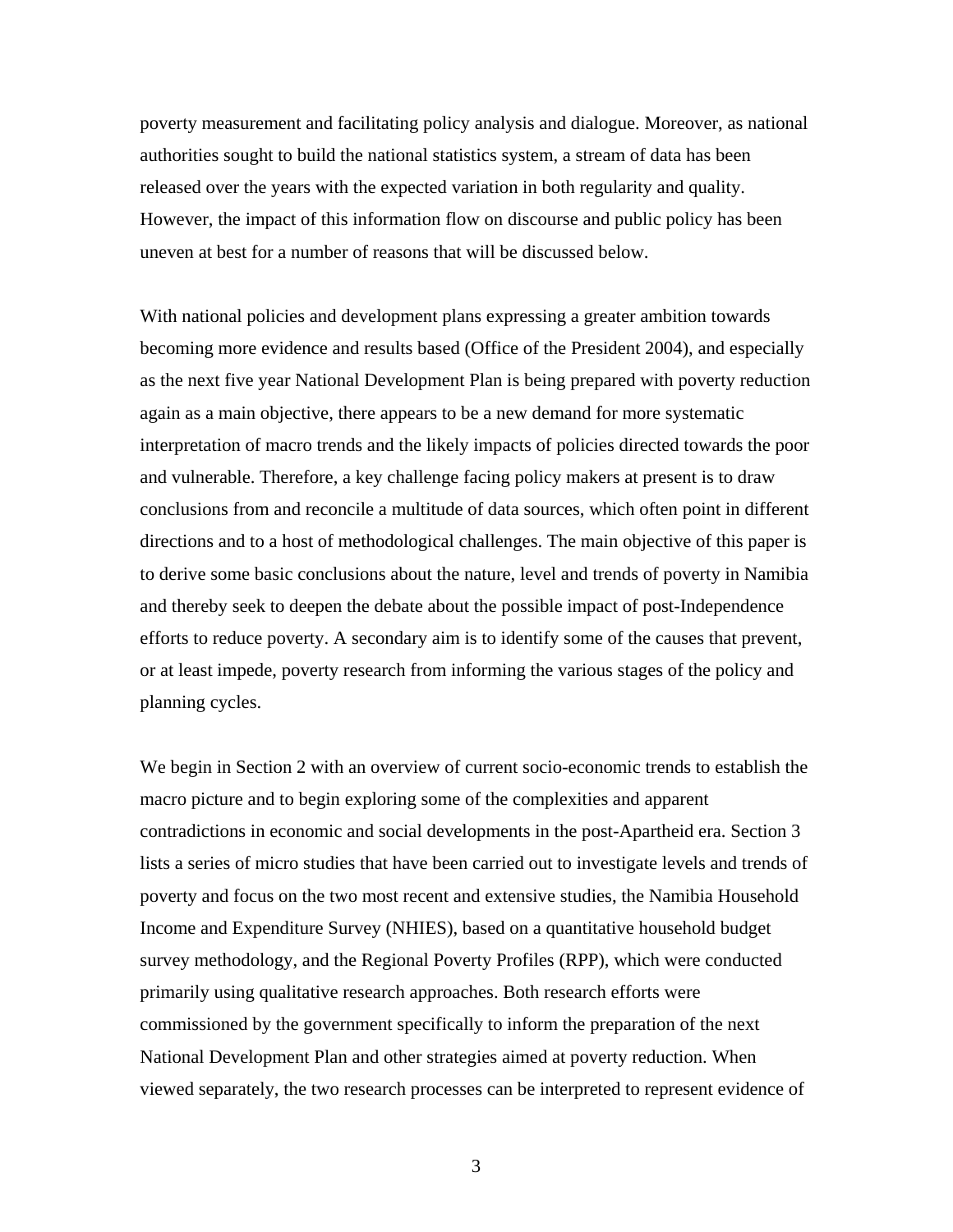opposing poverty trends in Namibia. However, as explored in Section 4, where we revisit the tradition going back to Jodha (1988) and others in working with contradictions between results emanating from qualitative and quantitative research, much more is gained by combining the approaches than pitting them against each other. We then employ a Q-Squared approach by mixing the information sources to undertake additional analysis on the quantitative dataset and expand the poverty definition beyond income to include access to social services and assets. This helps us draw some preliminary and compatible conclusions about the levels and trends of poverty in Namibia that reflect the heterogeneity of poverty experiences. In the process, we also discuss how changes in survey methodologies have impacted results either by design or by default. In Section 5 we highlight a number of challenges in translating poverty research into policy action before we conclude in Section 6.

### 2. Poverty amid plenty: some macro trends

In the 2001 Census, the population of Namibia was estimated at 1.8 million and with a total land area of 824,269 sq km (approximately the combined size of Germany and the UK) the country has one of the lowest population densities in the world (CBS 2003). Moreover, Namibia is considered to have the driest climate in sub-Saharan Africa with wide regional variation in annual rainfall; from less than 50 mm in the western Namib and coastal zones to more than 700 mm at the eastern end of the Caprivi Strip (Kolberg 1995; Sweet 1998). Approximately 44 percent of the country is so-called "commercial" farmland with freehold tenure, 41 percent is allocated to communal areas, and the remaining 15 percent is state land including conservation areas (Sweet 1998; Adams and Howell 2001). A profound difference exists between communal areas in the north of the country (inhabited by more than two-thirds of the total population and characterised by farming-based livelihoods) and the commercial areas in the centre and the south of the country, where livestock represents the major income source of a low rural population and an extremely small number of land owners (Chiari 2004). Since 2000, subsistence agriculture has contributed to less than 2 percent of annual GDP (CBS 2006b), yet for 37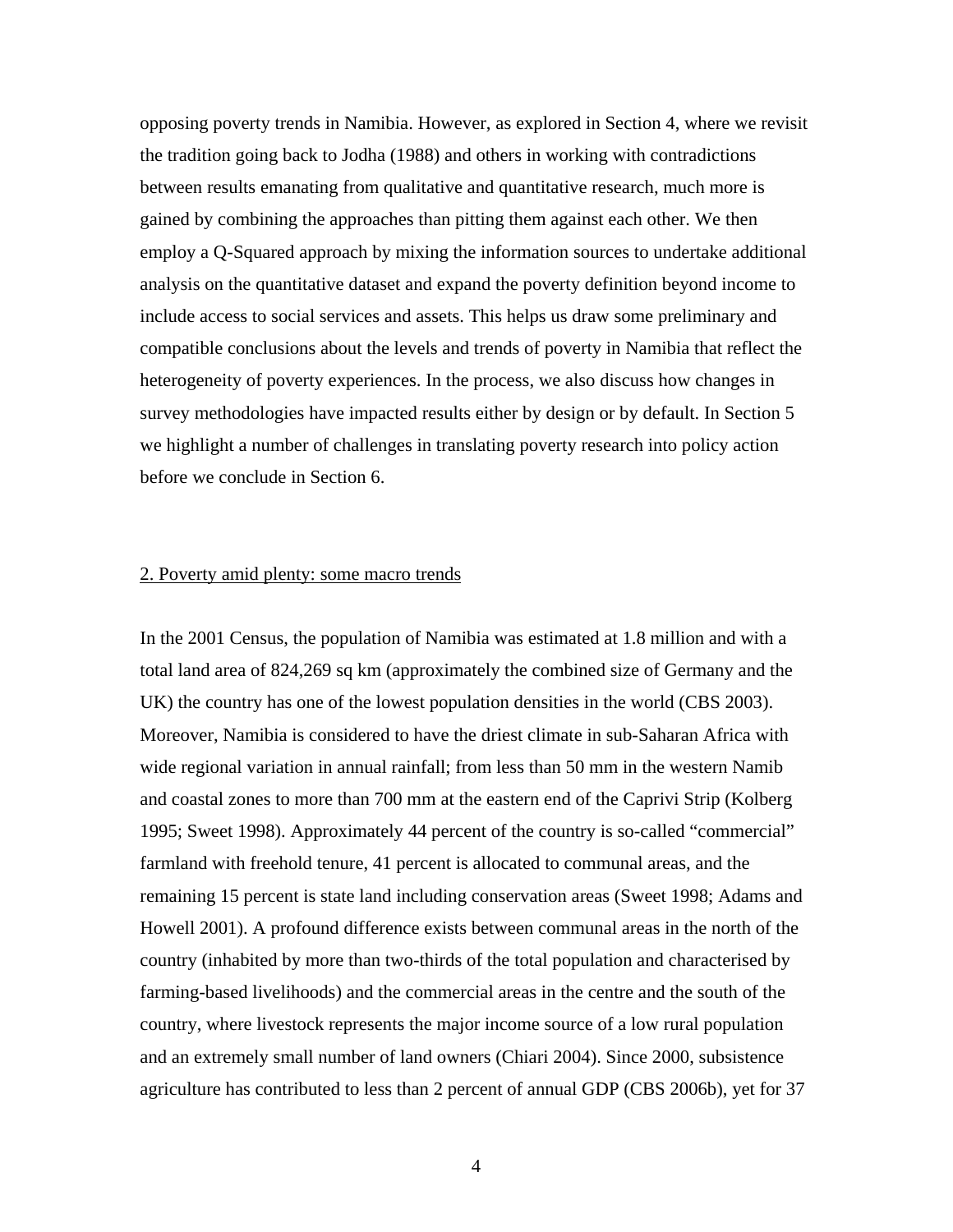percent of the population, subsistence agriculture forms the main source of income (CBS 2006a).

Namibia is classified as a lower middle-income country with an annual average income of around USD 2,800 per capita in 2004 (World Bank 2006). Measured by income alone, the country performs fairly well on a global scale; ranked 75 out of 177 countries. However, when using the Human Development Index, which combines income with other capability measures such as health and education, the country slides 50 places to a rank of 125 (UNDP 2006). In recent years, advances in human development have been rapidly rolled back due to one of the most severe HIV/AIDS epidemics in the world (United Nations 2005; UNDP 2006). Life expectancy is projected to have fallen from 60 years in 1991 to 40 years in 2005 (MOHSS 2001; GRN 2004b). For over a decade, AIDS has been the leading cause of death, while the country has an estimated 100,000 orphans (CBS 2001; MOHSS 2001; GRN 2004b). The relatively high level of average income also masks high levels of poverty due to extreme inequalities in the income distribution (CBS 1996; CBS 1999; Van Rooy et al 2006), which is primarily a result of a long history of racial segregation during the colonial past prior to Independence in 1990 and the country's continued heavy reliance on the extraction of natural resources, notably diamonds, which is invariably capital extensive (United Nations 2005). While some poverty did exist in the pre-colonial era, it is well established how the process of colonisation introduced systematic and generalised processes of impoverishment and dispossession (World Bank 1992; Werner 1993; Devereux et al 1996). Interpreting the impact of macro trends on poverty since then is less straightforward as the following examples should illustrate.

Firstly, national accounts data show that real GDP has grown by 4.1 percent on average annually in the period between 1990 and 2005—a major reversal compared to the economic depression in the decade prior to Independence. However, GDP *per capita* has only increased by 1.6 percent (CBS 2006b) over the same period and, given the tremendous inequality with which income is distributed, a significant impact on poverty levels from economic growth alone is unlikely. Moreover, also using national accounts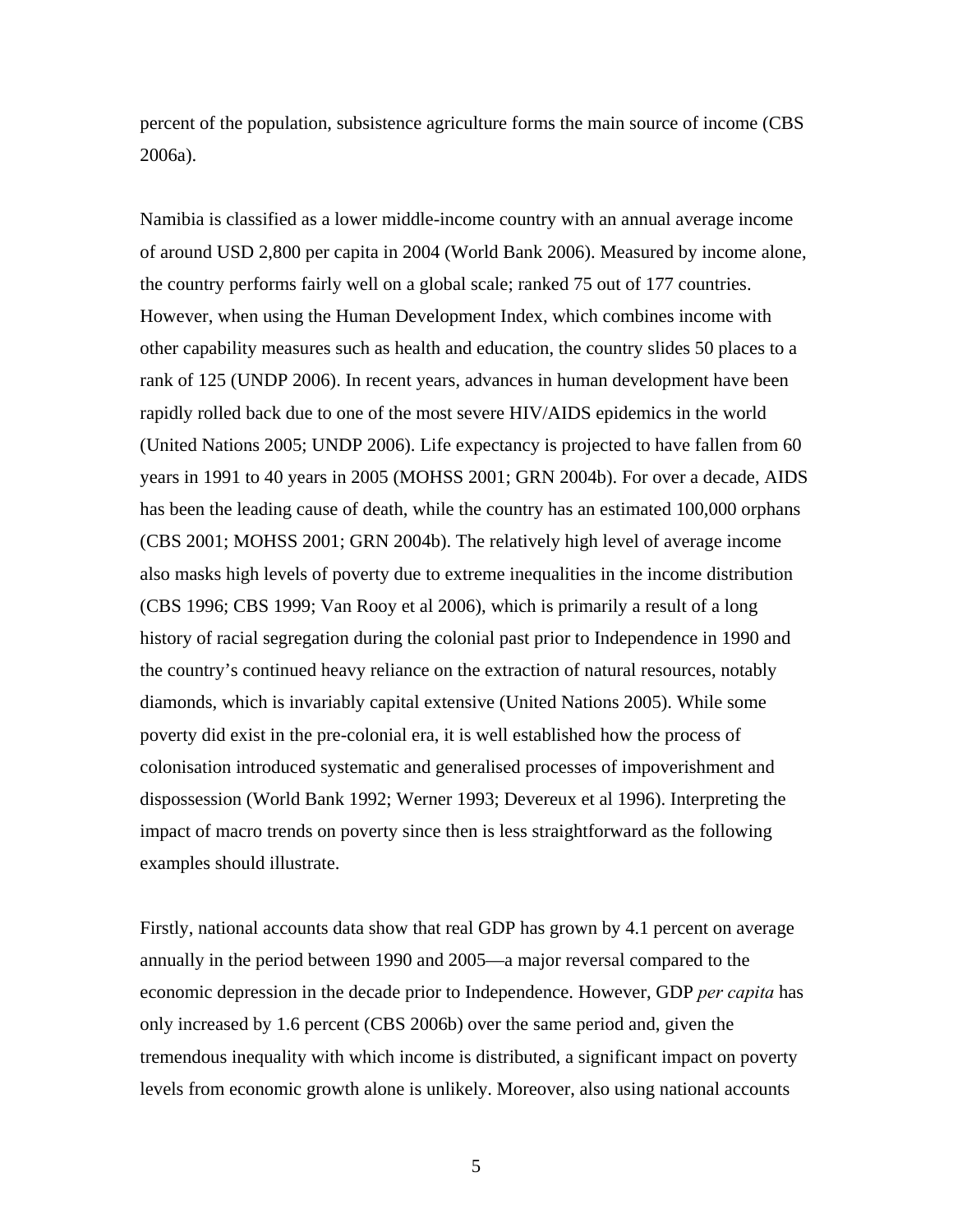data World Bank (1999) concludes that poverty "is on the rise" specifically as a result of an observed contraction in household consumption. However, primarily since household consumption in the national accounts is measured as a residual<sup>[1](#page-5-0)</sup>, errors in any of the aggregates will show up in household consumption making it a rather unsatisfactory tracker of individual and household income (CBS 1996b).

Secondly, formal sector employment has fallen between 1997 and 2004 (MOLSW 2006). However, negative effects on household incomes from falling overall employment could be more or less outweighed by comparatively high wages paid to an expanding number of civil servants, including their remitted incomes, and the effects of the near-doubling in real terms of social transfers over the past decade and a half (MOLSW 2001; MOLSW 2006; IPPR database). Moreover, the Labour Force Survey is also likely to underestimate the role of the informal sector and for instance improvements in own-production by households. Namibia has been able to devote an average of 34 percent of GDP in recent years to expenditure on the national budget, and still maintain fiscal stability, largely as a result of receipts from the Southern Africa Customs Union (SACU), which currently contribute nearly one half of total government revenues (MOF 2007). In the longer term, however, pressure is mounting on this revenue source (Flatters and Stern 2006).

Thirdly, a land reform programme has been in place since Independence with the aim to relieve demographic and environmental pressures on communal land, resettle communal farmers on commercial land and, more generally, address historical disparities by transferring ownership to 'previously disadvantaged groups'. But despite much political attention, progress in implementation has been slow and its pro-poor effects questionable (Werner 2001; Van Donge et al 2005). Finally, as the most arid country in sub-Saharan Africa (Sweet 1998), vulnerability to drought and food insecurity in Namibia remains a persistent challenge to household livelihoods and well-being (Devereux et al 1995; Devereux and Naeraa 1996). Moreover, the HIV/AIDS epidemic is believed to

 $\overline{a}$ 

<span id="page-5-0"></span> $<sup>1</sup>$  In other words, as the difference between the GDP and imports on one hand and the final consumption</sup> expenditure of government and non-profit institutions, investment, changes in inventories and exports on the other hand.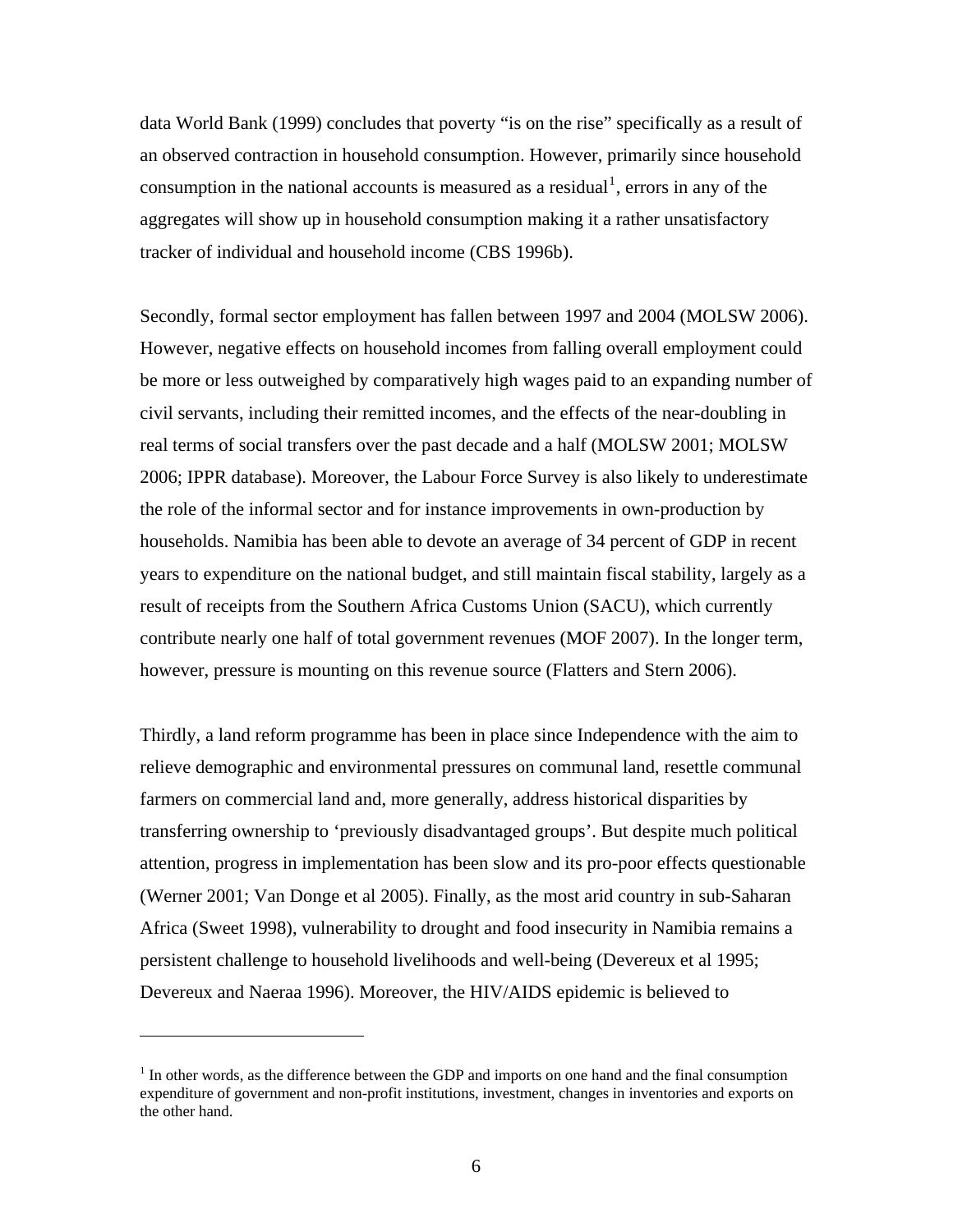compound food insecurity and undermine the coping strategies of poor households (de Waal and Whiteside 2003; United Nations 2005). However, during the two major droughts in 1992 and 2002, the government and the international community responded with extensive food assistance. To mitigate rural vulnerability in general, the government has put in place income-support programs of various kinds including social pensions for the elderly and the disabled, a variety of grants for children, labor-based works programs, and shelter and housing programs (Subbarao 1996; Office of the President 2004).

These macro trends are therefore ambiguous at best in terms of gauging the possible net impact on poverty in the post-Independence period. Fortunately, a series of studies using a variety of analytical approaches have been conducted aimed at more directly measuring welfare at the household and community levels.

### 3. Micro-studies and mixed methods

Over the years, a series of studies on a range of topics related to various aspects of human poverty and welfare have been conducted in Namibia; employing a range of research techniques and approaches either purely quantitative (CBS 1996a; CBS 1999; CBS 2006a), purely participatory (Hay, Pell and Tanner 1990; Reed and Dougill 2002; Samaria and Strand 2006) or purely ethnographic (Friedman 2005; Lorway 2006; Becker 2006). Moreover, several studies have mixed at least two of these methods (Yaron et al 1992; Van Rooy et al 1994; Deveraux and Naeraa 1996; Tvedten and Nangulah 1999; GRN 2004a; Frayne 2005; GRN 2006a, b). In order to analyse the levels and trends of poverty in Namibia, we use the results from two of these research processes; the Namibia Household Income and Expenditure Survey (CBS 1996a; 2006a) and the Regional Poverty Profiles that have been piloted in three regions (GRN 2004a; 2006a, b). We have chosen these two for several reasons. First of all, these two studies are the most recent (carried out between 2004 and 2006) and thus quite timely for our intentions to draw lessons for the next national development strategy which is to commence in 2008. Secondly, both research processes have inter-temporal components that allow us to draw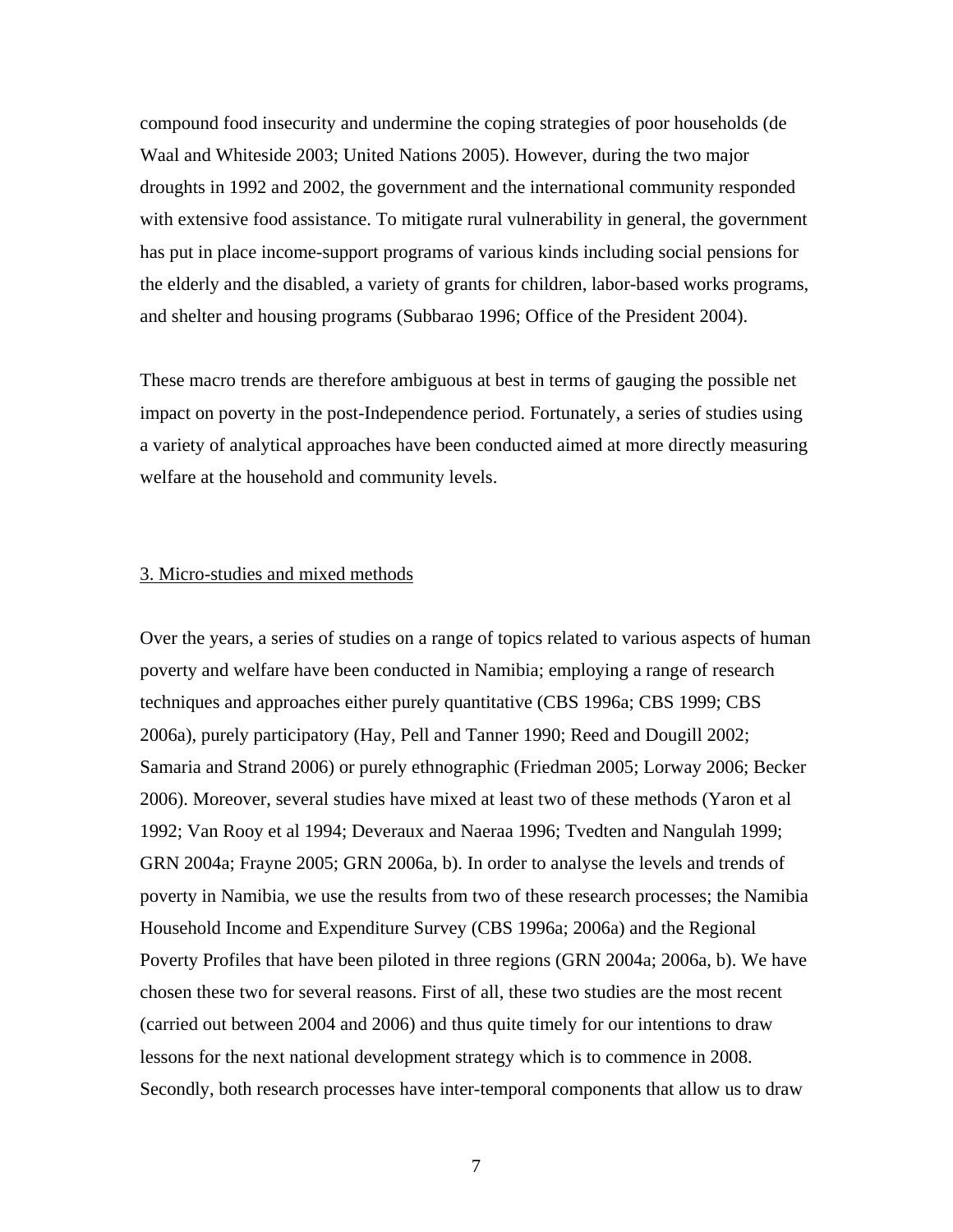conclusions related to poverty trends. Thirdly, by drawing on a combination of quantitative and qualitative data sources, we are able to employ a Q-Squared approach, which is considered particularly useful when it comes to poverty analysis (Carvalho and White 1997; Kanbur 2003). Finally, the studies were commissioned by the national government specifically to inform national policy making. However, most efforts have so far been devoted to the field work organisation and gathering of data and to a lesser extent on discussing, analysing and drawing conclusions based on the data.

### *3.1 Namibia Household Income and Expenditure Survey (NHIES)*

The NHIES 2003/2004 was a nationwide representative household budget survey covering 10,000 households and combining a standardised forms collecting basic information about the household and the people living in it, including: age, sex, education and so on, as well as household incomes and expenditure over a 12 month reference period. Using diaries, households recorded all expenditures and receipts, item by item, and included incomes and gifts (received and given out). Each household would record these transactions daily over a four week period. There were 13 of these four week cycles, each with a new set of households. Thus, a key distinguishing factor of the NHIES compared to other surveys conducted in the Namibia (e.g. Labour Force Survey, Demographic Health Survey) is that the NHIES is conducted over a full 12 months period. The main advantage of this is that effects attributable to seasonality during the course of the year are evened out. The highly detailed and labour intensive 'diary method' that characterises the NHIES methodology lends itself to measuring poverty using income or expenditures, which reflect budget constraints and consumption choices respectively. But invariably with increased size and sophistication of the survey comes methodological challenges, as we shall explore later.

According to the main report from the 2003/2004 NHIES (CBS 2006a), the estimated total household consumption during the survey period was N\$16 billion (US\$1 approximately buys N\$7). The average total annual consumption per household was N\$42,000 while the annual per capita household consumption was N\$8,500. While rural areas accounted for 60 percent of all households in the country, they only accounted for a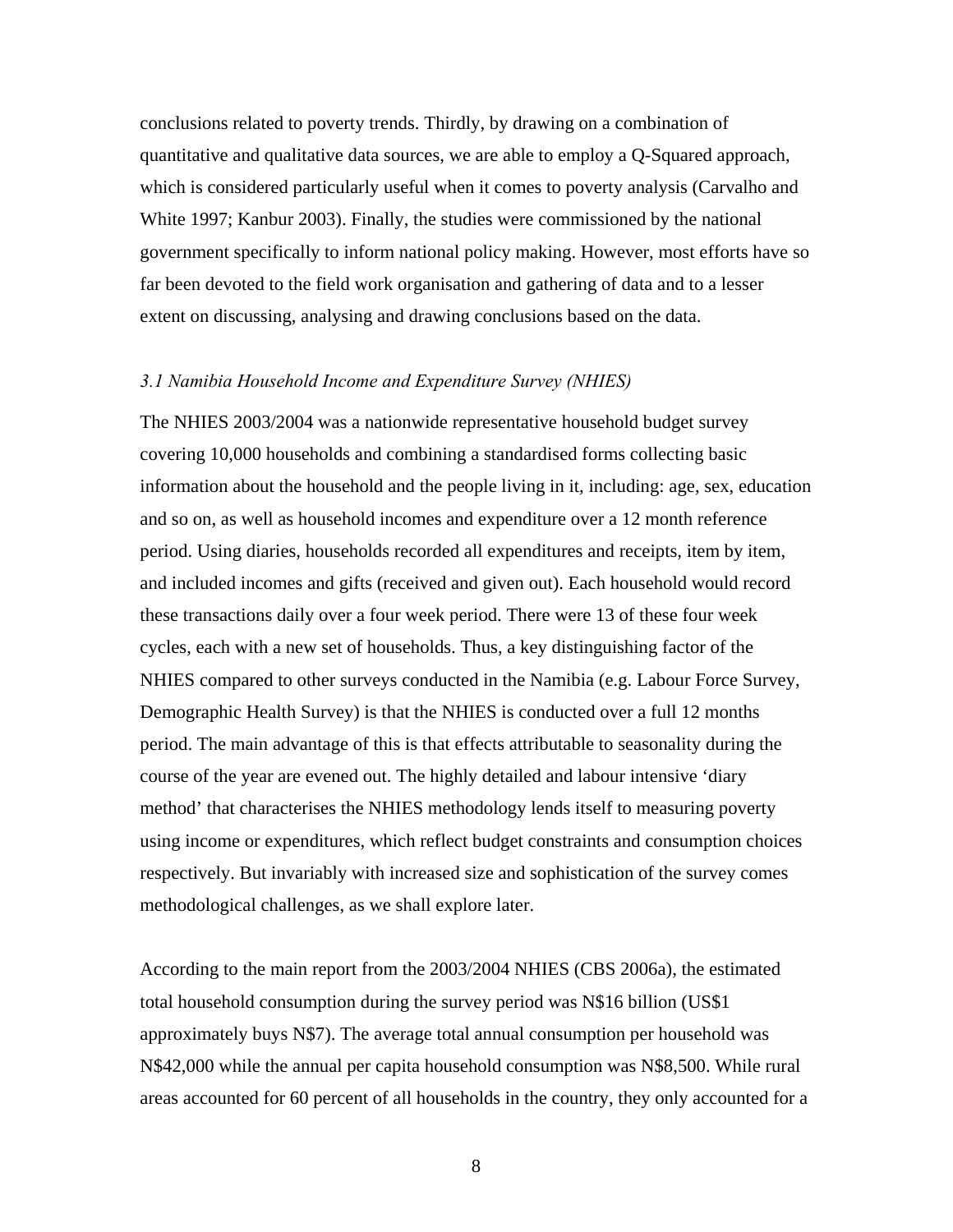disproportionate 38 percent of total consumption. Average annual per capita consumption was N\$5,000 in rural areas compared to N\$15,000 in urban areas. Female headed households constituted 41 percent of all households, but only accounted for 29 percent of total consumption. Annual consumption per capita in male headed households was N\$10,000 compared to N\$6,000 in households headed by females. Sizable disparities also exist across language groups, with the average annual consumption per capita in households where Khoisan was the main language spoken standing at N\$3,000 in contrast to N\$82,000 in households where the main language was German.

In order to translate consumption-based income levels into a measure of poverty, the Central Bureau of Statistics has relied on the food-ratio method since the first NHIES. This method is based on "Engel's Law", which states that poor households devote a greater share of their total budget to food compared to better-off households. Following Lipton (1988), the statistics office classified hose households that spent 60 percent or more of their total expenditure on food as "poor". Moreover, "severely poor" were those that spent 80 percent or more of total expenditure on food (GRN 1996). Following this definition, the share of "poor" households was 28 percent in 2003/2004 down from 38 percent recorded in the survey from 1993/1994. The share of households designated as "severely poor" has more than halved from 9 percent in 1993/1994 to 4 percent in 2003/2004 [\(Table 1\)](#page-42-0).

According to the NHIES, poverty remained a predominantly rural phenomenon with 42 percent of all households in the rural areas being classified as poor, compared to just 7 percent in the urban areas. The corresponding shares were 49 and 17 percent respectively in the earlier survey. The Kavango Region still had the highest poverty rate in the country but poverty levels there had come down from 71 to 50 percent. In the most populous of the northern regions, Ohangwena, poverty had been cut by almost half. The region with the lowest level of poverty was Khomas with less than 4 percent. Moreover, the Ginicoefficient was found to be 0.6 in the most recent survey. This still reflects one of the most unequal distributions of income in the world (UNDP 2006) but does represent a significant improvement compared to the Gini-coefficient of 0.7 registered in the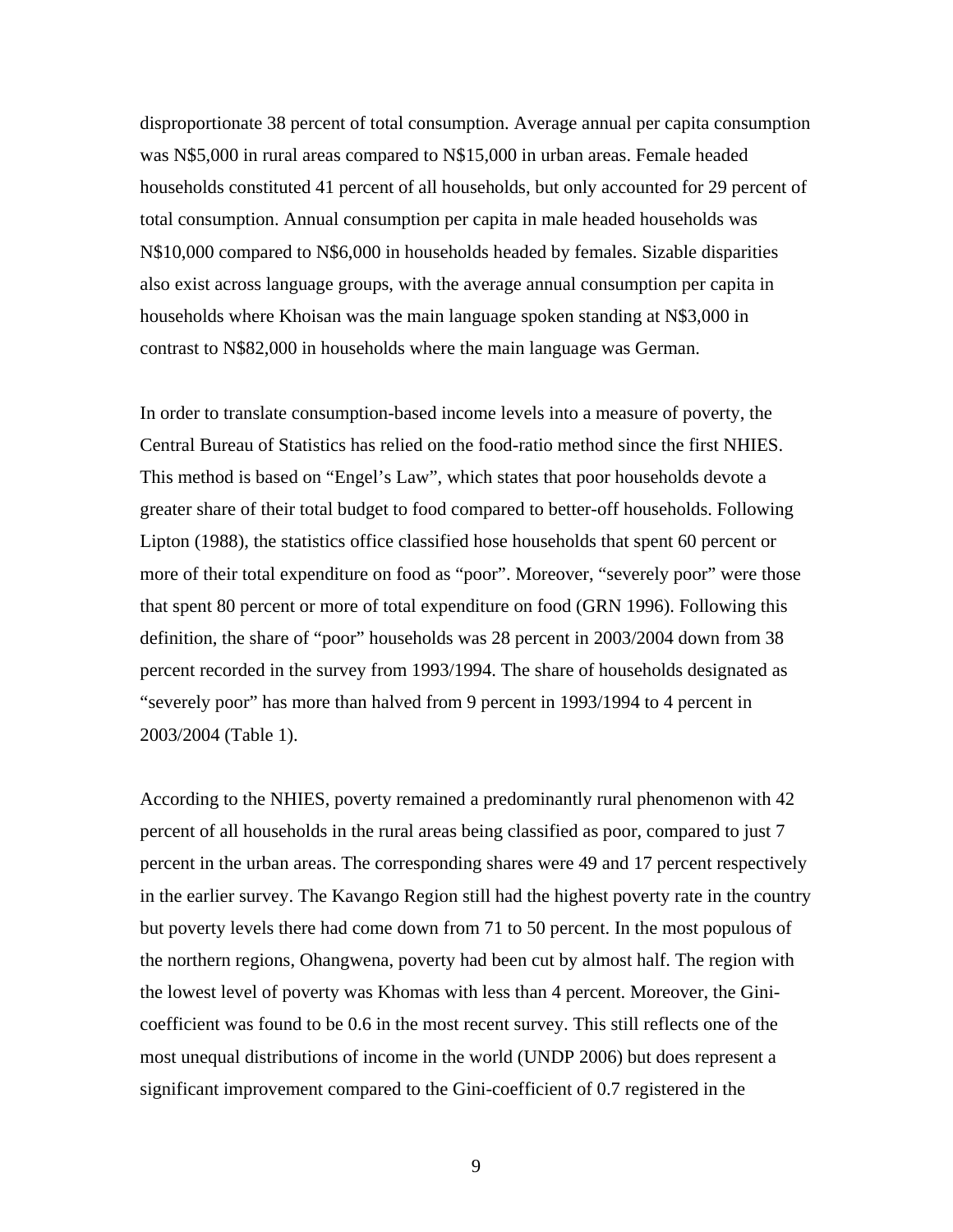previous NHIES. Incidentally, these results compared to the Government's medium term goals indicate that the national targets for reduction in poverty and inequality had been achieved almost down to the decimal point.

In the 2003/2004 NHIES, a concern was not to depart unnecessarily from methodologies used in a previous round of the survey carried out in 1993/1994 to ensure maximum comparability. However, it is to be expected that surveys that are conducted with 10 years intervals will not be completely comparable. Methodologies do change over time and improvements are introduced based on experiences and lessons learned from previous surveys. The main differences between the two NHIES conducted in 1993/1994 and in 2003/2004 include: a doubling of the sample size to reduce sampling errors and allow for more detailed disaggregation; efforts to improve data collection, especially on reported consumption and income, and annual non-food expenditure items, and; use of digital scanning for data capturing and processing. According to the Central Bureau of Statistics, the effects of these changes are difficult to separate from actual developments when the two surveys are compared. While not contradicting the main conclusions of the survey, readers were cautioned to treat observed changes over time between the two surveys *"as more indicative of direction rather than as precise estimates"* (GRN 2006a: 24).

Preliminary results from the NHIES were released to the public in March 2006 and a full report in November of the same year. The immediate response was fairly muted, a reflection of the lack of importance attached to the release of statistical reports by the national media. However, an op-ed piece in the most widely circulated daily newspaper reported on the preliminary results from the NHIES and pointed out that the results suggested a marked fall in income poverty in the country, that, if sustained, would ensure the attainment of the Millennium Development Goal on poverty, and concluded: *"The new survey should be cause for celebration because the results are truly remarkable but, more importantly, the survey should be scrutinised and analysed by researchers and policy makers inside and outside of Government so that we get a better idea of how stable the findings are, how well they really reflect the situation in the country (…) and what are the key factors that have contributed to reducing poverty and inequality"* (Levine,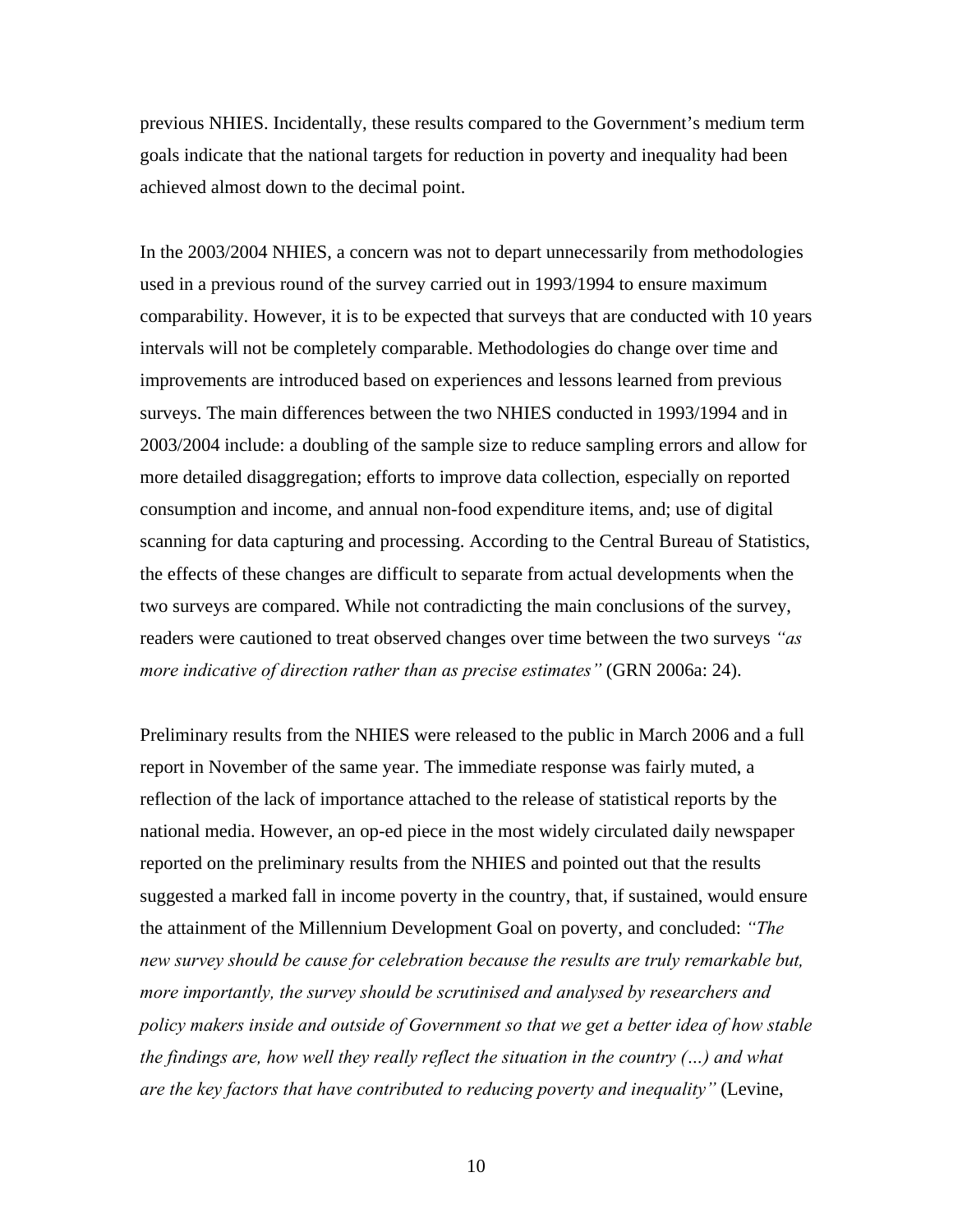2006a). A limited debate ensued, which was characterized by a great deal of skepticism of the validity of NHIES results. In a "letter to the editor" one reader of the same paper wrote: *"Namibia's households are not better off today than 10 years ago. The Gini-Coefficient didn't improve. It worsened. No doubt about that (…) To tell us 'severe poverty' exists only among 3.9 percent of the population is so beyond reality! In which country has this survey actually been undertaken? The national statistics offices better withdraw the whole document."[2](#page-10-0)*

National current affairs magazine Insight reported later on the NHIES also throwing the legitimacy of the results into question under headings such as: "A Statistical Mystery" and "More Statistical Puzzles". More specifically it was noted*: "Government's newly released household survey shows poverty and inequality have fallen. Economists are wondering how this could have happened."[3](#page-10-1)* And: *"When government recently published new statistics showing that poverty in the country had dropped, Insight welcomed the*  news but asked how this could have happened given strong suspicions that employment *had hardly risen."[4](#page-10-2)* These examples compliment views and suspicions widely shared in meetings and consultations among development planners, and so clearly there is demand for further interpretation of the NHIES results, and more systematic comparison with other data sources in order to uncover those statistical mysteries and provide some first answers to what has happened to poverty in Namibia.

### *3.2. Regional Poverty Profiles*

In this section, we describe the methodologies and results from the Regional Poverty Profiles. The focus is on the three northern regions of Ohangwena, Omaheke and Caprivi (see Map) where the PPAs were piloted in 2003/2004 and where Regional Poverty Profiles have been finalised (GRN 2004a; 2006a; 2006b). These profiles provide useful information for understanding poverty as perceived by the communities and are particularly helpful for further interrogating the NHIES. While it was recognized that

 $\overline{a}$ 

<sup>&</sup>lt;sup>2</sup> Letter to the editor, The Namibia, 4 April 2006 by Andreas Peltzer Cheshire.

<span id="page-10-2"></span><span id="page-10-1"></span><span id="page-10-0"></span> $3$  Insight Magazine May 2006.

<sup>4</sup> Insight Magazine 2006.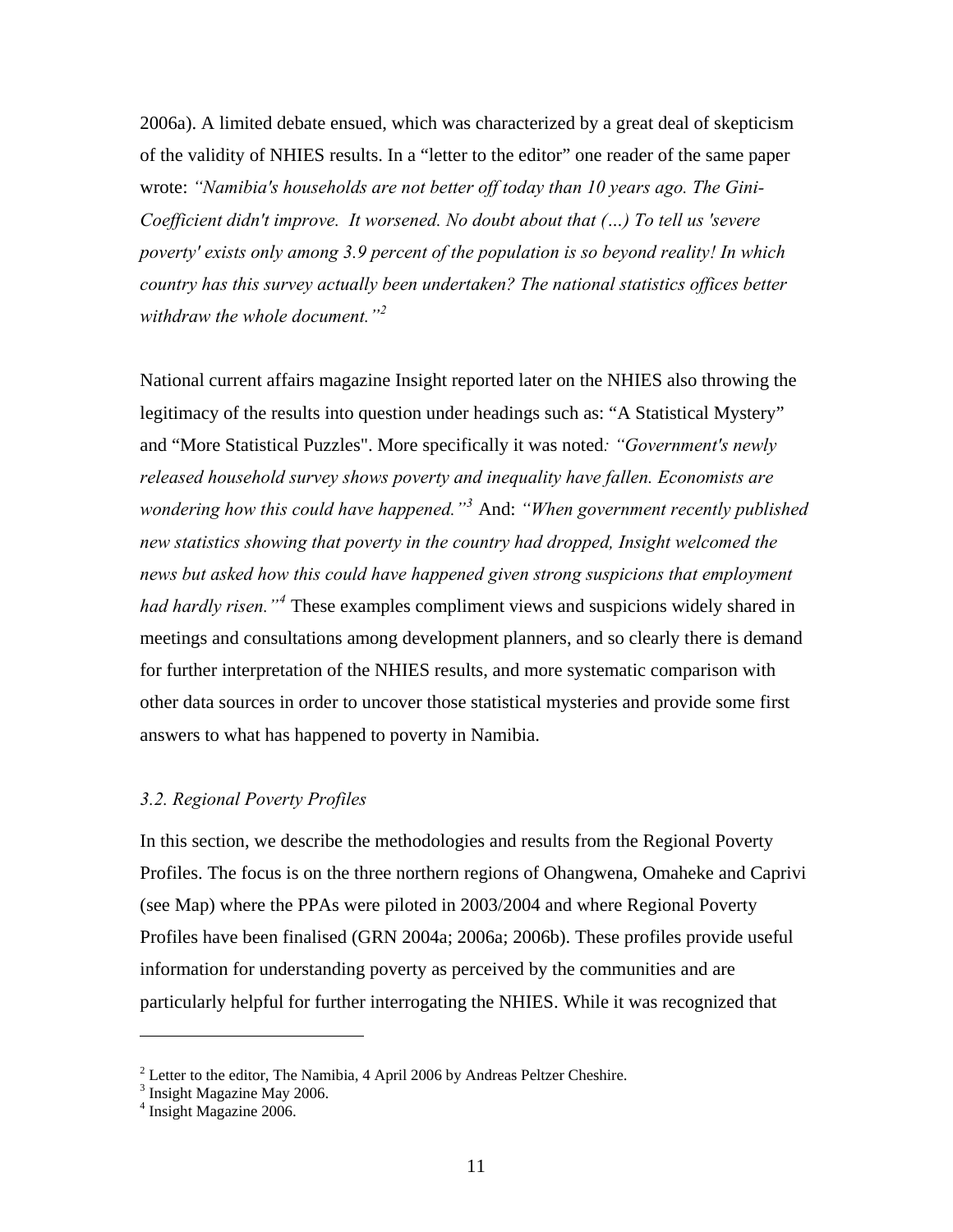*"generally, the PPA approach adds to the legitimacy of poverty reduction strategies"* the research objective went beyond legitimizing existing policy to shaping it: *"By combining PPA information with quantitative analyses the final poverty assessment is able to more fully analyse the various dimensions of poverty, provide opportunities for more informed policy decisions, and develop an appropriate response to poverty"* (GRN 2006a: 15).

The process of drawing the Regional Poverty Profiles in Namibia sought to make use of all three main approaches identified by Carvalho and White (1997) for combining qualitative and quantitative methods: (i) integrating methodologies, (ii) *"examining, explaining, confirming, refuting, and/or enriching information from one approach with that from the other;*" (Carvalho and White 1997: 16) and (iii) merging the findings into one set of policy recommendations. Firstly, integration of quantitative and qualitative methodologies was pursued primarily in the process of selecting the communities.<sup>[5](#page-11-0)</sup> Secondly, the Regional Poverty Profiles completed so far do go some way in triangulating various sources of information. One key distinguishing factor of the published profiles is the combined presentation of extensive census, survey and administrative data alongside the qualitative research primarily generated from the PPAs. Finally, policy recommendations and proposals for community and individual action, based on the combined analysis, feature as a separate section in each of the profiles. Research teams applied a number of standard PRA techniques including: village resource mapping, transect walks and drives; poverty trees to analyse causes and effects; poverty trend diagrams; well-being ranking; scheduling diagrams; Venn diagrams; service score cards; semi-structured discussions. These qualitative techniques are described as a family of methods to enable *rural* people to share, enhance, and analyze their knowledge of life and conditions, to plan and to act (Chambers, 1994).

 $\overline{a}$ 

<span id="page-11-0"></span><sup>&</sup>lt;sup>5</sup> The PPA process used a two-stage purposive sampling design process to select communities. The first stage of the sampling was the prioritisation constituencies. This was based on a series of welfare indicators including the Human Poverty Index (a composite including survival, illiteracy and access to water), infant and under-5 mortality rates and the number of orphans. The second stage involved the selection of one Primary Sampling Unit (PSU) from each constituency. This selection was based on variations in accessibility, availability of social services and agro-ecological zones. Finally, rural urban differences and coverage by the 2003/2004 NHIES were "taken into account" (GRN 2004a).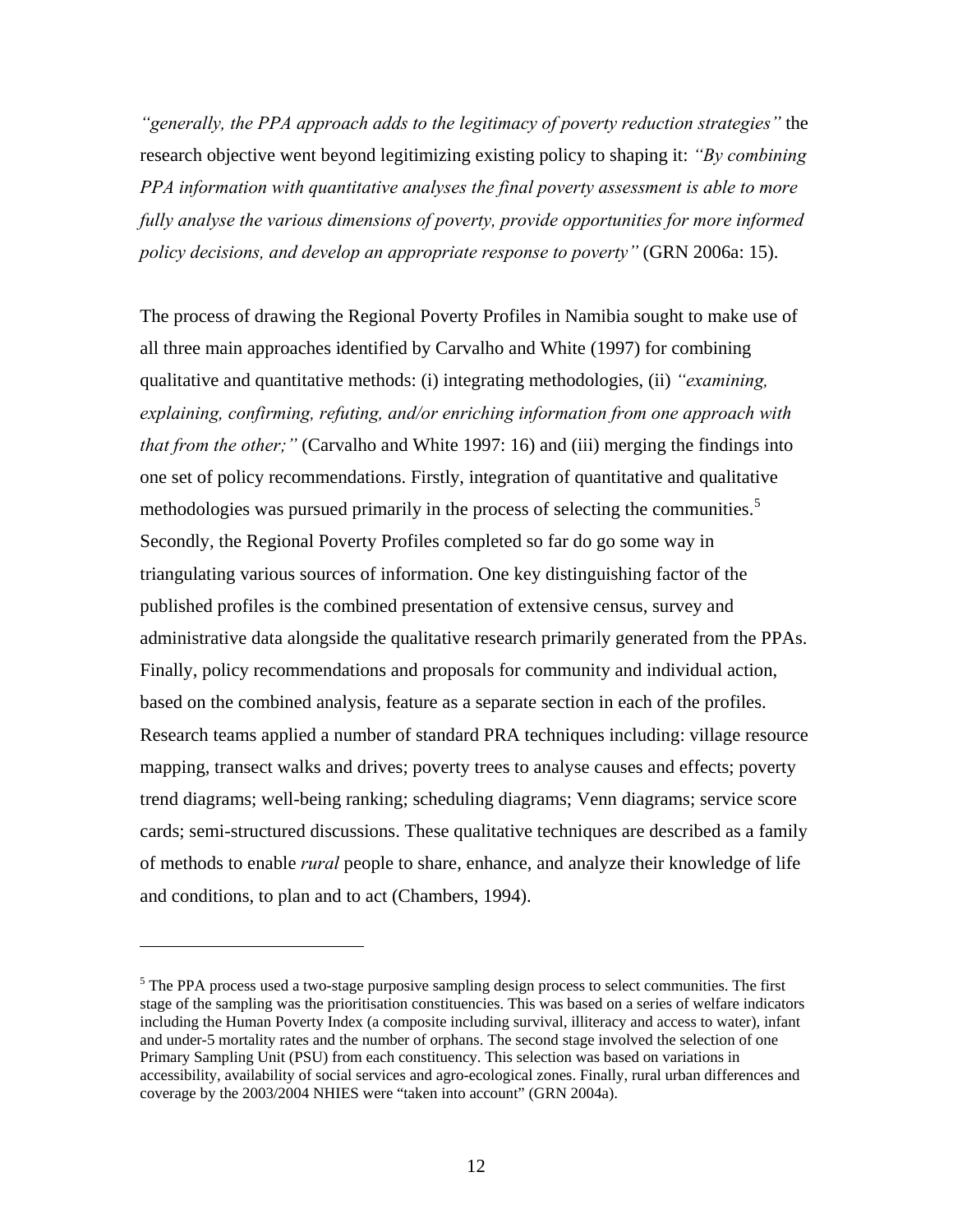The recurring economic causes of poverty mentioned in the three PPAs included: isolation from service centres, limited infrastructure, unemployment, the lack of livestock and a scarcity of cash income sources. Environmental determinants included: low rainfall and drought, water shortages, and various aspects of environmental degradation (soil infertility, overgrazing, deforestation). Social factors that were highlighted by participants included: ill health and mortality (especially related to HIV/AIDS) food shortages and hunger, high dependency ratios. In addition to these factors, region specific causes were stipulated that tend to reflect livelihood and agro-ecological differentiation as well as degree of urbanisation. As an example, the Ohangwena PPA tends to cite more factors that are likely to affect crop cultivation, whereas the Omaheke PPA lists more livestock related factors. Given the relative dependence on crop farming and livestock rearing in the two regions respectively, this is wholly understandable. Despite such inter-regional variation, agriculture, and associated environmental/climatic phenomena that impinge upon it, were consistently and frequently mentioned as factors underlying poverty.

Turning attention to upward and downward social mobility, falling into poverty was commonly associated with illness and death of a breadwinner, natural disasters, loss of employment, mismanagement and loss of resources. Although it was observed that very few managed to escape poverty, human capital in the form of education and skills, access to financial capital (particularly loans), and livelihood diversification were shared responses. In Caprivi, accessing an old age pension was also seen at critical to improve one's social position, while inheritance and marriage was seen as noteworthy in Omaheke and being able to afford farm equipment and access drought-resistant crop varietals was reported in Ohangwena. In discerning trends in well-being and livelihoods over predefined periods since the time of Independence, there emerges substantial regional and thematic variation. In Omaheke, there was a general view that various dimensions of poverty and living conditions were worse in 2004 relative to pre-Independence Namibia. Caprivi, and to some extent Ohangwena, present a more encouraging front with improvements in certain domains, though in the latter case there remains a belief that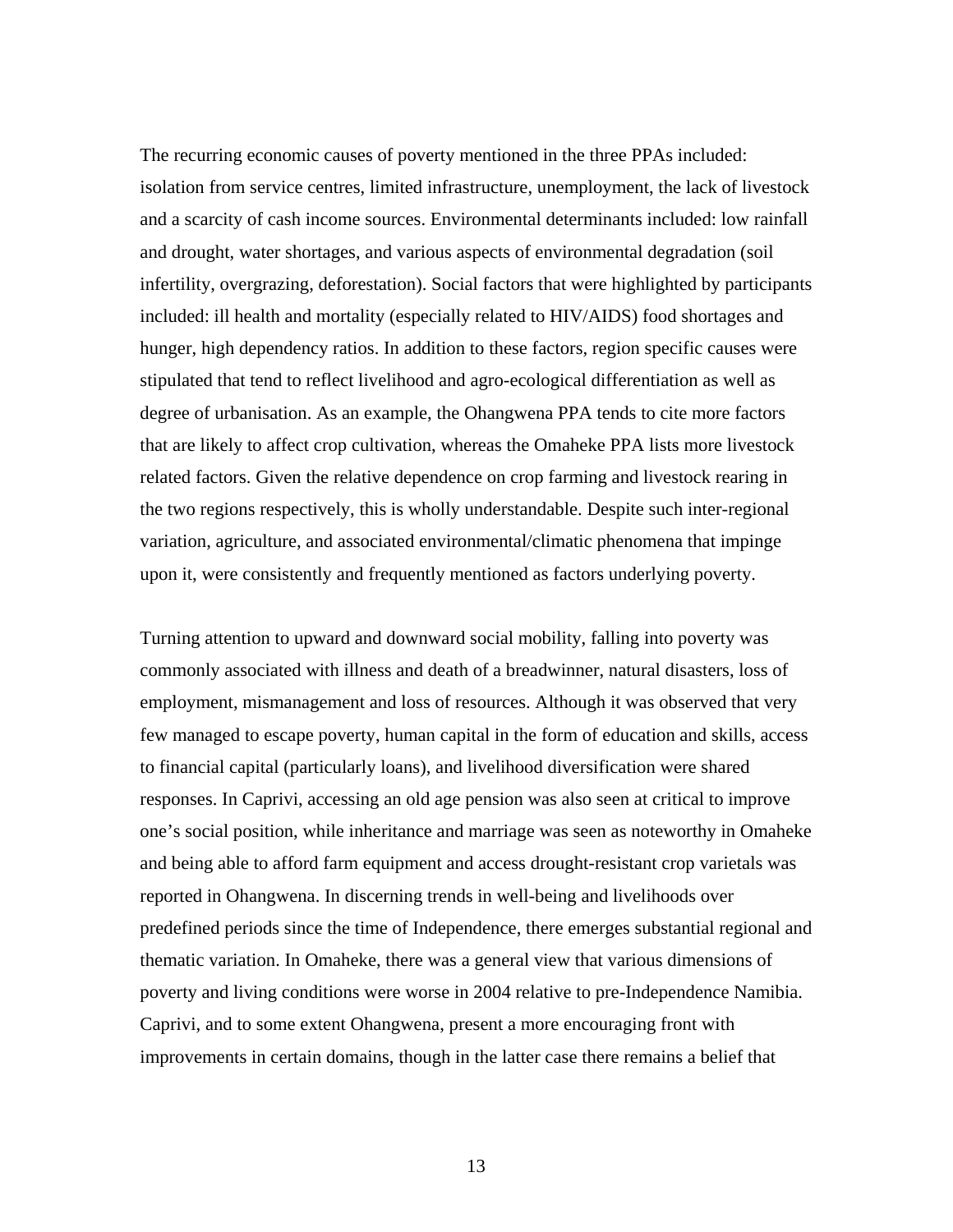there has been an expansion in the numbers of very poor people (particularly from amongst those who depend on subsistence farming) due to persisting droughts.

In relation to food security, perceptions in Ohangwena and Omaheke were broadly negative. In the former region, communities referred to declining soil quality and insufficient land for crop cultivation due to overpopulation and overexploitation of natural resources, though it was admitted that drought relief helped somewhat during climatic shocks. In Omaheke, the reduction in income due to the casualisation and retrenchment of farm workers, coupled with declining food rations from employers and food price inflation, steadily declining rainfall and poor environmental management were considered salient determinants underlying the declining trend. In contrast, Caprivi seems to exhibit a more positive trend, with good rains in 2004 translating into an equally good harvest, to the extent that households were able to accommodate their own food needs as well as having a surplus available for sale. This reportedly further assisted households by enabling them to afford other important non-food expenditures, such as school fees. As for the benefits accruing from public investment in services (including health care and educational facilities, water supply, electricity, housing and road infrastructure), broadly positive developments were cited in both Ohangwena and Caprivi. While on one hand this is perceived as having notably improved living standards, issues pertaining to the affordability of, and satisfaction with, services such as water and education are raised in several communities. The distinction between the physical availability of services on one hand and uptake and quality on the other are also of increasing concern for central planners and policy makers (Office of the President 2004).

The regional PPAs identified different categories of poverty and their corresponding attributes. While, as will be discussed below, there is substantive heterogeneity amongst the poor both within and between regions, almost all measures of poverty are unified in their emphasis on access to land, livestock and labour endowments. This is not atypical of arid and semi-arid lands in Africa, where such stocks of assets remain important indicators of wealth (Barrett et al 2006; Little et al 2006). The implication of this is that in a setting where climatic shocks (droughts, flooding), health shocks (especially in the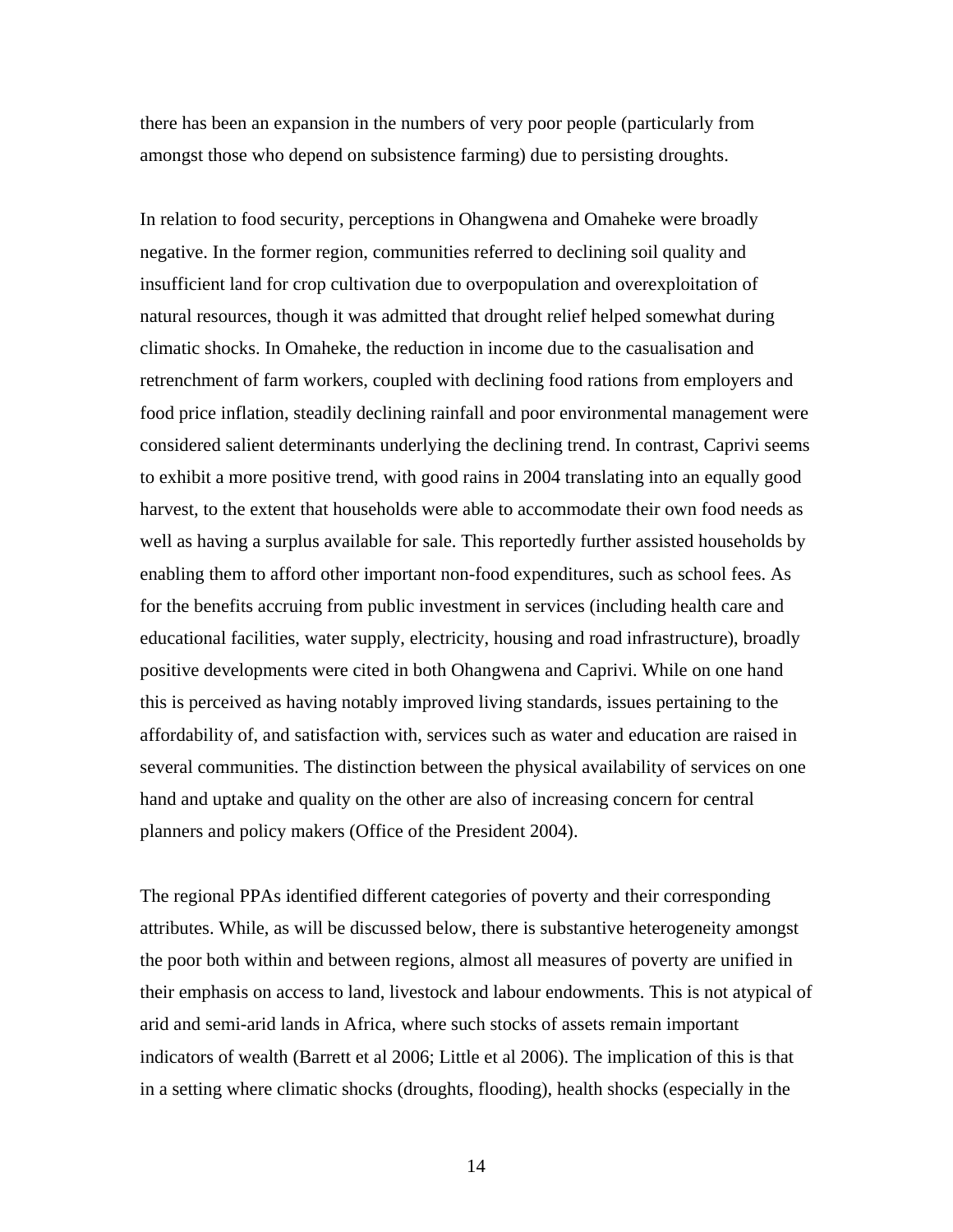era of HIV/AIDS) and other shocks occur with increasing regularity, it becomes increasingly difficult to discern trends in poverty when examining this phenomenon through the lens of income deprivation using conventional quantitative, money metric approaches.

Although there is some variation in the identification and labelling of the different social categories of poverty in the three regions, there are a set of five broad categories that appear to be roughly equivalent across the regions. These are *the extremely/very poor*, *the poor*, the *moderately poor*, *the better off*, and *the rich*. The 'extremely or very poor' lack employment and livestock. They have access to small fields, which they cultivate by hand due to an absence of equipment. In order to ensure their survival, they depend on begging, the harvesting of wild foods, and in some instances piecework for other households in exchange for food or a nominal fee. They also experience almost perennial food shortages, low educational attainment and poor health. In urban areas, this subgroup may also be typified by a lack of formal shelter and access to basic municipal services.

The '(slightly less) poor' are equally deprived in terms of livestock ownership and formal employment. They possess no agricultural equipment but they are physically capable of working for others in exchange for oxen for ploughing. They are able to rely to some extent on social networks in times of need. Their cash income is insufficient to adequately cover school fees or healthcare. 'Moderately poor' households tend to have a few livestock, a reasonable harvest due to timely ploughing, someone with a low paying but regular source of employment, and access to government pensions. In communal farming areas, they are able to live off their own produce and labour. They are thus more food secure and are in a better position to cover health and schooling expenses. The 'better off' have land, a sizable livestock herd, farm implements, nets and canoes to fish (in the case of Caprivi) and they hire farm labour and tractors. They survive through a combination of crop cultivation, livestock rearing and some formal employment. Their families tend to be more educated and healthier. The 'rich' are differentiated by their ownership of a number of businesses, have full-time employment or are in the public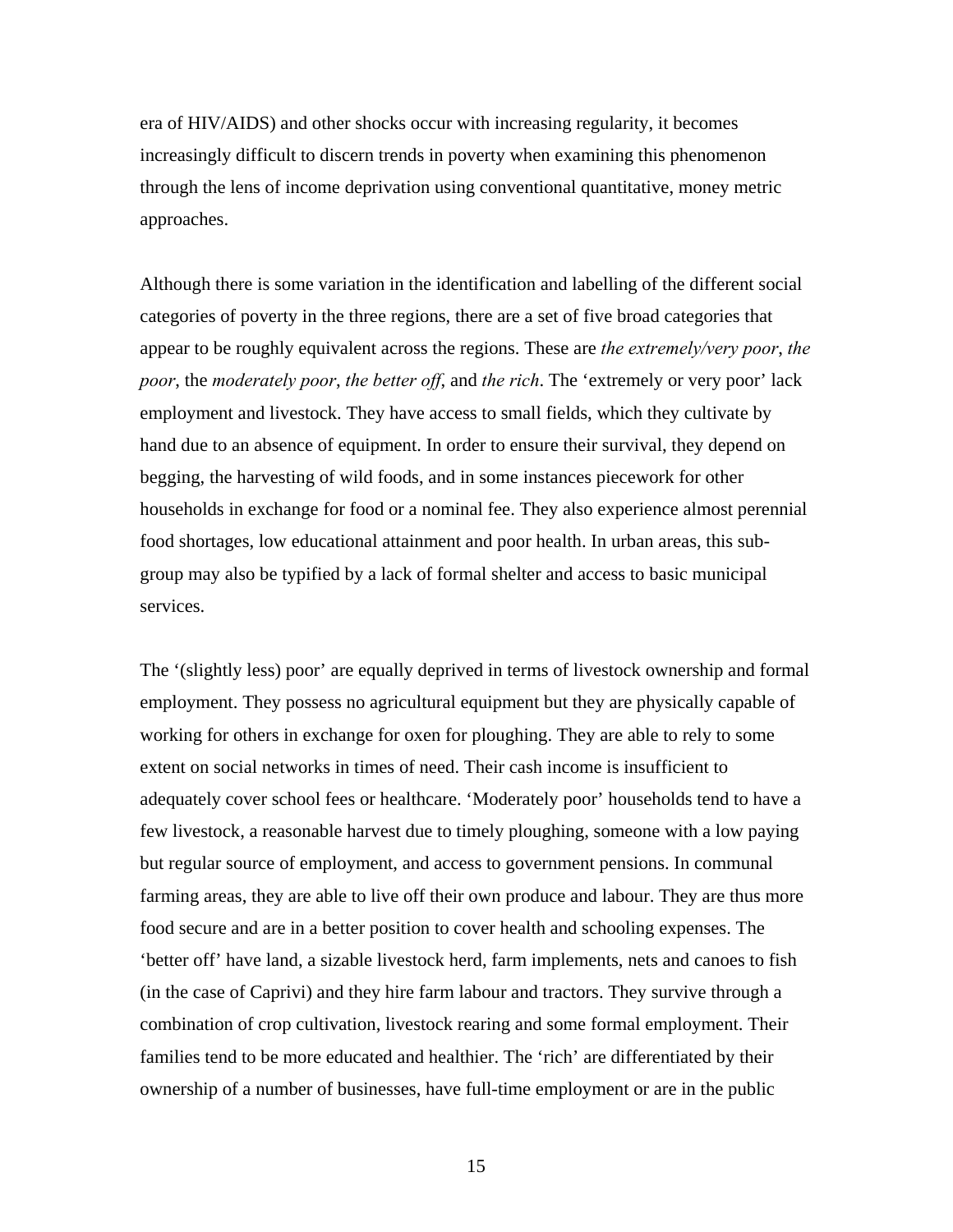service, have large numbers of livestock and larger fields. They also have good housing, bank savings, own one or more vehicles, and are able to lend money.

In response to shocks, particularly those that are climatic in nature, households tend to rely on a suite of coping strategies such as: borrowing via social networks, even those are being increasingly overstretched; the collecting of natural food resources for own consumption and for sale; drought food aid; bartering unskilled labour for in-kind benefits (food, water) or small fees, and; selling of livestock in extreme cases. Other more region specific responses include temporarily moving livestock to better off areas, and, in urban areas, prostitution and petty crime. The death of livestock herds may also propagate migration to urban areas in order to beg or find unskilled employment. In sum, the qualitative portrayal of poverty contained in the regional profile documents effectively serves to highlight the heterogeneity of the poor in Namibia.

### 4. Is poverty falling in Namibia?

Through the presentation above it should be clear that the research emanating from the qualitative research, conducted as part of the PPAs and the Regional Poverty Profiles, point to poor communities under enormous stress and to a generally worsening poverty situation, especially when it comes to food insecurity. On the other hand, the results produced by the second round of the NHIES are relatively encouraging. While income poverty and inequality remains high, especially in certain geographical regions and among certain population groups, there are significant improvements for almost every cross-tabulated variable compared to the previous survey. Moreover, these apparent contradictions do not only emerge when comparing results generated by qualitative and quantitative research methods. In fact, since the release of the NHIES report and the publicising of the downward trend in income poverty, critics have pointed to contradictions with the (equally quantitative) 2004 Labour Force Survey (LFS), which was also released in 2006. The results of this survey pointed to a slight worsening in unemployment and a negative job growth between 2000 and 2004 (MOLSW 2006).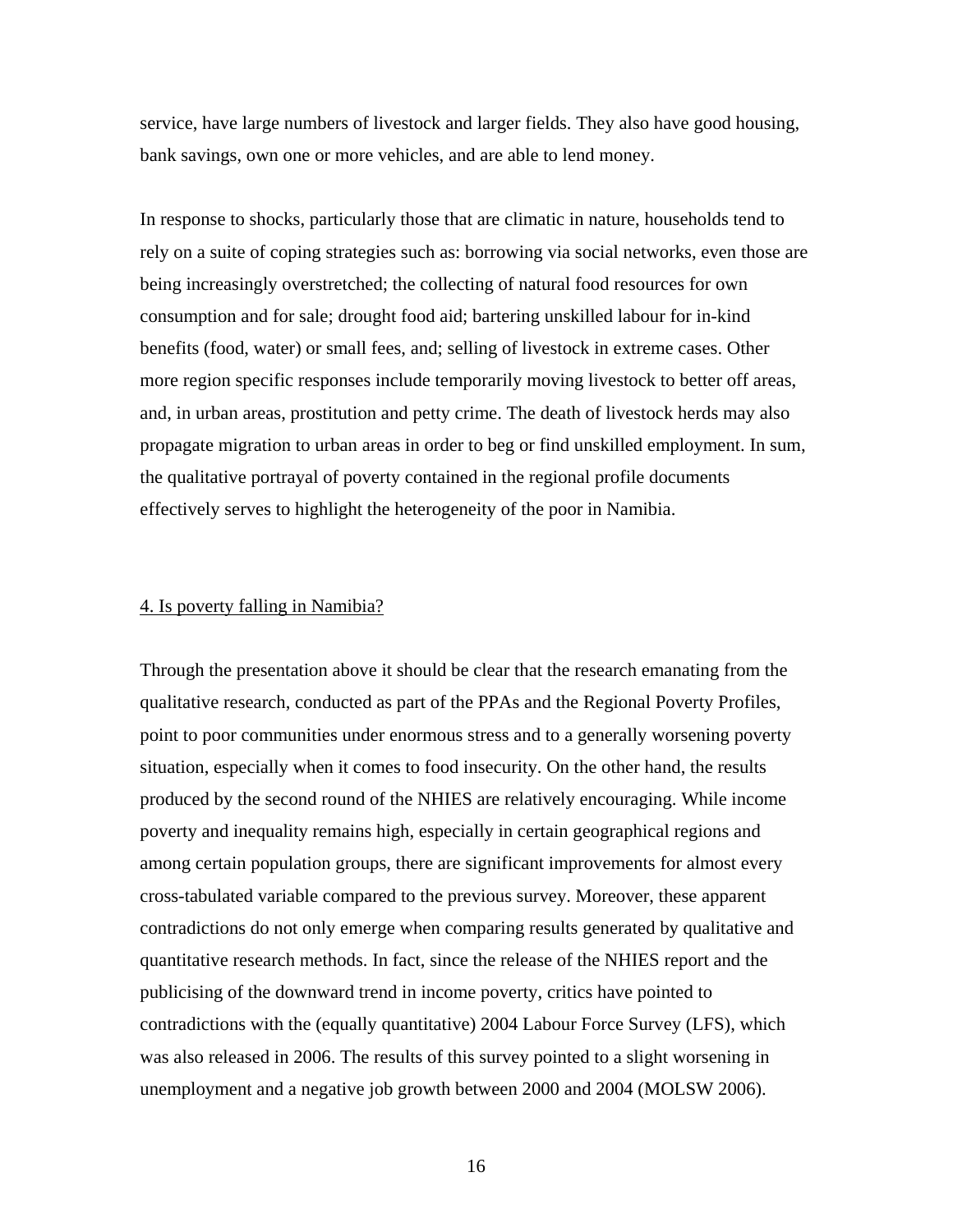When formal sector unemployment increases so must poverty according to this reasoning. So the great puzzle for policy makers and development partners in Namibia today, as they convene to create the next medium term development strategy for the country, is what is happening to poverty? Is it falling or increasing, and why?

### 4.1 *How to deal with contradictions in poverty analysis*

It is by no means uncommon for data on poverty and wellbeing, particularly those generated through qualitative and quantitative methods, to point in opposite directions. Some examples will illustrate. Firstly, in terms of rural poverty in India between the early 1960s and early 1980s, Jodha (1988) found that those for whom income poverty had worsened according to conventional money-metric poverty measures derived from sample surveys emerged as substantively better off in economic welfare terms when employing intensive qualitative approaches. The conclusion was that the conventional approach to discerning trends between two points in time may not capture gradual changes in economic status, but only the transitory component of income. This widely influential analysis advocated for the coupling of economic and anthropological approaches. It also generated critical discussion around the measurement of poverty (Moore et al 1998; Jodha 1999). One interesting feature of the debate that is pertinent for Namibia was the fact that money-metric measures do not capture the contribution of 'the social wage' or the benefits derived from public investment on basic services (water and sanitation, education, health, etc.). Another was the argument about how the occurrence a climatic shock, such as drought in a rain-fed agricultural context, shortly before or during the survey fieldwork period may affect conclusions about changes in material deprivation.

Secondly, the findings of the Uganda Participatory Poverty Assessment Process (UPPAP), conducted in 1999, initially appeared to contradict the principal message offered by household surveys of a reduction in the incidence of poverty during the 1990s. However, the study by McGee (2004) demonstrates that once the conceptual and methodological differences between the two approaches are appropriately taken into account, the evidence derived from them is ultimately compatible rather than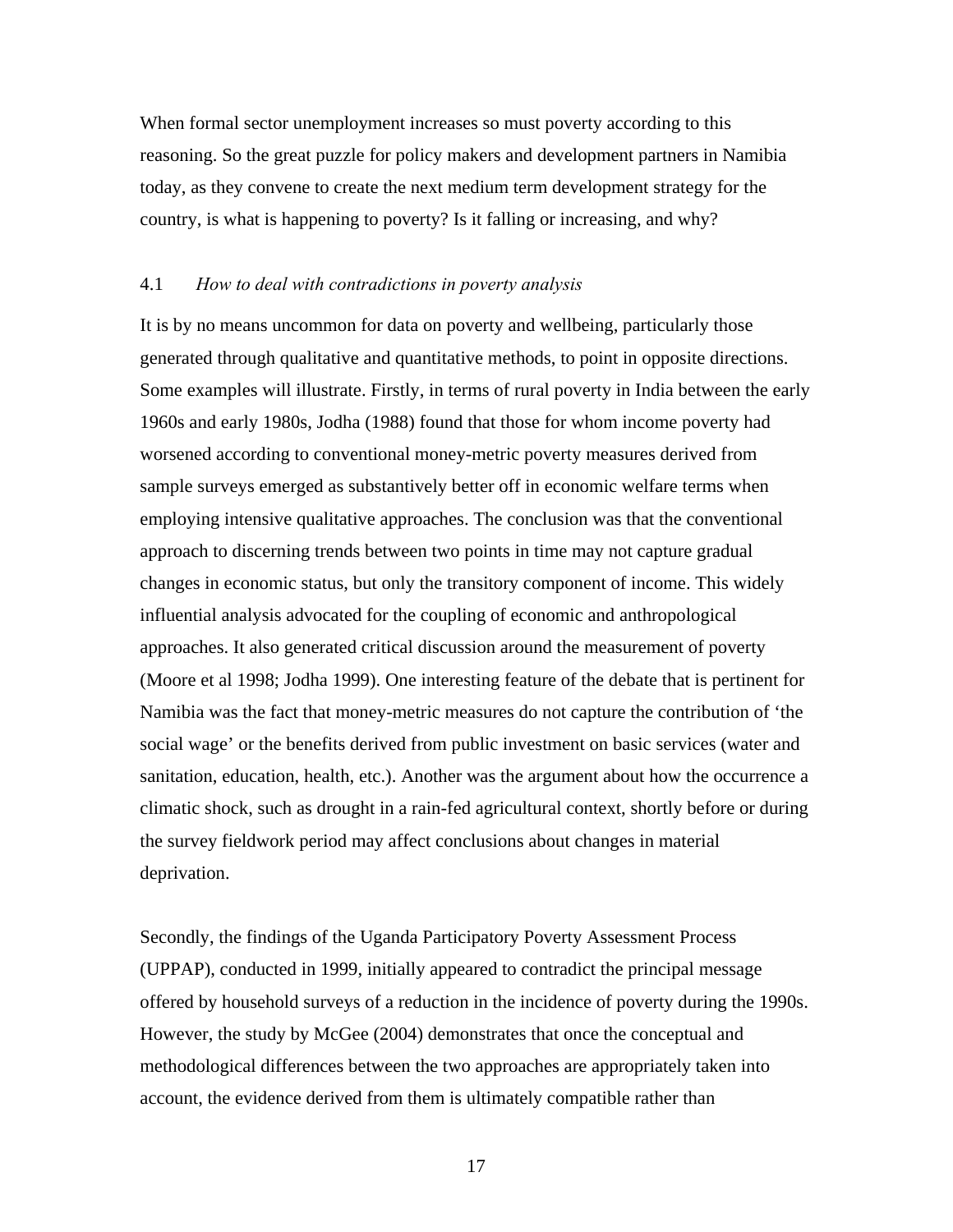oppositional. Therefore, it is suggested that instead of favouring one approach over another, Q-Squared approaches should be applied to examine why findings differ, which offer new and deeper insights into the understanding of poverty and policy impacts (McGee 2004). Finally, Kozel and Parker (2003) discuss how official quantitative estimates of poverty in India point to steady reductions in poverty and inequality in Uttar Pradesh state from the early 1980s to mid 1990s, followed by a rapid reduction in poverty in the latter half of the 1990s. However, as with the case of the Namibian data, there has been intense debate about whether such trends are credible given methodological changes in the survey. The argument has been that changes introduced to the reference periods for measuring consumption in the  $55<sup>th</sup>$  Round of the National Sample Survey (NSS) effectively render inter-temporal poverty comparisons incomparable. Despite methodological refinements, the debate continues, though the broad conclusion of an improvement in the poverty picture seems to be increasingly accepted.

In an attempt to reconcile the data sources in Namibia, we discuss first a series of methodological issues around the NHIES data and the PPAs. By so doing, we aim to validate the quantitative trends and highlight the effect of methodological differences and changes that occur by design or by default.

### *4.2 A complementary analysis of income poverty trends*

The two key methodological concerns regarding the income poverty analysis based on the NHIES relate to choice of income poverty measure and changes in the survey instrument. Firstly, a major drawback of setting a poverty line using the food-ratio method, as is practiced in Namibia, is that the relationship between the food share and consumption will generally differ across households for reasons unrelated to poverty, rather reflecting differences in the relative prices, tastes and availability. Also, the income elasticity of demand for food can be close to unity for the poorest households where the need for food is so great that as per capita income rises the proportion spent on food remains the same (Lipton 1988; Ravallion 1992). The Central Bureau of Statistics generally refers to the method as "crude" (CBS 1996a; CBS 2006a) and a national consultative process is currently ongoing, which seeks to adopt an absolute measure of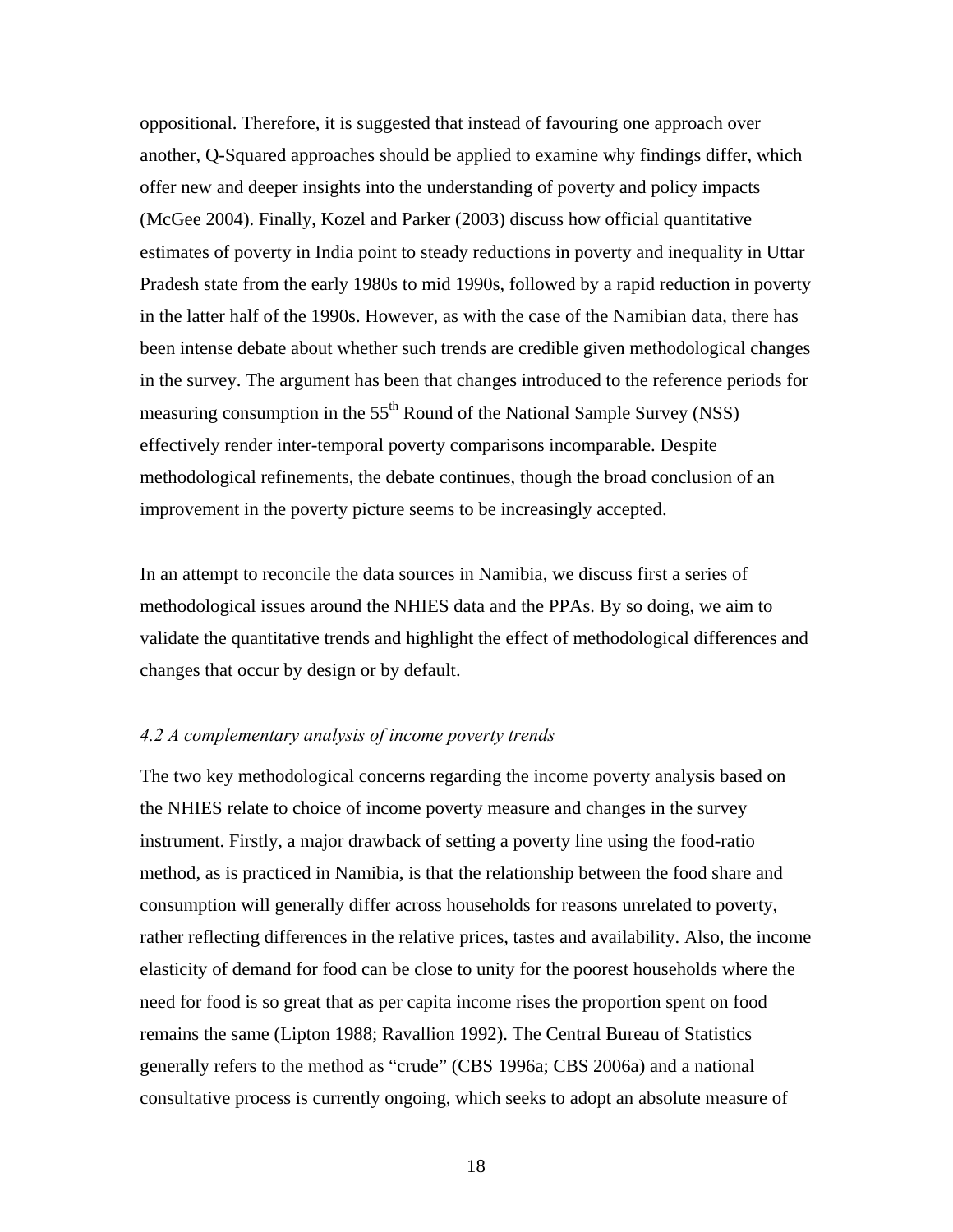poverty based on the cost of covering a series of basic food and non-food needs (Van Rooy et al 2006; Levine 2006b). Nevertheless, Ravallion (1992) notes that food share data can sometimes provide a useful supplementary test, particularly if one is worried about the quality of, for instance, the survey data or the price deflator. As an example, Ravallion and Huppi (1991) find that in applying the food share data, the same qualitative conclusions are drawn in comparing poverty over time and sectors in Indonesia as did consumption and income data. This is taken as adding strength to the conclusion of the paper that poverty in Indonesia had declined.

One of the major concerns related to data quality in Namibia has indeed been the unavailability of regional price data as price surveys were not conducted as part of the rounds of the NHIES nor was consumer price data collected outside of the capital prior to 2003. Another concern that the food-share ratio does away with effectively is the need for adjusting for household size and composition, a subject on which the empirical literature is quite ambiguous, and with which the Central Bureau of Statistics expresses great unease. Under these circumstances, the food share ratio has advantages. On the other hand, the choice of poverty measure exacerbates the challenge emanating from the deliberate efforts in the most recent survey round to improving the collection of non-food expenditure. In the case that non-food expenditure is thus under-reported in the earlier survey, a measure that defines poverty as a proportion of food expenditure to total expenditure (food and non-food) will thus invariably exaggerate the fall in poverty over time.

In an endeavour to isolate the effects of methodological changes from real developments, we therefore conduct an analysis on food expenditure and non-food expenditure separately. For the purposes of this analysis, we use the limited version of the NHIES data set for 2003/2004 that has been 'anonymised' and released by the Central Bureau of Statistics. In the analysis, we adjust for composition and size of households by applying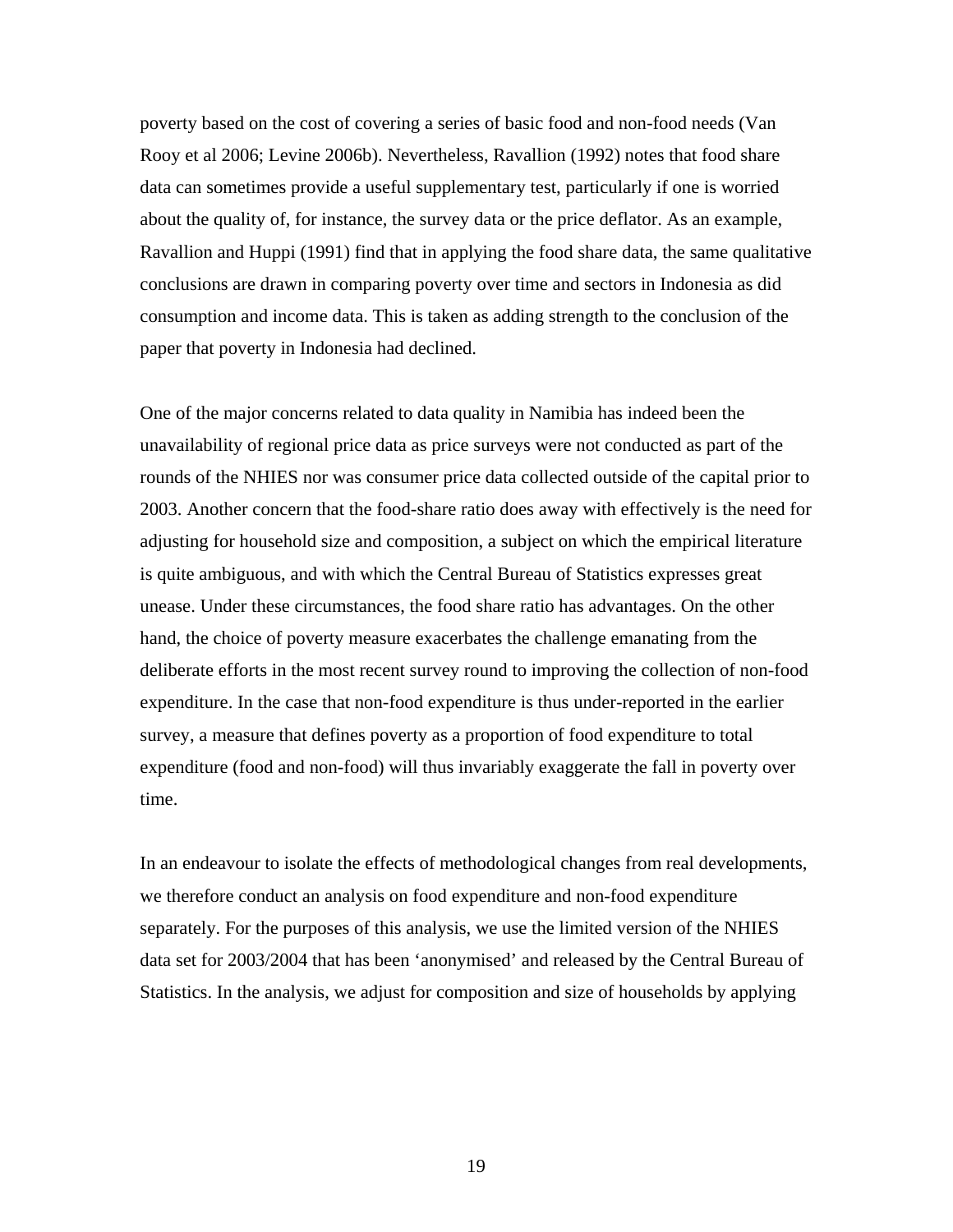the standard adult equivalence scale used by the statistics office (CBS 1996a; CBS 200[6](#page-19-0)a) and allowing for small economies of scale. $<sup>6</sup>$ </sup>

The results suggest that while mean monthly *total* expenditures have increased by a factor of 3.5 over the period, mean monthly *food* expenditure has risen more slowly by a factor of 2.7 ([Table 2](#page-43-0)). Moreover, growth in food expenditure is lower than for total expenditure in all regions although there are significant differences between the increases in food expenditure between the regions. Two of the regions included in the piloted PPAs, Caprivi and Omaheke, respectively, have the highest and (nearly) the lowest growth in food expenditure at factors of 4.1 in the former and only 2.5 in the latter. Next, we break the growth in food and non-food expenditures down by expenditure deciles and calculate the growth ratios between the two surveys focusing specifically on the three PPA pilot regions and the total for Namibia [\(Table 3](#page-44-0)). These results show that for both categories of expenditure, growth has been highest among the lowest deciles, which supports the earlier finding of the NHIES of higher relative income growth among the poorest households. Total monthly expenditure among the poorest 10 percent of households has increased by a factor of 4.5 between the two surveys and by a factor of 3.7 for the richest 10 percent. Food expenditure has growth by a factor of 4.4 for the poorest 10 percent of households compared to a factor of 2.5 for the richest 10 percent. Considering that the annual rate of food price inflation has averaged around 8 percent between the surveys, the real value of food expenditure by the highest decile has remained constant, but nearly doubled for the lowest decile.

Between 1993/1994 and 2003/2004, there has been little change in the main income sources of Namibian households in aggregate, with the only noteworthy exception being a modest decline in subsistence farming ([Table 4\)](#page-44-1). This decline appears to be driven by a significant reduction among the poorest quintile, although households in this quintile remain dependent primarily on subsistence farming, followed by salary/wages and pensions. Access to a salaried income has increased marginally and the share of the

 $\overline{a}$ 

<span id="page-19-0"></span> $6$  More specifically we assume adult equivalence of 0-5years: 0.5; 6-15 years: 0.75; over 16 years: 1.0 for both men and women, and an economies of scale parameter of 0.9.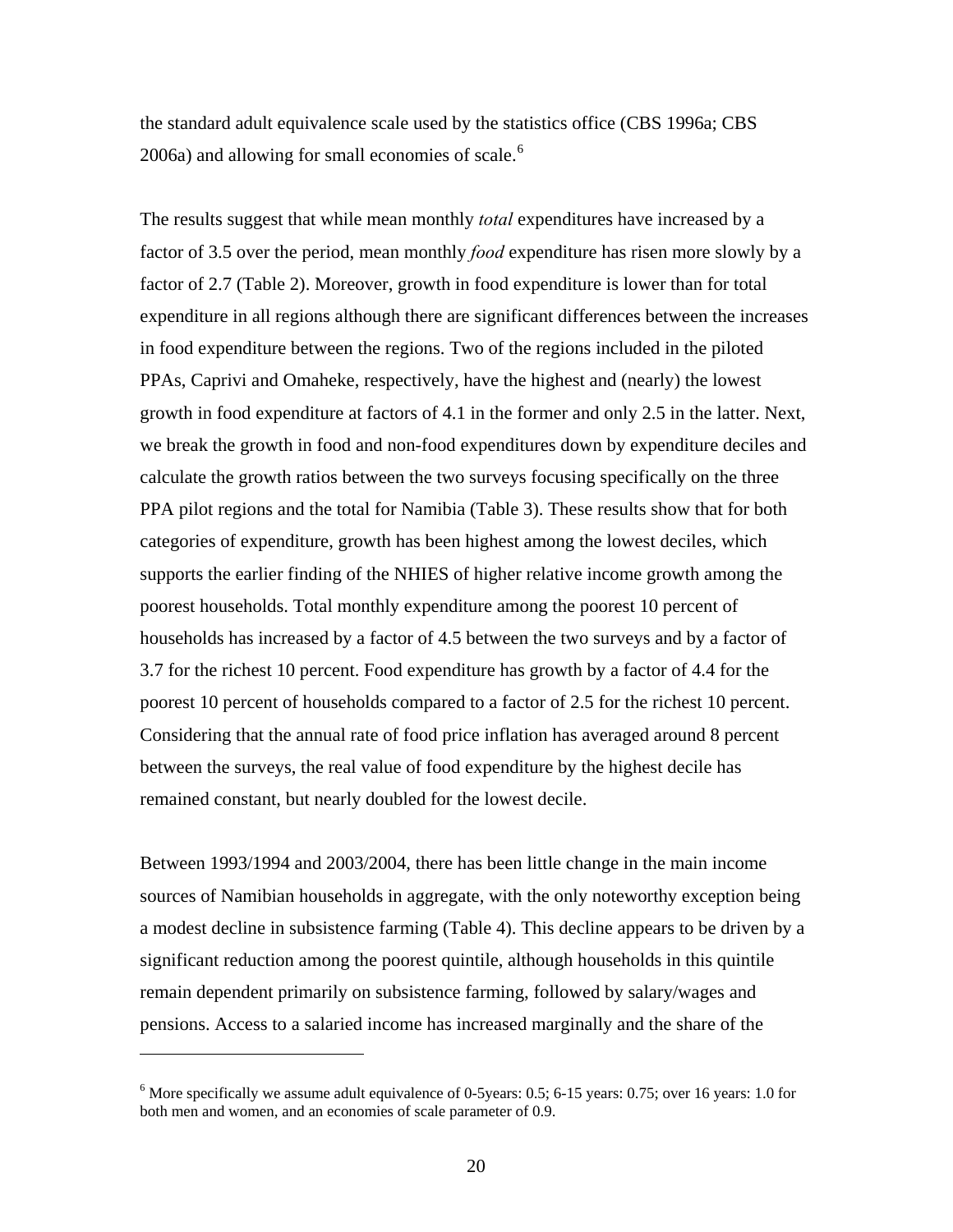poorest households depending on a pensionable income has remained unchanged. Most of the up take has unfortunately fallen into the 'other' category. This would include sources such as cash and in-kind remittances, but may also mask the emergence of more sensitive and precarious livelihoods activities, such as prostitution and petty crime. This drop in the share of the poorest households that derive their income from subsistence farming is much less pronounced in other quintiles. Possibilities include an attempt to diversify incomes or the consequence of asset loss in response to persistent climatic shocks, or a combination of the two. Within the poorest quintile, there is a fairly sizable discrepancy in livelihoods between rural and urban residents, as well as between the three regions of interest. At the other end of the expenditure distribution, salaried incomes predominate for the fourth and wealthiest quintiles.

Improvement in the incomes of the poorest, and the resulting reduction in inequality, appears to be largely attributable to an increased uptake of pensions for the elderly, veterans and the disabled, and other social grants such as those for orphans and vulnerable children, and the positive effects of remitted incomes such as those from civil servants in urban centres to rural communities. The ratio of average annual income between 1993/1994 and 2003/2004 in households where the main source of income is cash remittances and grants for instance is 3.3 (i.e. income is 3.3 times higher) compared to a ratio of 2.5 in households where the main source of income is from salaries and wages. The latter households still have much higher incomes in absolute terms and lower levels of poverty, but the growth in these incomes in these households has not been as fast.

To sum up, this complementary analysis tends to validate the earlier conclusions that the incomes of the poorest have increased disproportionately leading to falling levels of income poverty and inequality. But there is need to caution against regarding the results from the two surveys as two discreet points in time that can be connected by a simple straight and downward-sloping line to reflect a long-term trend. This would ignore the myriad of changes, shocks and volatilities, cyclical and structural in nature that occur in between, as well as before and after survey periods, and which invariably will affect even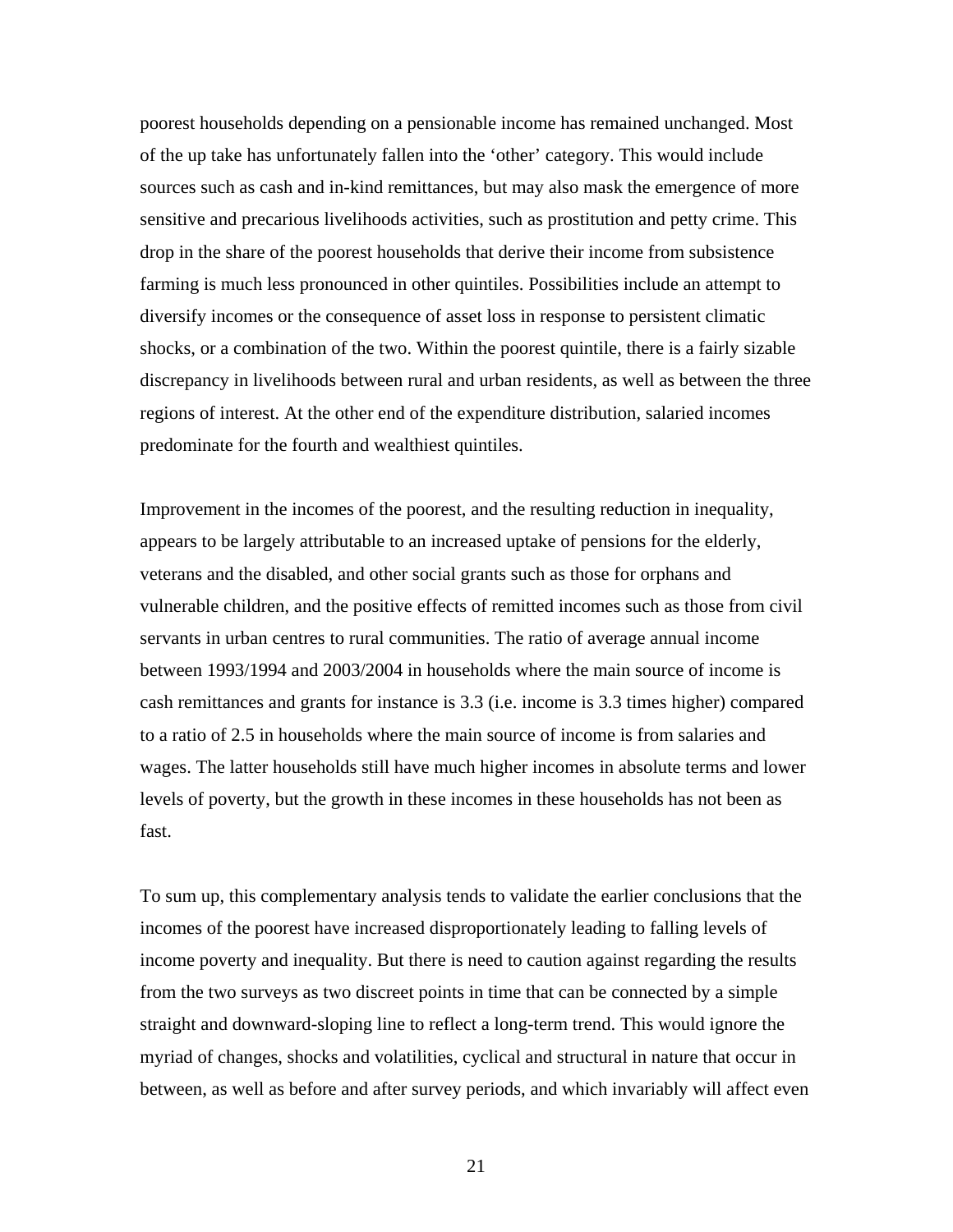the consumption data of the survey. While statistics offices in general are advised not to conduct any major surveys or censuses in abnormal years, is there really such a thing as a normal representative year in vulnerable and exposed communities? Moreover, although poverty is often discussed in terms of static levels of living, variability of income is as serious for the poor as a low level of income (Devereux et al 1996). In fact, the Central Bureau of Statistics in Namibia deliberately avoided fielding the NHIES surveys in 2002 as it was a drought year and, as such, comparability was sought with a similar survey carried out two years after the previous major drought in 1992. Nevertheless, even if these surveys are carried out in recovery years, food production still reaches very different levels for the main stable, *mahangu* or millet ([Figure 1\)](#page-45-0). In order for more definitive statements to be made about the longer term trend in income poverty more data points are needed. Therefore, data collection needs to be more frequent than once a decade. This could be achieved with less detailed instruments in between the major NHIES rounds, such as those suggested by Lanjouw and Lanjouw (1997).

### *4.3 Labour, land and livestock*

What the PPA pilot exercises suggest is that the stock of productive assets that households and individuals have managed to accumulate is fundamental to determining their poverty status and social mobility, especially in the face of adverse shocks. The limited set of variables in the official release version of the NHIES do constrain the extent to which the PPA information can be used to confirm, enrich or refute the quantitative poverty analysis. However, some preliminary quantitative observations can be made that draw on the PPA findings and go beyond household income and consumption to examine the role of financial, physical, natural, social and human assets in understanding poverty. The particular strengths of such an asset based approach versus an income or consumption based approach are encapsulated by Barrett et al (2006:169) as follows: *"…flow measures tend to be more subject to considerable measurement error than stock variables, even in well-run surveys, because they can only rarely be directly observed and verified. Moreover, productive assets are durable inputs used to generate income…Understanding the dynamics of assets is thus fundamental to understanding persistent poverty and longer-term socio-economic dynamics"*.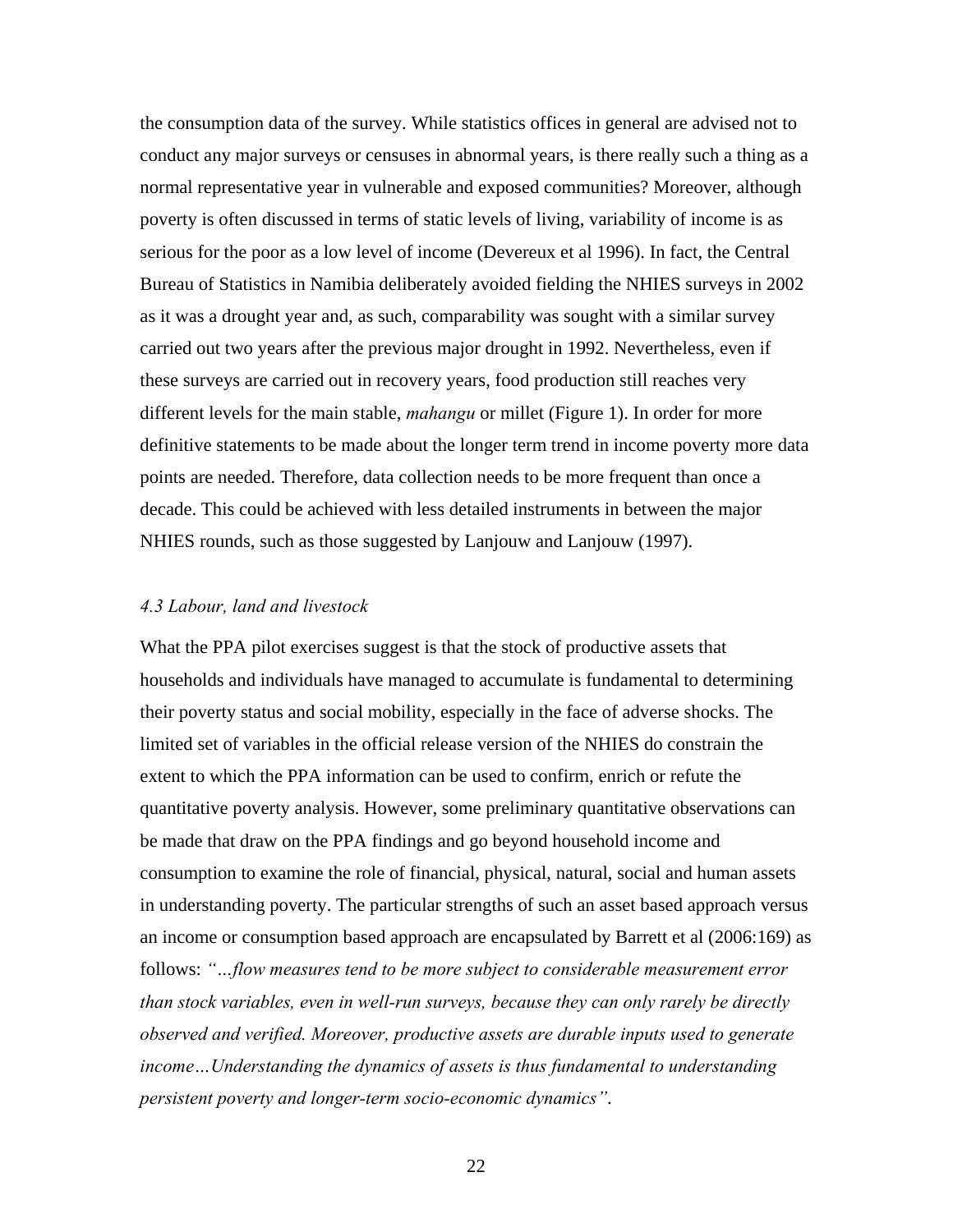The data suggest that a sizable shift in respect of the ownership and access to fields for cultivating crops has occurred in Namibia in the period between the 1993/1994 and 2003/2004 household surveys [\(Table 5\)](#page-46-0). In the earlier round of interviewing, approximately half of the respondent households indicated that they owned land for crop farming purposes (51%), while a further 13 percent claimed they did not own but had access to such land. A decade later, during the 2003/2004 survey round, ownership had dropped dramatically to 25 percent of households. Equally, those who have access but do not own fields for cultivation had increased to 29 percent, while those without access altogether rose from 36 to 45 percent over the period. This trend is obviously in stark contradiction to the objectives of the national land reform programme, which seeks to expand ownership and access to farm land. Disaggregating the ownership of this natural asset by expenditure quintiles shows that the effect is evident across the distribution.. Obviously, in terms of percentage points, the change is most acute for the poorest quintiles where ownership has dropped from more than two-thirds to three-quarters of households down to approximately a third. As at the national level, most have managed to retain access to crop land, though the share without access does exhibit a worrying upward trend. The difficulty is trying to ascribe these patterns to any particular factor or set of determinants. The PPAs refer to overpopulation, overgrazing and declining soil fertility as salient developments over the decade.

By comparison, ownership to grazing land has remained more stable at the national level over the survey round interval. In 1993/1994, only 8 percent of households owned grazing land and by 2003/2004 this had decreased slightly to 5 percent. Those households tend to have access to grazing land without owning it. In the earlier round, 56 percent cited access to grazing land, while this figure stood at 52 percent in the latest round. The share without any form of access had increased from approximately a third to just over two-fifths of households over the period. Again there is some evidence to support subgroup differences, with the poorest being worse affected than those who are materially better off. Approximately 15 percent of households in the poorest quintile lost ownership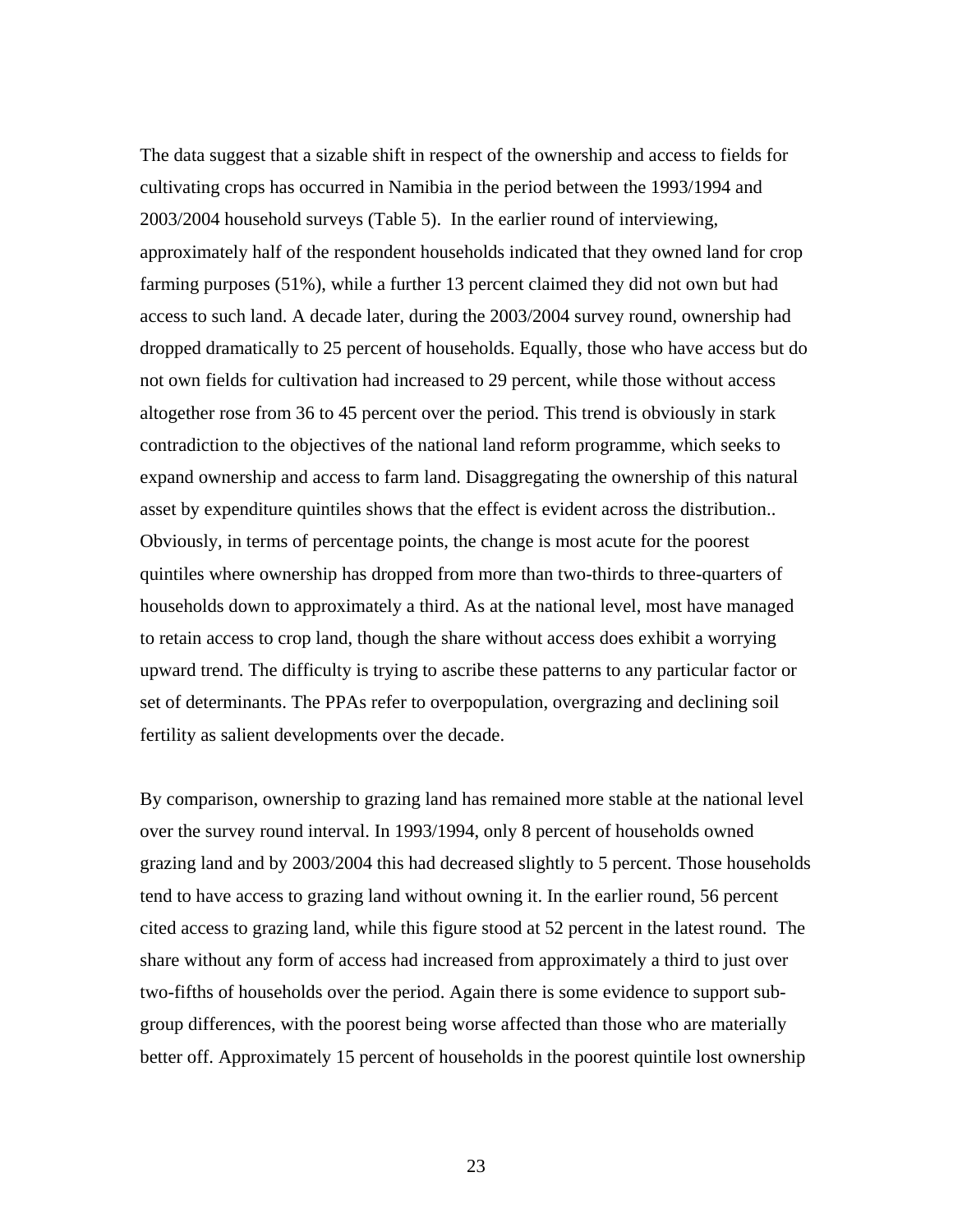and access to grazing land. The PPAs are again an important reference for understanding this dynamic.

In Omaheke, a region where livestock rearing for subsistence and commercial purposes is more common than crop farming, intensive use of natural resources such as grazing land was mentioned as a cause of poverty. Poor grazing conditions was further associated with arid conditions, termite damage, and a proliferation of unpalatable grass species.<sup>[7](#page-23-0)</sup> Also, the Labour Force Surveys of 1997 and 2004 point to a decline in employment in communal and commercial agriculture from an estimated 147,000 to 103,000 labourers (MOLSW 2001, 2006). The Omaheke PPA notes that farm workers may, at the discretion of the owner, enjoy indirect use of farm resources such as allowing some cattle to graze. In such contexts, farm worker retrenchments may also indirectly have affected access to this critical asset.

In Ohangwena, insufficient grazing land was commonly referred to, which may again be associated with demographic change and environmental degradation. More specifically, grazing areas are said to have disappeared due to a confluence of increased settlement, land clearing and cropping, while soil fertility has diminished in the absence of animal manure to provide much needed nutrients (GRN, 2004a: 136). With population growth, former pasture land is being used for cultivation purposes and increasingly small plots are being fenced off. Trees and shrubs have been extensively exploited for building and fencing purposes, while some grass species previously reserved for grazing purposes are currently used as roofing materials. This scarcity of pastures in Ohangwena, especially in the more densely populated western parts of the region, has resulted in many farmers allowing their cattle to use bush surround settlements as a substitute, sending cattle away to cattle posts outside the area, and even resorted to grazing cattle across the border in Angola.

 $\overline{a}$ 

<span id="page-23-0"></span><sup>&</sup>lt;sup>7</sup> "The grass has gone visiting" was a refrain used by one community to describe this situation.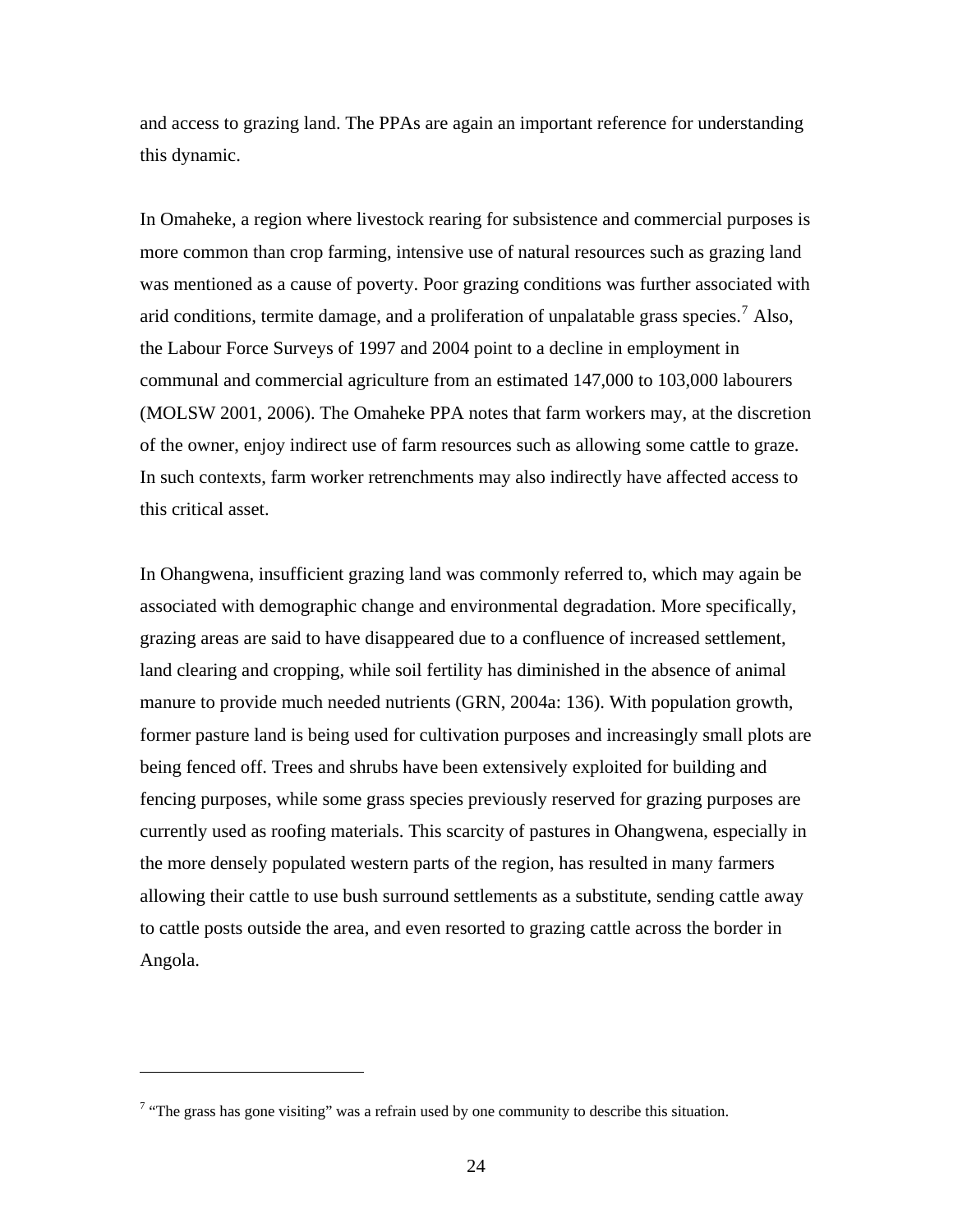The situation does not improve when one looks at physical assets in the form of livestock holdings. The five main types of livestock that the data permits us to examine in both survey rounds are cattle, goats, sheep, pigs and poultry. Nationally, there has been a small reduction in the share of households owning cattle, goats and sheep, though a more noteworthy downturn in chicken ownership. In all instances, these losses have been more acutely felt at the poorest end of the expenditure distribution, with the largest percentage point declines amongst the poorest quintile being reported for chickens (17%), cattle (13%) and goats (11%). Unfortunately, the available datasets does not permit detailed analysis of changes in different types of livestock for those who have managed to maintain ownership or access.

The significance of these dynamics with regard to land and livestock assets in the country, and for the poor especially, lies in the fact that they provide an illustration of apparent depletion of certain crucial assets (through loss or sales) amongst the poor in contrast to the reduction in income poverty according to conventional poverty measures. The qualitative material was significant in that it provided evidence for the relationship between low levels of assets and poverty but also some suggestions as to the underlying reasons why these assets may be eroding.

### *4.4 The 'Social Wage': access to public goods and services*

One important dimension that should be emphasised in relation to Namibia's poverty debate is the contributory role of the 'social wage' to poverty reduction. The social wage is essentially 'a measure of how much better off individuals are with the provision of publicly funded welfare services than they would be without these 'in kind' benefits' (Sefton, 2002:1). A sizeable share of government spending is devoted to social grants, such as the old age pension, in addition to improved public services for all, including health care, education, electricity, water, sanitation and housing. The value of such services can be conceived as an income in-kind, or a social wage, representing a substantial supplement to the cash income of individuals or households, especially for those towards the lower end of the income distribution. Although most conventional measures of poverty and inequality ignore the value of benefits in kind, their inclusion is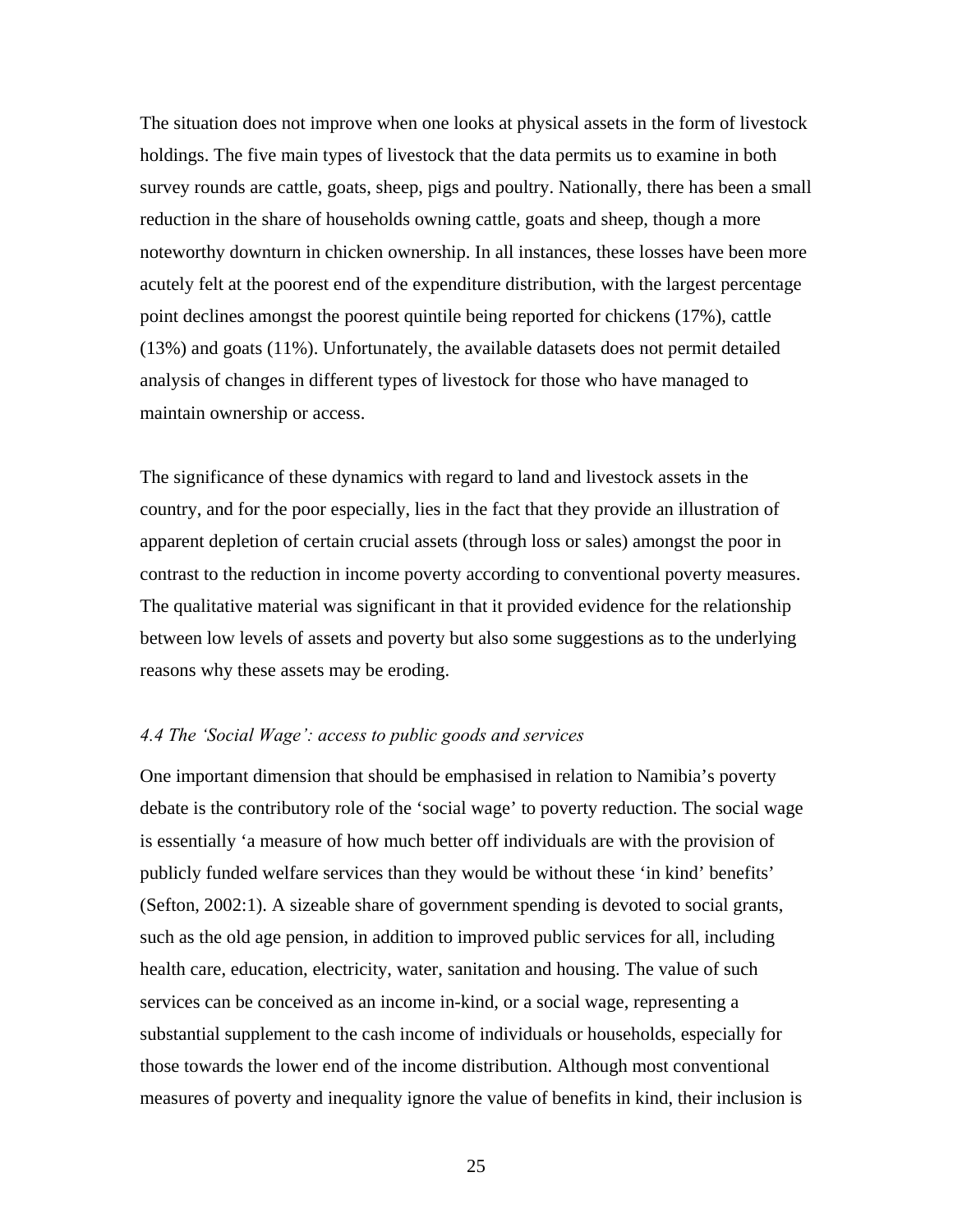potentially very significant in monitoring the impact of government policies on the poorest households. The social wage is therefore of great policy relevance given Government's commitment to reducing poverty and inequality.

The NHIES rounds included questions to assess the status of basic services, such as electricity, drinking water and sanitation. Given that services such as these were historically provided along ethnic lines and biased towards urban centres and commercial farms, the surveys offer the opportunity to examine the effect of post-Independence delivery efforts. This section will not address changes in access to educational and health facilities, as the questions included in the two rounds varied in their measure of proximity.<sup>[8](#page-25-0)</sup> With regard to electricity, progress has been made over the decade with 36 percent of households using electricity at least for basic lighting purposes in 2003/2004 compared with 27 percent in 1993/1994. While improvements were reported in each of the expenditure quintiles, levels of access in the wealthiest quintile are eleven times higher than in the poorest (85% versus 8% respectively).

Making direct comparisons in relation to households' main source of drinking water is complicated by the use of different coded options in the two survey instruments. However, some categories are comparable to the extent to which we gain a meaningful impression of change over the interval [\(Table 6\)](#page-47-0). The results point again to lingering disparities, with the percentage of households in the wealthiest quintile with a piped water in their dwelling in 2003/2004 standing at 25 times that for the poorest quintile (80% versus 3%). However, access to clean and safe water has improved, especially in rural areas where new boreholes have been provided, old boreholes have been rehabilitated and pipelines developed (GRN 2004b). Corresponding to this is a decreasing reliance on more insecure sources of drinking water, such as flowing water (rivers, canals or lakes), wells, and dams, pools and stagnant water.

 $\overline{a}$ 

<span id="page-25-0"></span> $8$  The earlier survey used walking time while the recent survey relied on physical distance in kilometres.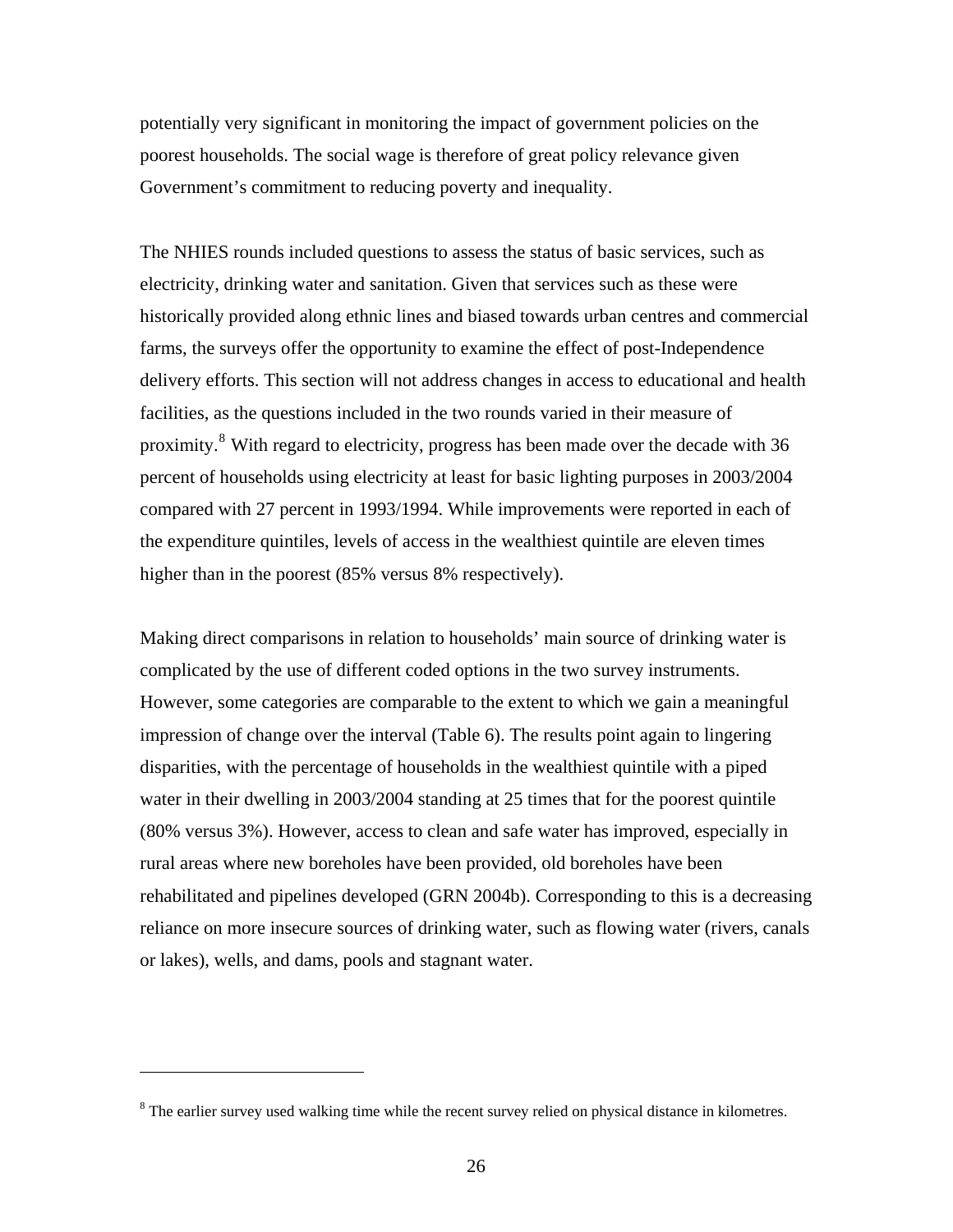Poor access to sanitation remains a considerable challenge in Namibia. In 1993/1994, just 35 percent of households in Namibia had a flush toilet and 8 percent a pit latrine, while 56 percent were not possessing basic sanitation and using the bush. Ten years later, the share of households with a flush toilet had only increased to 37 percent, access to latrines had remained static, while those using the bush stood at 53 percent. The gradient of access to sanitation varies significantly by expenditure quintile. An estimated 83 percent of households in the poorest quintile had no form of basic sanitation in 2003/2004, whereas 87 percent of households in the wealthiest quintile had flush toilets. In 2003/2004, Ohangwena and Caprivi were the regions with the lowest levels of access, with 90 percent and 85 percent of households respectively having no basic sanitation. The disparities between urban and rural areas remain equally stark, with 79 percent of rural households having no toilet compared to 16 percent of urban households.

Therefore, despite some improvements in delivery and access over the period, the poor continue to have meagre endowments of infrastructure and basic services. This form of living environment deprivation constitutes another key aspect of what it means to be poor in Namibia, and poses a real threat to the health and welfare of families. It also relates to the remoteness that many poor communities mentioned during the PPAs as a cause of poverty. The absence of an impressive increase in social services amongst the poorest is therefore likely to condition views of changing living standards and poverty as reflected by respondents in the PPAs and explains at least some of what the conventional poverty measures are missing in the quantitative assessment.

### 5. Making policy evidence-based

In this section, we discuss a number of challenges that are likely to affect the process through which poverty research informs the formulation of national development policies. We are particularly concerned with the use of data and research as a basis for designing, implementing and monitoring strategies, policies and interventions intended to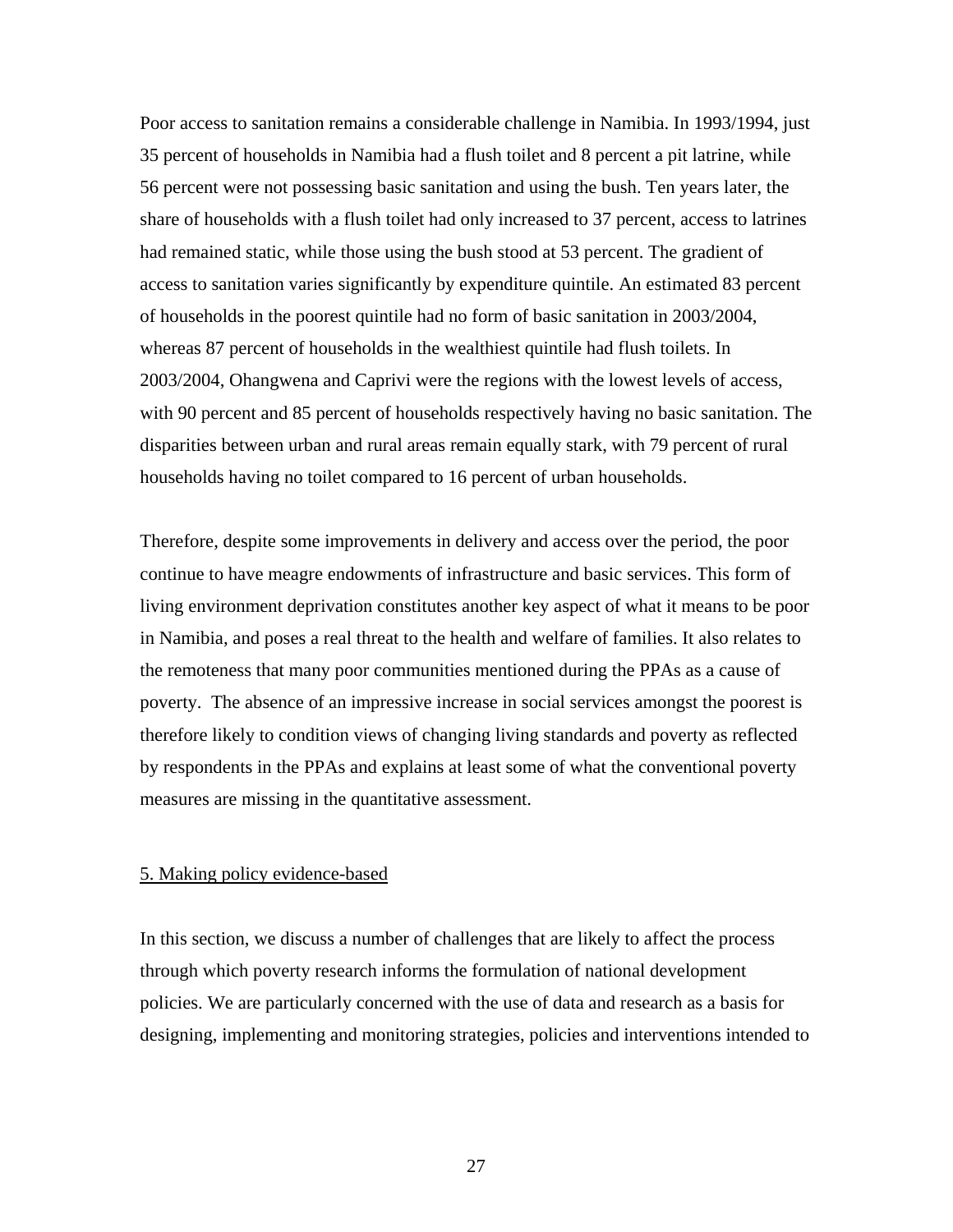reduce poverty.<sup>[9](#page-27-0)</sup> Some of the challenges that we encounter are directly related to the application of Q-Squared research approaches, while others are more general to the national planning process. We argue that in order for national policies in the area of poverty reduction to become more results-oriented, focus must be on strengthening the information base as represented by the national statistical system and improving the capacities of and dialogue between data users and producers in the system.

### *5.1 Adding value or creating confusion.*

 $\overline{a}$ 

Combining data sources and mixing methods can help bring out the real complexities and assist in a greater understating of the multiple dimensions of the poverty phenomenon, as the analysis above should have shown. Invariably, a flip-side is possible confusion and defiance among a target audience, such as those responsible for policy development and planning, which may not have a high threshold for absorbing complexity and nuance. For instance, when exploring the differences between levels of income poverty compared to other indicators of human welfare, it helps if there is a basic understanding for the range of definitions that are associated with poverty. Moreover, explaining why it is perfectly reasonable to expect the results from the NHIES and LFS to differ, and by implication suggesting a less than simple, unidirectional relationship between reported levels of employment and household welfare, one has to look at issues related to the survey instruments. Notably, this includes the difficulties the latter has in measuring informal sector employment and the inclusion of all sources of income equivalents, including ownproduce, cash transfers and gifts in the former. Therefore, even if an increase in employment levels are likely to contribute positively to household incomes many other factors determine household consumption, which is why surveys of consumption are preferred over surveys of income for poverty analysis.

<span id="page-27-0"></span> $9$  Kiregyera (2005) highlights six stages of a poverty reduction strategy, which depend on data and research inputs: 1) Establishing a poverty baseline. 2) Setting poverty reduction targets. 3) Defining pro-poor development strategy. 4) Monitoring progress. 5) Feeding back results of monitoring into policy-making. 6) Evaluating the impact of policy on poverty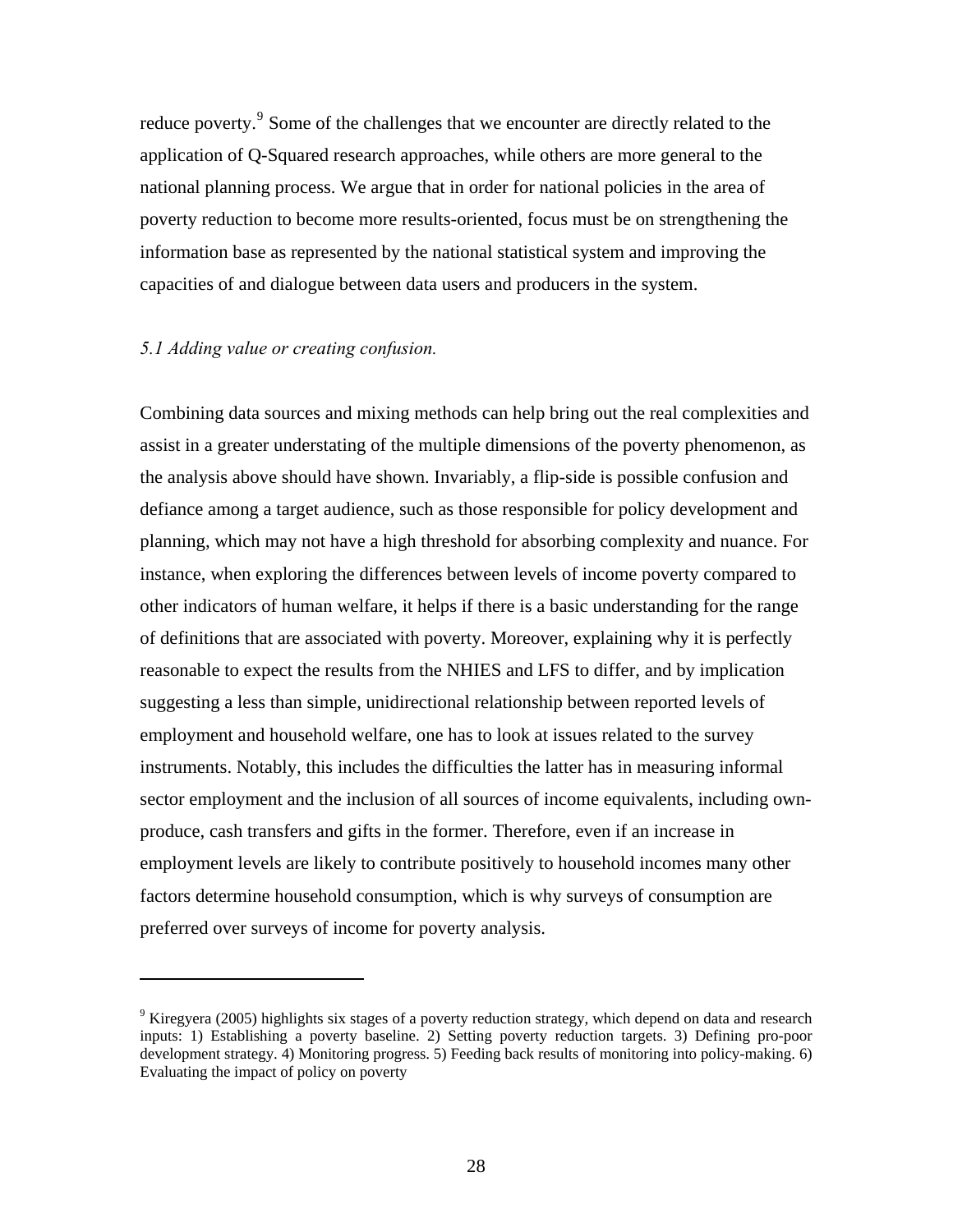An even greater confusion can arise if the levels of unemployment between the two types of surveys are compared, as the NHIES includes fetching fire wood and water for home consumption in its definition of economic activities, unlike the LFS, which also uses a different age cut-off point. As a result, levels of recorded unemployment are much lower—especially in the poorer and rural households—in NHIES. More generally, comparison between the surveys are complicated by the fact that while the LFS is conducted over a one month period, the NHIES covers a full 12 month cycle to even out effects attributable to seasonality. At any given general level of statistical literacy, the conditions necessary to build appreciation of such definitional issues can be hard to come by.

## *5.2 Results may be inconvenient and a challenge to political powers and pre-conceived ideas about what Namibia is becoming.*

Such "inconvenience" can take several forms. For instance, a consultative forum held in preparation of the Poverty Monitoring Strategy (GRN 2001) and the national progress report on the Millennium Development Goals (GRN 2004) recommended that the country change the methodology for calculating poverty levels from the food-share method to one that relies on a cost of food and non-food needs. However, the subsequent analysis that followed through on the recommendations led to an upward adjustment in the poverty incidence of nearly 20 percentage points (Van Rooy et al 2006), strictly because of the change in methodology. While the methodology itself was never seriously questioned, the results were deemed politically unacceptable, and ultimately were never officially released, especially as they were being prepared in an election year (Levine 2006b). It is particularly troubling if the statistical offices are unable to withstand this type of external pressure and are pushed to adjust their methodologies accordingly.

The results from the combined approach presented in this paper may equally be considered "inconvenient" for at least two very different reasons related to political ideology. Firstly, our confirmation of the fall in income poverty is likely to contravene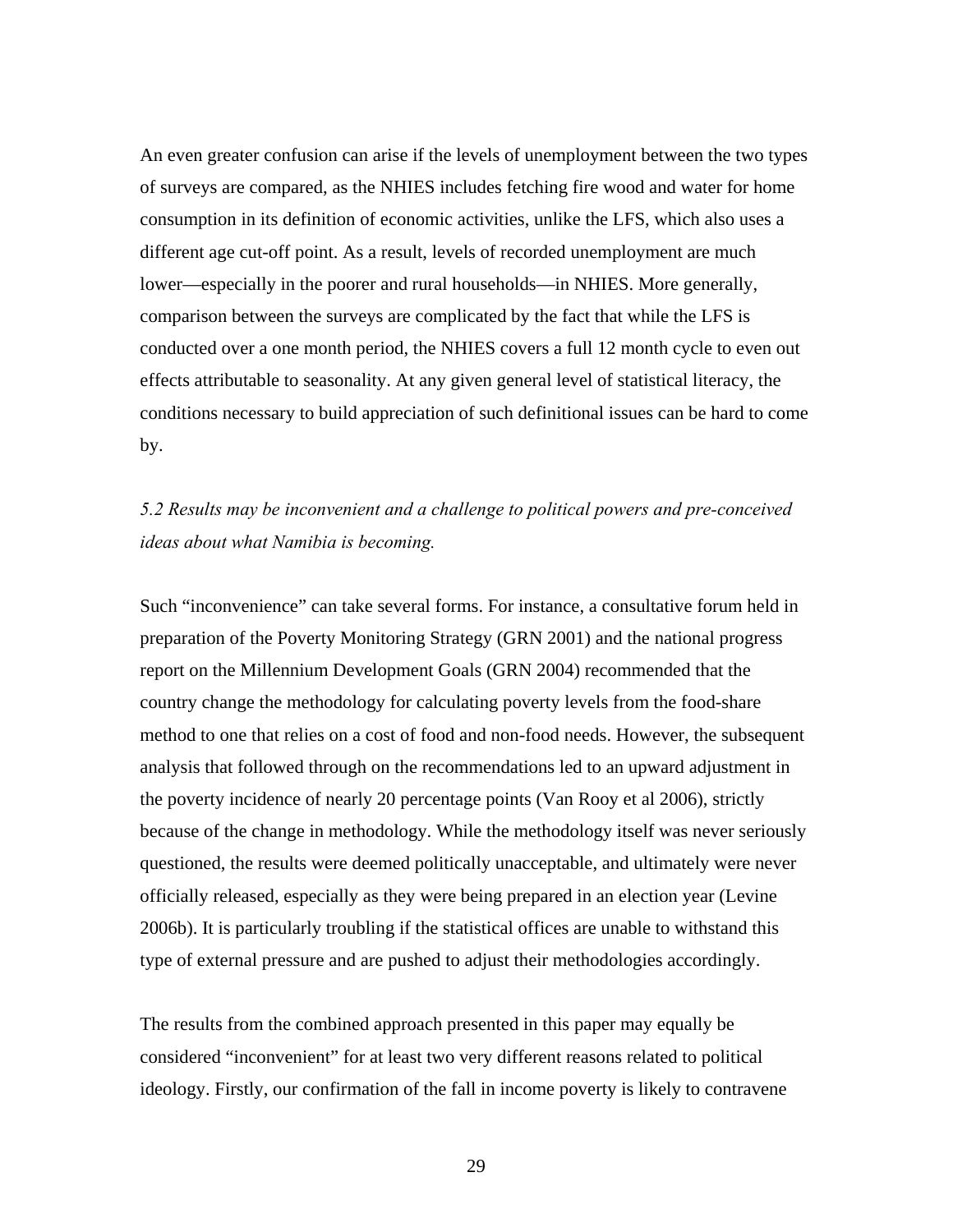strong preconceived notions that society has been in a general decline after, and a frustrated minority will even argue because of, the introduction of majority-rule in 1990. In this connection it is interesting to note how some of those comparing NHIES and the LFS tend to discredit the (more positive) results of the former on grounds of methodological inadequacy while accepting the (more negative) results of the latter without an equal concern about methodology.<sup>[10](#page-29-0)</sup> Secondly, those more favourable towards government policies may disapprove of the important qualifier offered by our analysis which states that while income poverty may be improving, once other considerations related to welfare are taken into account, the net result is less positive.

## *5.3 Limited tradition for absorbing debates and research on poverty; in development planning the focus is heavily on process issues.*

This issue refers to a general problem in development planning bureaucracies that the authors and others have observed, whereby the overarching goal of the strategy formulation process becomes the formulation of the strategy itself in order to satisfy certain bureaucratic conditions rather than the identification of substantive elements (which would endeavour to satisfy the intended beneficiaries of government policy). In this environment, most of the focus and energy of the planning cadre is devoted to the establishment of "technical working groups", conducting workshops and engaging in lengthy consultations, which in themselves are worthy efforts but too often take place outside a context that would enable policy change and the transfer of power. An overemphasis on producing documents rather than improving underlying policy processes is by no means unique to Namibia but a challenge facing planning authorities in many developing countries (World Bank 2005). The situation among producers of statistics is somewhat similar. We get the impression that the production of surveys is disproportionately focused on the organisation of the fieldwork, with very little emphasis

 $\overline{a}$ 

<span id="page-29-0"></span> $10$  Such a concern could focus on questioning at least two aspects of the LFS. Notably, the most recent survey from 2004 reports the category of employed in "real estate, renting and business activities" is reduced to one quarter of the level reported in the 2000 round of the survey. Moreover, the labour force participation rate for those over the age of 65 has dropped by 80 percent over the period. Plausible explanations that can account for these changes are yet to be presented.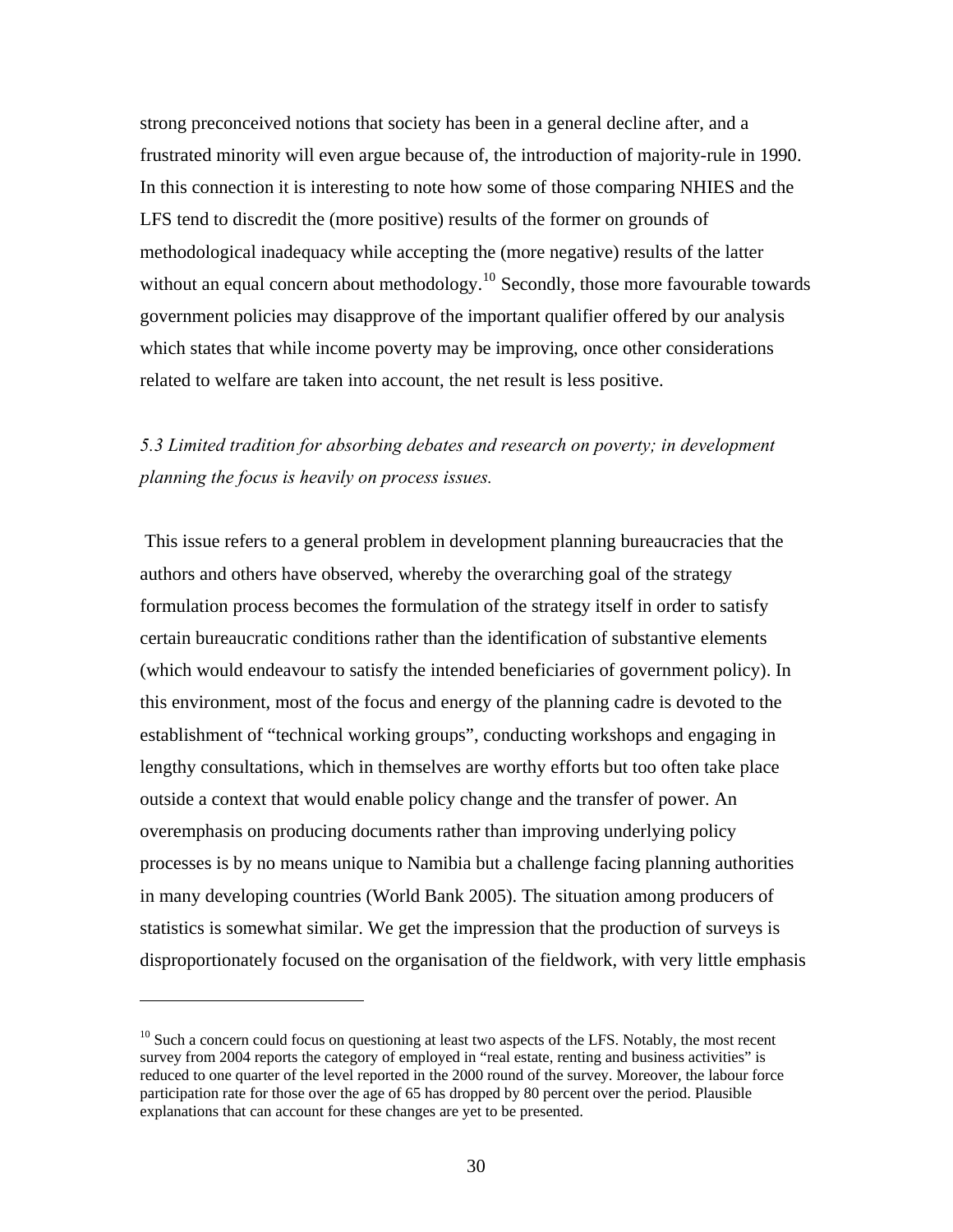on reviews and discussions of lessons, methodologies and survey findings. This situation has not been helped by donor assistance, which has strongly favoured the production side. It is somewhat symptomatic that rather than engage in a process of scrutiny and interrogation of the LFS results to uncover the causes of its inconsistencies, authorities would rather field a whole new survey.

## *5.4 Quantitative and qualitative schools are in opposition and combined approaches in the past have been externally driven.*

Especially in the preparation of the PPAs, fieldworkers found that engaging the Central Bureau of Statistics was made difficult because of the strong quantitative traditions prevailing there. Discussions that the authors have had with national statisticians confirm a continued scepticism concerning the real value that qualitative research can bring, especially due to its lack of statistical and mathematical basis. There is also a widespread perception that qualitative studies are too easily manipulated to conform with whatever results the researcher is looking for. This can also help explain why early intentions of "integrating" the Regional Poverty Profiles and the NHIES for instance by combining sampled enumeration areas with PPA sites, did not materialise. As previously noted, a number of studies have been conducted in Namibia combining qualitative and quantitative approaches, which could have served to demonstrate the value of Q-Squared approaches and strengthen national capacities in the area. However, these studies have predominantly been led by external researchers, often foreign nationals loosely attached to local consultancies, and are largely unknown to the staff of the Central Bureau of Statistics. This absence of collaboration is not conducive for capacity building or for promoting the application of mixed methods. In fact, there are suggestions that, once in the field, some of the more quantitatively-oriented statisticians began to appreciate the PPA process as a way of explaining and interpreting poverty trends.

In 2005 the Government produced a first national Poverty Monitoring Strategy with an overarching purpose: "to ensure that information on poverty is collected, analysed and disseminated on a regular basis to inform policy decisions and programme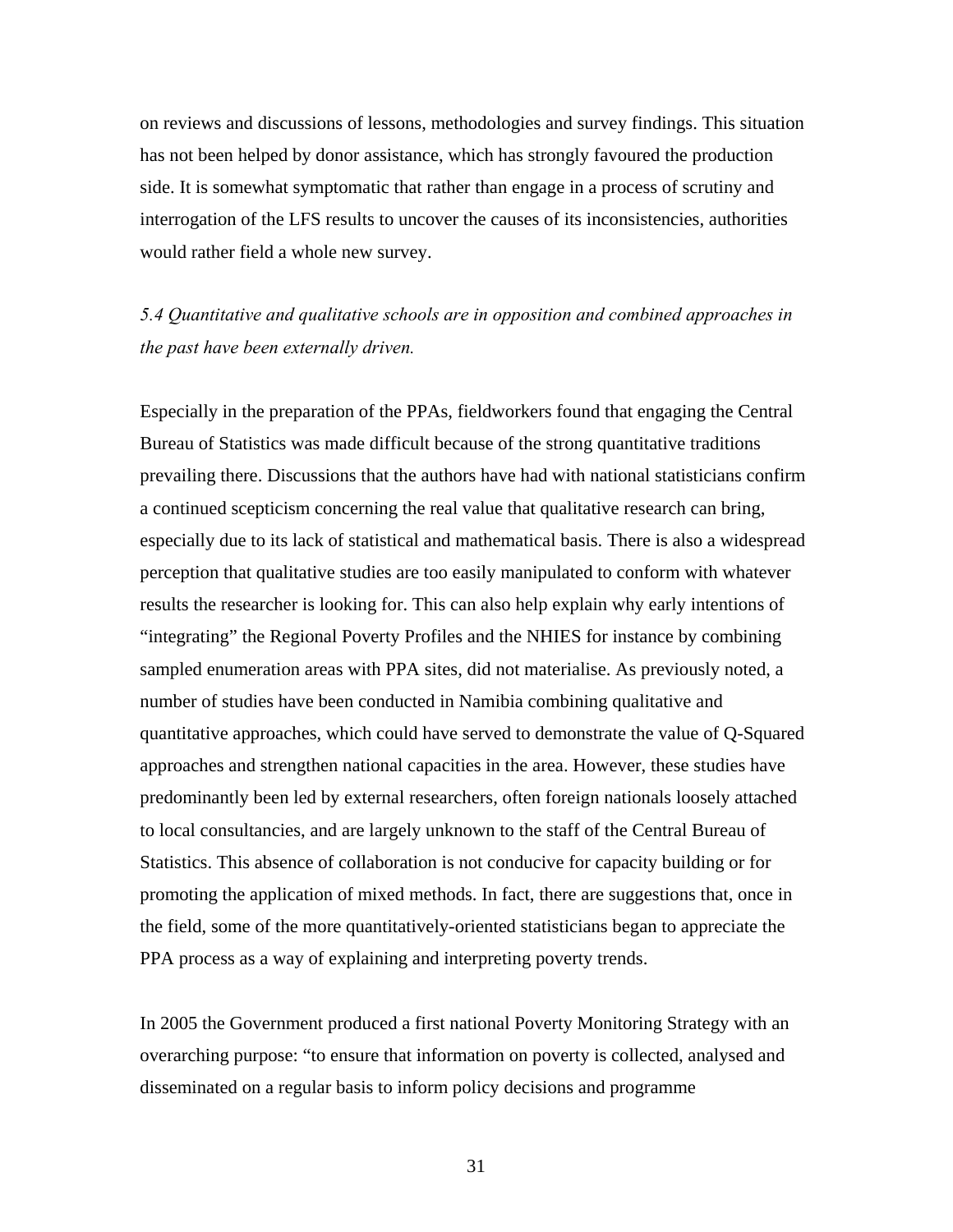implementation" (GRN 2005: 6). The strategy recognizes the importance of combining qualitative and quantitative information to broaden the analysis of and reporting on poverty and it proposes to draw on and utilize information from a wide range of sources including: "national surveys, management information systems, administrative records and the Participatory Poverty Assessments" (GRN 2005: 6). Nonetheless a recent review of the national statistical system in Namibia found that "currently, there is little analysis that combines data from different surveys and sources. In particular, there is little integration of qualitative and quantitative data in analysis e.g. of the poverty phenomenon and its various manifestations" (Kiregyera 2004: 85). Moreover, while the importance of combining quantitative and qualitative data is recognized in both the draft National Statistical Plan (CBS, undated) and the Poverty Monitoring Strategy, neither looks to past experiences nor do they include specific proposals for actually promoting combined approaches.

### *5.5 Data collection, analysis and planning cycles are not synchronised.*

There are several examples of how delays and bad timing has rendered statistical outputs unavailable for important policy initiatives. For instance, the first NHIES, with its critical data on poverty and inequality, was released just *after* the first National Development Plan was prepared—with poverty reduction as one of its main objectives—instead of in time to underpin and guide the policies and initiatives proposed in the Plan. The mid-term review of NDP2 made use mostly of data from the Census, which is from 2001—the year NDP2 actually began. Presently, a comprehensive analysis of poverty levels and trends from the latest round of the NHIES is still pending further data cleaning and consensus on technical issues, such as the appropriate poverty measure and use of equivalence scales. Only if the process of finalizing the next national development plan is further delayed (the previous plan expired already in 2006) will a comprehensive analysis on income poverty make it into the document, but this will only be as part of an introductory overview and not as a basis for the policies and strategies that have been worked out independently of a quantitative analysis.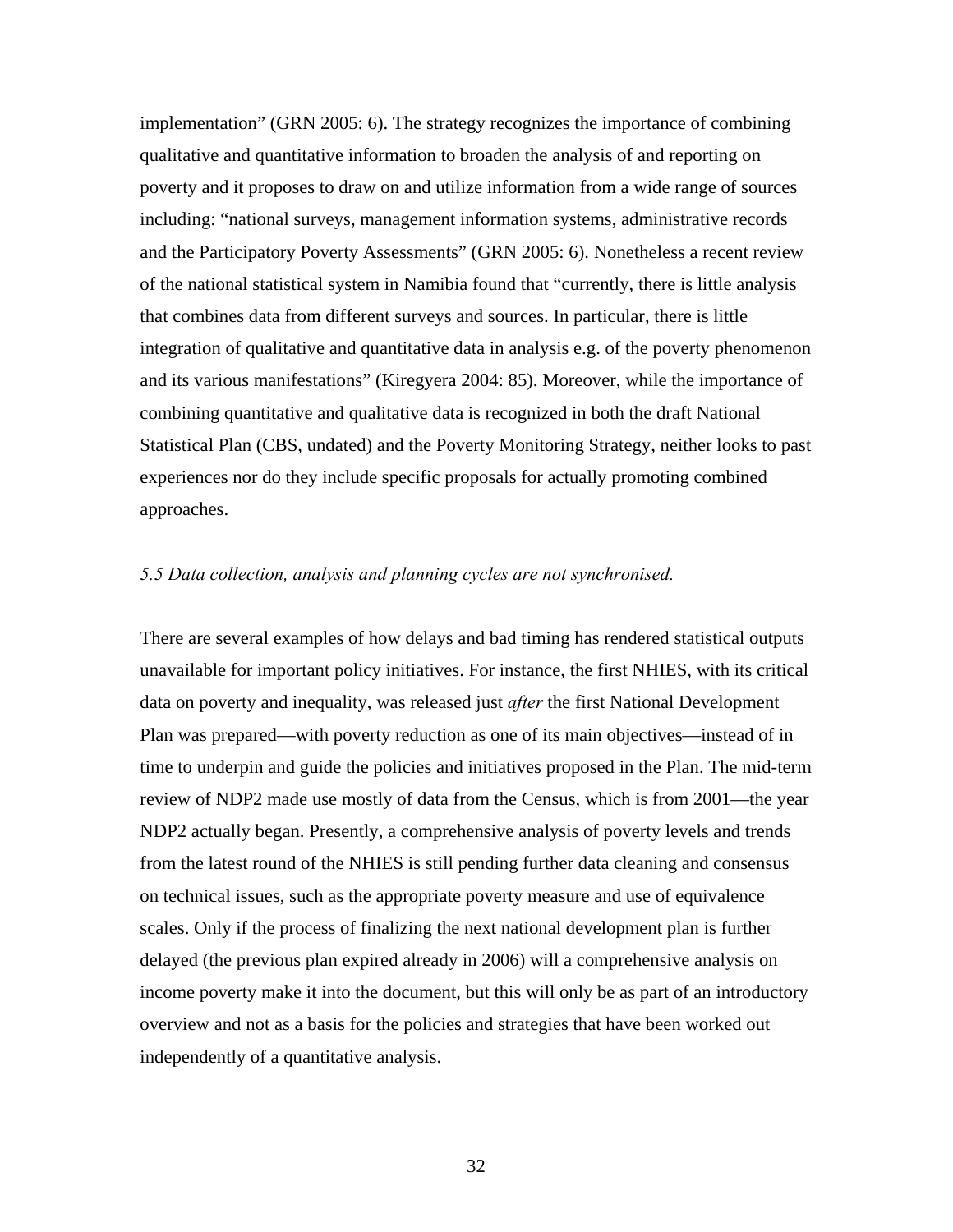Delays in surveys and 'bad timing' are partly a reflection of capacity challenges in the national statistics system, which are severe as discussed by Kiregyera (2005). However, the level of complexity of the surveys and research processes exacerbate capacity constraints. Delays in cleaning and releasing the data from the NHIES are linked to capacity problems from managers, field workers and statisticians, but invariably the doubling of its sample size and its reliance on a very comprehensive diary based questionnaire invariably plays a role. Moreover, we get the inescapable feeling that 'fatigue' and frustration towards the tail end of a survey process creates a demand for a 'clean slate' with a new survey, with plenty of unfinished business and abandoned processes. For instance, three years after the finalization of the field work for the 2003/04 NHIES, only the consumption data has been cleaned (partially), but the data on income has not (like in the NHIES a decade ago), nor has the extensive data collected on weight and height of all household members.

### *5.6 Institutionalised research capacities are deteriorating.*

The impact of the problem of timing in the data gathering and policy making cycles, and the general capacity constraints at the Central Bureau of Statistics, would be lessened if there were substantive capacities outside government to conduct policy relevant analysis. While such capacities exist, unfortunately they have been in decline in recent years. The most notable example is the Namibia Economic Policy Research Unit, a governmentfunded think tank charged with carrying out independent policy analysis, which has been caught in a destructive spiral of mis-management, under-funding and a brain drain that has crippled its performance and influence. Likewise, the independently run Institute for Public Policy Research has significantly scaled back activities and the Social Sciences Division of the University of Namibia, once so prolific in the area of poverty research, has not recorded any new publications for the past several years. A common challenge facing these institutions seems to be the inability to attract funds that can be committed to a comprehensive research agenda over a longer term period, and the dependence instead on short-term consultancy opportunities to provide cash flow relief.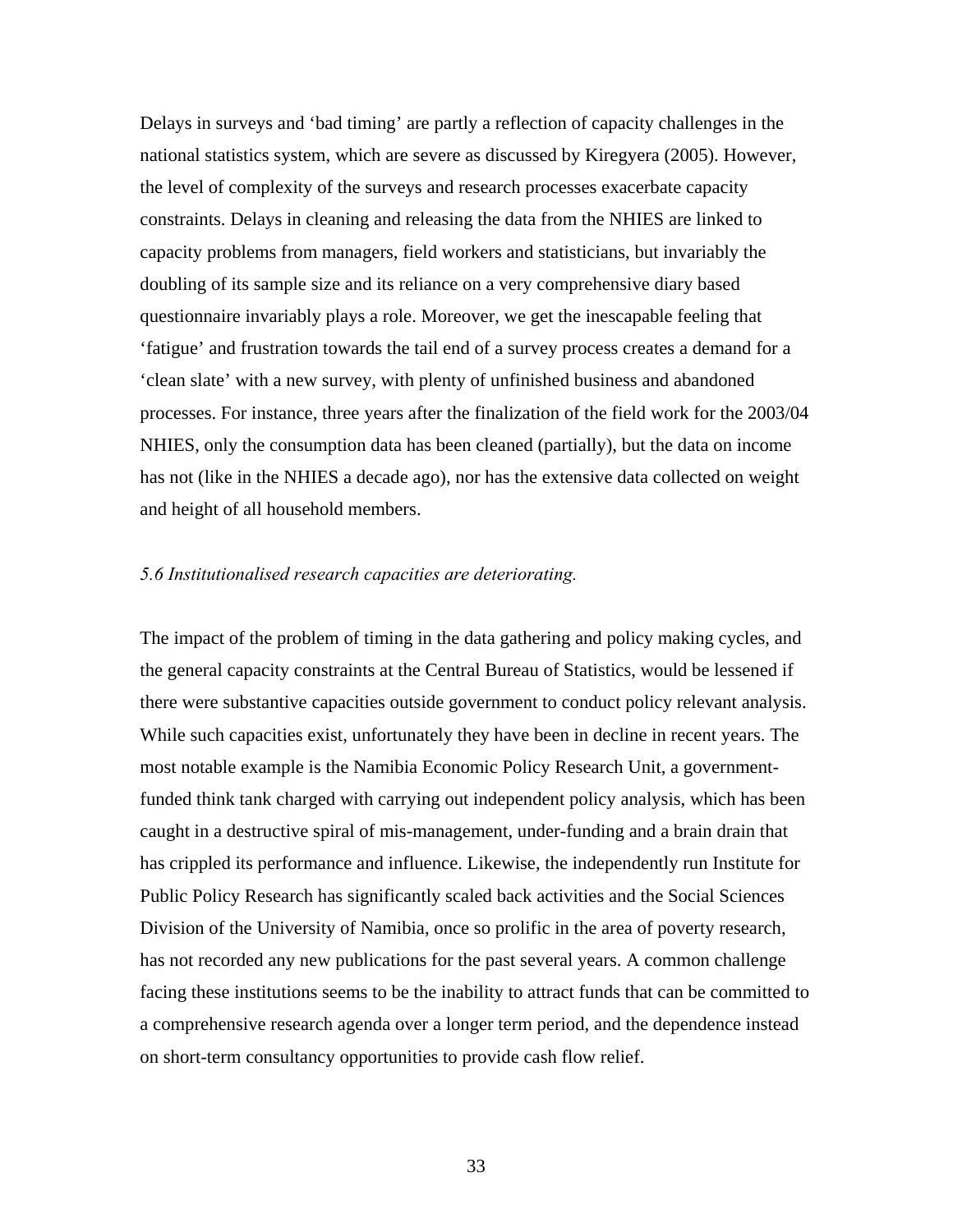### *5.7 Challenges to sharing and access to data and further research.*

An unfortunate tradition has been established in Namibia where data sets are not made available to researchers for analysis, and rarely are collaborative efforts undertaken to combine external analytical capacity with the internal knowledge of the Bureau. As a result, official poverty data is seldom analysed and interrogated beyond the simple tabulations presented in printed reports. Often the protection of respondent anonymity is offered as explanation for not releasing datasets, but this should be fairly easily overcome (e.g. through confidentiality agreements, anonimised datasets, licensing of users or "sterile chambers"). Moreover, access to data is further complicated by problems of data storage and documentation. As a result, some older datasets have now become unrecoverable. Overcoming these technical issues and, more generally, improving the dialogue and collaboration between the users and producers of poverty related data should be seen as essential steps towards strengthening the knowledge base, and in turn informing policy.

One possible explanation for the general lack of focus on strengthening poverty research capacities and the overwhelming absence of concern that development policies lack a firm evidence-base can be tracked back to the prioritization of national development objectives and the resultant sub-ordination of social and poverty goals to economic ones. This is reflected in the preeminence of fiscal and monetary policies, which include strict budget and debt ceilings, a pegging of the national currency to the South African Rand and, by association, monetary policy based on the neighbors' inflation targeting regime. However, this is not a particularly satisfactory explanation, especially in light of the large share of social expenditure on the national budget traditionally devoted to education, health and social transfers for instance. More plausible is the explanation that these expenditures are being allocated and dispersed in an environment where results have been measured by the magnitude of inputs and less so by the achieved impacts. A strengthening of the results-orientation of national policies towards a greater focus on outcomes and impacts will require a significant strengthening of the national statistical system. However, our analysis also points to the need for a shift in policy focus.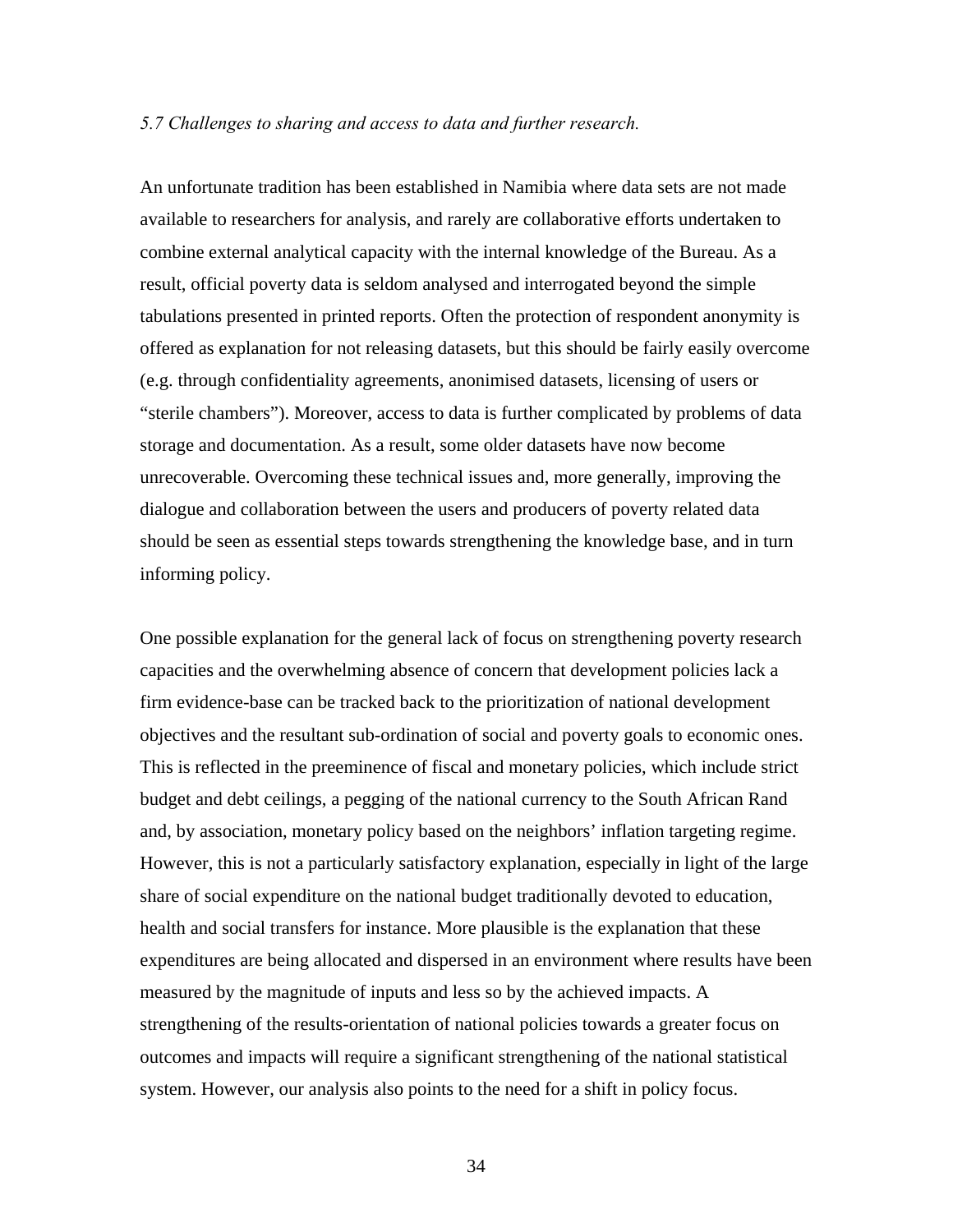In terms of assessing the overall impact of post-Independence policies in Namibia, we have pointed to the potential significant impact of the social safety net and remitted incomes in increasing levels of household incomes and driving income poverty and inequality down (although the magnitude of this impact cannot be measured on the data that is currently available). Public spending priorities thus appear to have improved household incomes of the poorest directly through cash transfers or indirectly through the support mechanisms that allow wages of those in public employ to be shared between households. The social transfer mechanisms are critical for providing immediate relief to the poorest and most vulnerable, redress historical imbalances. Assuming a certain degree of causality between inequality and economic growth (e.g. in terms of lesser risk of social unrest and more healthy and productive labour force), this will positively affect long term sustainability of the transfer schemes. On the other hand, overall employment opportunities appear to have fallen and the share of households where wages form the main source of household income have stagnated. A major policy implication is therefore that without a turnaround in employment opportunities, and given the increased mediumterm pressure on the public budget, stemming primarily from uncertainty regarding future flows from SACU, it is going to be increasingly problematic for Namibia to rely on public expenditure as the main contributor to poverty reduction. In the absence of new sources of income, the erosion in household assets that this analysis has demonstrated is underway is likely to continue. For the poorest of the poor, this adversity is further exacerbated by very low levels of coverage of access to basic services such as safe water and sanitation, where improvements over the past decade appear to have accrued only to the top-end of the income distribution.

### 6. Conclusion

This paper has, in part, contributed to rather than resolved the growing debate on the rather impressive progress in reducing income poverty that is indicated by the official results of the 2003/2004 round of the NHIES. The nature of this public debate has tended thus far to focus on the apparent statistical inconsistencies and contradictions with other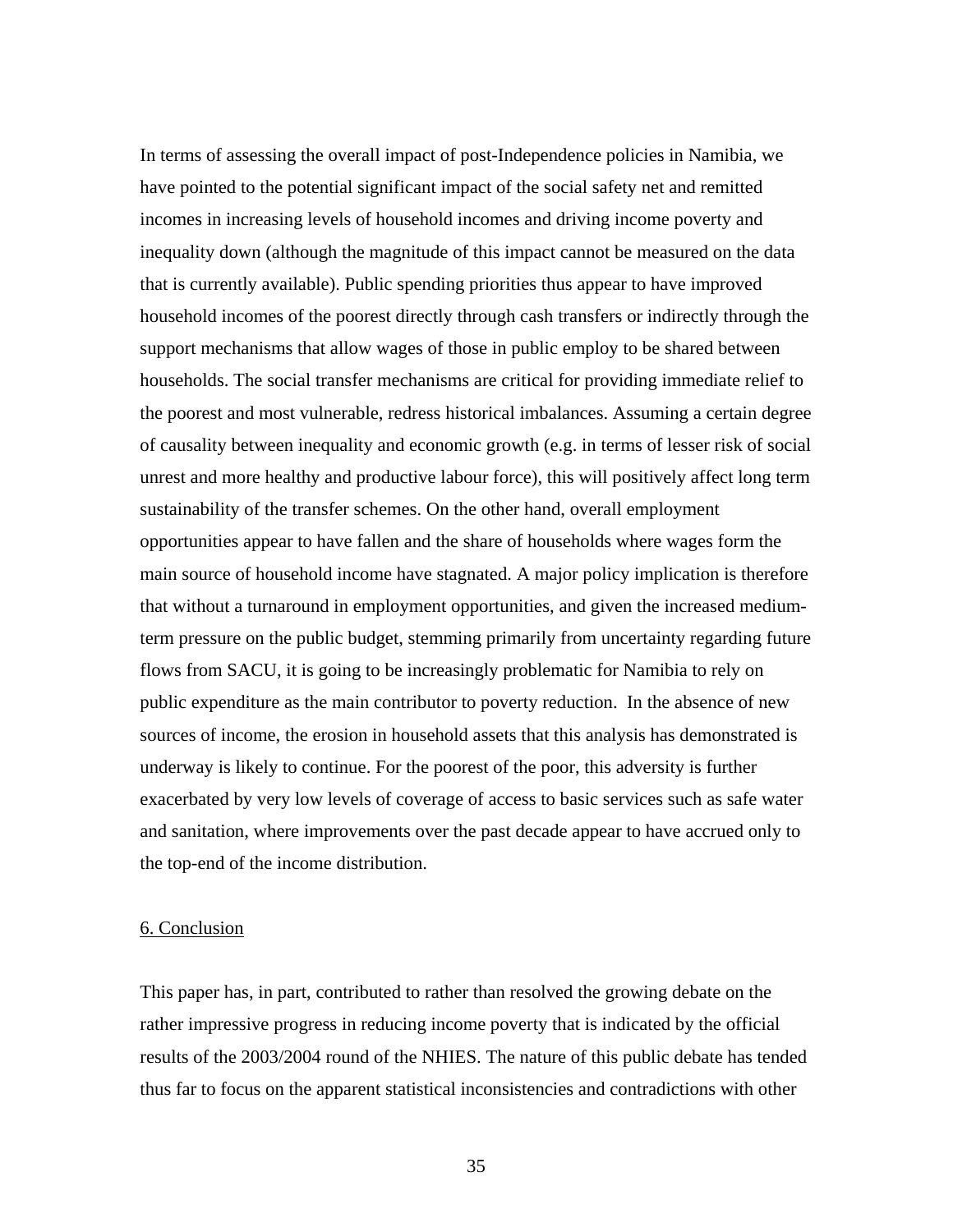research and surveys, including the PPAs and the latest LFS. However, while methodological change between the two NHIES rounds present a real challenge, analysis presented in this paper indicates that the broad direction of change, in consumption-based income levels and the associated poverty measure, over the decade is robust. However, this represents only part of the picture.

By using the information for the three regions in which pilot PPAs were conducted, this qualitative information was made to provide further insight into the confounding findings emerging from the household surveys and thereby impart some further commentary on the validity of the quantitative poverty analysis. In undertaking this, particular attention was on the locally held definitions and characteristics of poverty and vulnerability, the causes of poverty and drivers of social mobility, in addition to views on the dynamics of poverty. In common with other recent assessments from elsewhere (Kozel and Parker 2003, 2007; McGee 2004), the PPA data assist in making possible a deeper understanding of poverty in Namibia and how it has been changing since the early 1990s. Through this analysis, the poor emerge as a heterogeneous group and, as such, the potential exists for the quantitative sources to overlook some of the factors underlying poverty. The qualitative PPA results were specifically used to direct and sharpen the focus the quantitative analysis, especially in examining whether the apparent improvement in consumption poverty between 1993/1994 and 2003/2004 was manifest in a broader suite of welfare indicators. Attention was drawn to the role of livelihoods, environmental shocks and their impact on key physical asset stocks (land and livestock), as well as infrastructural assets (the social wage). The survey results were able to provide additional clarification of these issues by showing the importance of productive assets to the poor and by offering signs of the challenges they have faced in preserving their assets in the face of having to cope with environmental and other shocks and stresses. Also, despite government efforts at addressing inequalities in access to services, many poor communities still lack even basic services. Therefore, the analysis has demonstrated that poverty involves deprivation in a range of different domains, and that the relative importance of these deprivations can vary widely across both space and time.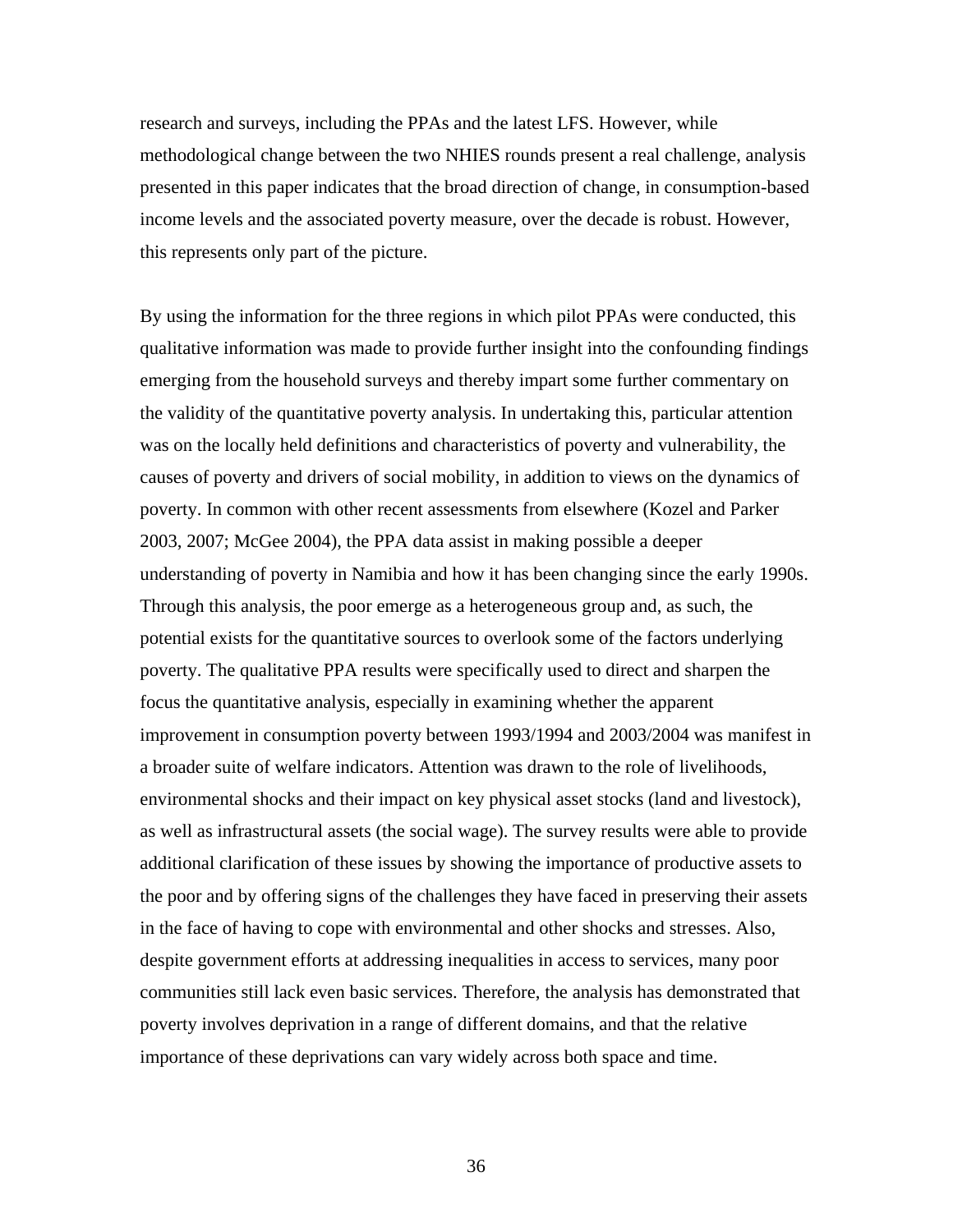We also came across a series of methodological challenges, some of which had to do with inherent differences in approaches that are being used, but also several that had to do with inadequacies in the national statistical system. These include the infrequency of data collection, slow process of data processing, changes in definitions and lack of harmonisation between survey instruments. The process of establishing an integrated household survey programme such as the one proposed in the National Statistics Plan (CBS, undated), which has been in draft form for several years, could be one way for stakeholders in the national statistical system to begin addressing these challenges.

Thinking prospectively towards the continuing analysis of the new qualitative and quantitative data resources, the parallel process of formulating, implementing and monitoring national development plans, and the next round of the household survey, our study does point to a number of suggestions that should be afforded consideration. Firstly, the pilot PPAs have pointed to some of the limitations of the household survey instruments. The qualitative findings thus present decision-makers with an opportunity to refine the questionnaires before the third round of the survey is conducted. Doing so will ensure that the poverty trends are better captured and understood, especially in relation to ongoing public action to address the needs of the poorest. Secondly, the focus of our analysis has focused on a select set of priorities, and has thus not resolved all the puzzles and complexities associated with mapping out changes in poverty in the country. There consequently remains scope for substantial further work on issues such as livelihoods and income dynamics, alcohol abuse and the purchasing of alcoholic beverages, demographic change and, where possible, on morbidity and mortality. Moreover, as the remaining ten Regional Profiles based on PPAs become available, more in-depth analysis can be undertaken to ascertain the principal sources of this change and construct a more complete narrative to the dynamics of poverty in post-Independence Namibia. Finally, recognising that at least some of the PPA sites were placed within the same sampling frame as the representative household surveys, exploring these linkages with combined techniques would better enable us to locate the qualitative observations within a broader context (Kanbur, 2003).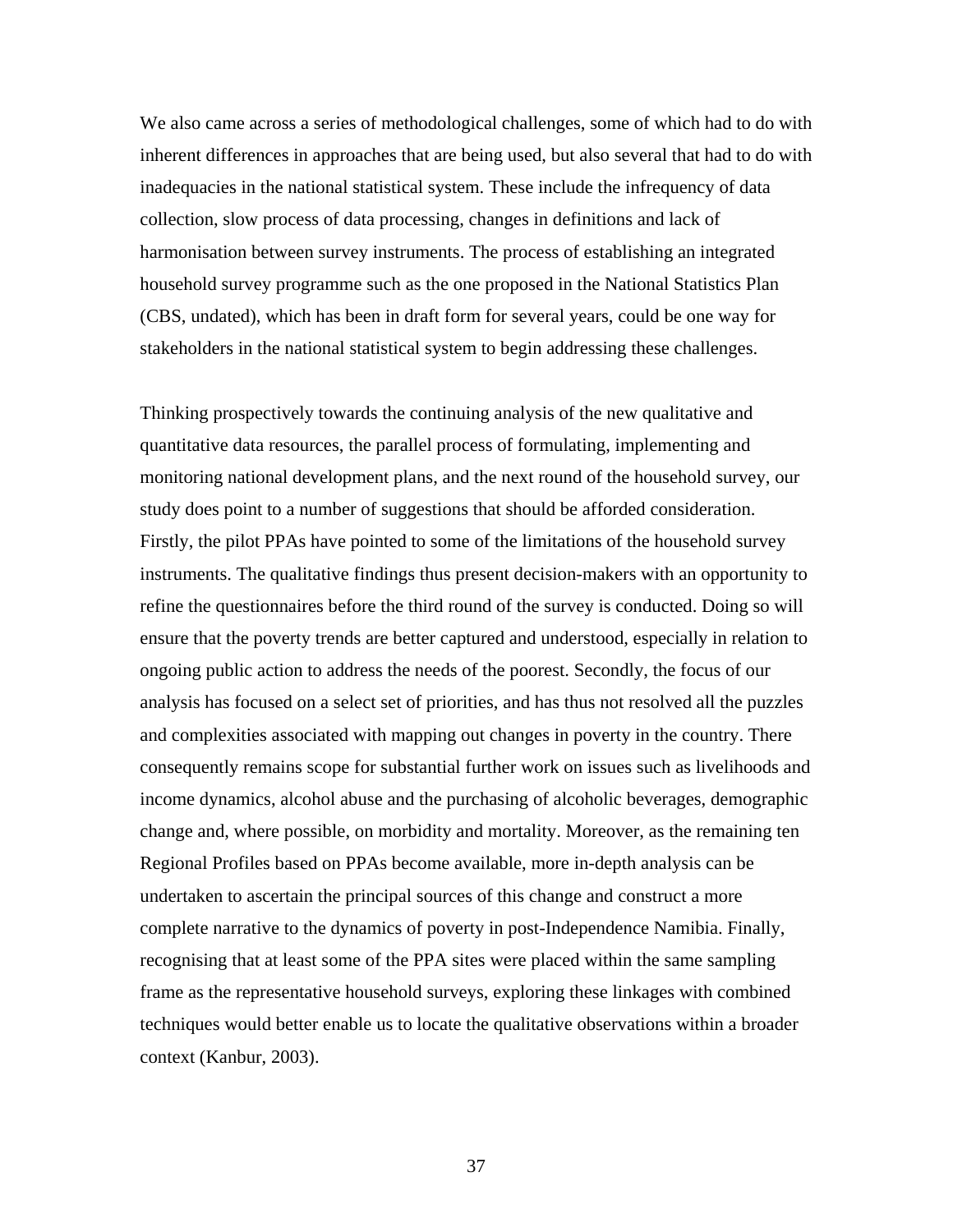Although the introduction of the PPAs during the NHIES field round was an important development, the risk is that, in the absence of a sequential phasing of the qualitative and quantitative research, the two informational bases will not be fully integrated into a combined approach and treated as two related but mostly discreet inputs into national development policy processes. By means of a modest and preliminary application, this paper thus serves as an illustration of the intrinsic value of crossing the disciplinary divide and adopting a Q-Squared approach. Based on newly available data, the different approaches have yielded salient insights into the varied meanings of being poor. While this approach may not produce easy, one-dimensional solutions to some of the hard questions being posed about the nature of poverty trends, it does facilitate an improved evidence base with which to improve the design and targeting of policy responses. However, we are fully aware of a range of issues that may impede or even prevent this type of poverty research for informing the policy-making process. In order for national policies in the area of poverty reduction to become more results-oriented, focus must be on strengthening the information base as represented by the national statistical system and improve the capacities of and dialogue between data users and producers in the system.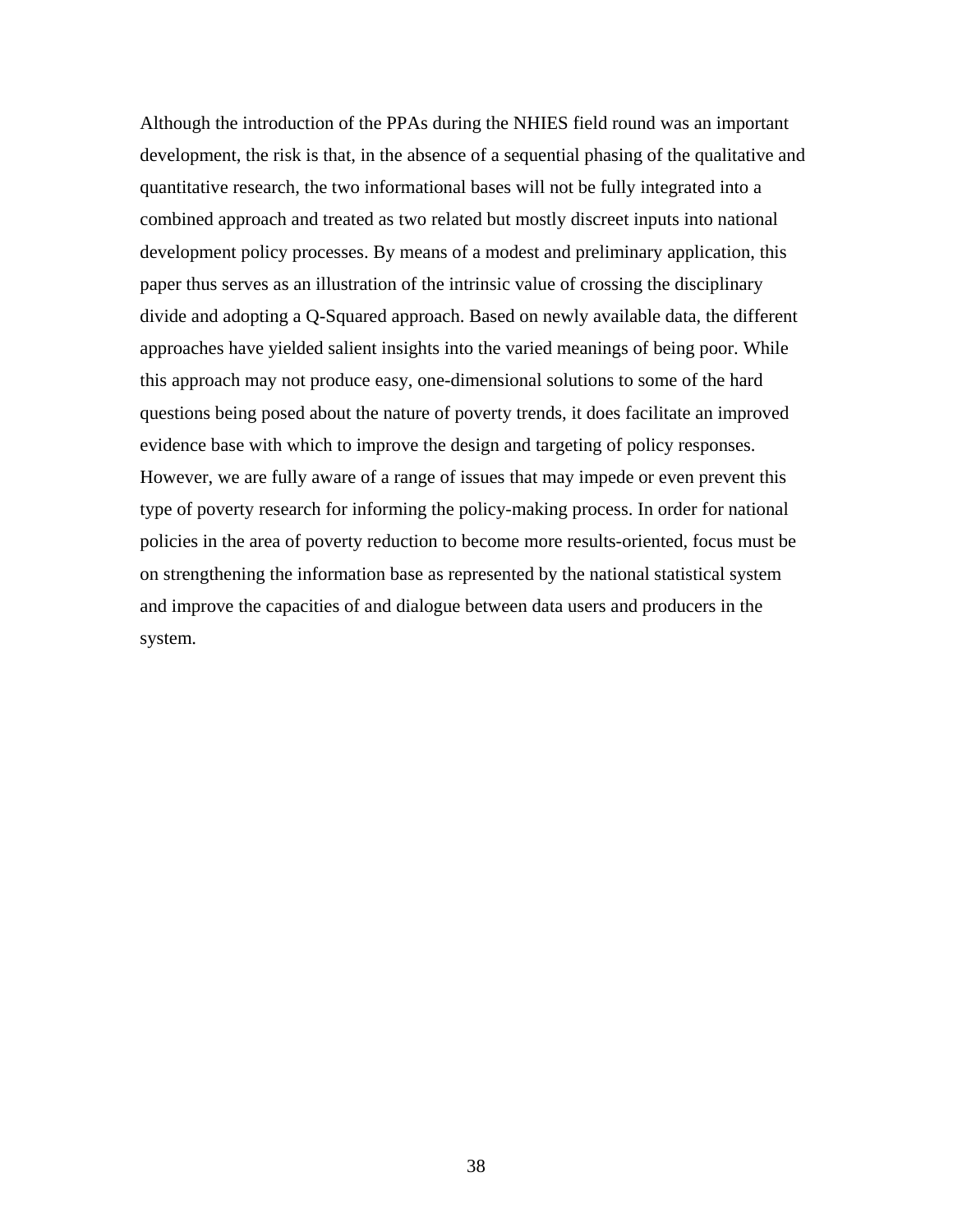#### References

Adams, M & J Howell. 2001. "Redistributive land reform in southern Africa," *Natural Resource Perspectives*, 64.

Barrett, C., Carter, M.R., and P.D. Little (2006) 'Understanding and Reducing Persistent Poverty in Africa: Introduction to a Special Issue', *Journal of Development Studies*, Vol. 42, No. 2, pp.167–177.

Becker, H. 2006. "'New Things after Independence': Gender and Traditional Authorities in Postcolonial Namibia," *[Journal of Southern African Studies](http://www.informaworld.com/smpp/title%7Econtent=t713436095%7Edb=all)*, [32\(](http://www.informaworld.com/smpp/title~content=t713436095~db=all~tab=issueslist~branches=32#v32)[1\):](http://www.informaworld.com/smpp/title~content=g743779040~db=all) pp 29-48.

Carvalho, S. and White, H. 1997. "Combining the Quantitative and Qualitative Approaches to Poverty Measurement and Analysis," World Bank Technical Paper 366.

Central Bureau of Statistics (CBS). 2006a. "2003/2004 Namibia Household Income Expenditure Survey," Windhoek: GRN, National Planning Commission.

CBS. 2006b, "National Accounts 1995-2005," Windhoek: GRN, National Planning Commission.

CBS. 2003. "Population and Housing Census 2001," Windhoek: GRN, National Planning Commission.

CBS. 1999. "Levels of Living Survey" Windhoek: GRN, National Planning Commission.

CBS. 1996a. "Living conditions in Namibia 1993/1994: Economic and Social Indicators from the Namibian Household Income and Expenditure Survey," Windhoek: GRN, National Planning Commission.

CBS. 1996b. "The 1993/1994 Namibian Household Income and Expenditure Survey," Windhoek: GRN, National Planning Commission.

CBS. 1993. "Population and Housing Census 1991," Windhoek: GRN, National Planning Commission.

CBS. undated. "Namibian Third National Statistical Plan," unpublished.

Chambers, R. 1994. "The Origins and Practice of Participatory Rural Appraisal," *World Development*, Vol. 22, No. 7, pp 953-969.

Chiari, G. P. 2004. "Report of the UNDP Mission on Rural Livelihoods and Poverty in Namibia," Windhoek: UNDP.

Devereux, S. and Naeraa, T. 1996. "Drought and survival in rural Namibia," *Journal of Southern African Studies*, 22(3), pp.421-440.

Devereux, S., Fuller B., Moorsom, R., and Solomon. C. 1996. "Namibia Poverty Profile," *SSD Discussion Paper No. 21*. Windhoek: University of Namibia.

Devereux, S., Rimmer, M., LeBeau, D., and W. Pendleton. 1995. *"The 1992−93 Drought in Namibia: An Evaluation of its Socio-Economic Impact on Affected Householders,"* Windhoek: Gamsberg Macmillan.

van Donge, J. K., with Eiseb G. and Mosimane, A. 2005. "Land Reform in Namibia: Issues of Equity and Poverty. Institute for Social Studies and UNDP *Land, Poverty and Public Action Policy Paper No. 8.*  December. The Haugue.

Flatters, F. and Stern M. "SACU Revenue Sharing: Issues and Options," August 2006. Accessed from <http://www.sega2.org.za/studies.php> on 4 September 2007.

Friedman, J. T. 2005. "Making Politics, Making History: Chiefship and the Post-Apartheid State in Namibia," *[Journal of Southern African Studies](http://www.informaworld.com/smpp/title%7Econtent=t713436095%7Edb=all)*, [31\(](http://www.informaworld.com/smpp/title~content=t713436095~db=all~tab=issueslist~branches=31#v31)[1\): p](http://www.informaworld.com/smpp/title~content=g713726583~db=all)p 23-52.

Government of the Republic of Namibia (GRN). 1995. "First National Development Plan, 1995/6-1999/00 (NDP1)," Windhoek: GRN, National Planning Commission.

GRN. 1998. "Poverty Reduction Strategy for Namibia," Windhoek: GRN, National Planning Commission

GRN. 2001. "Second National Development Plan, 2001-2006 (NDP2)," Windhoek: GRN, National Planning Commission.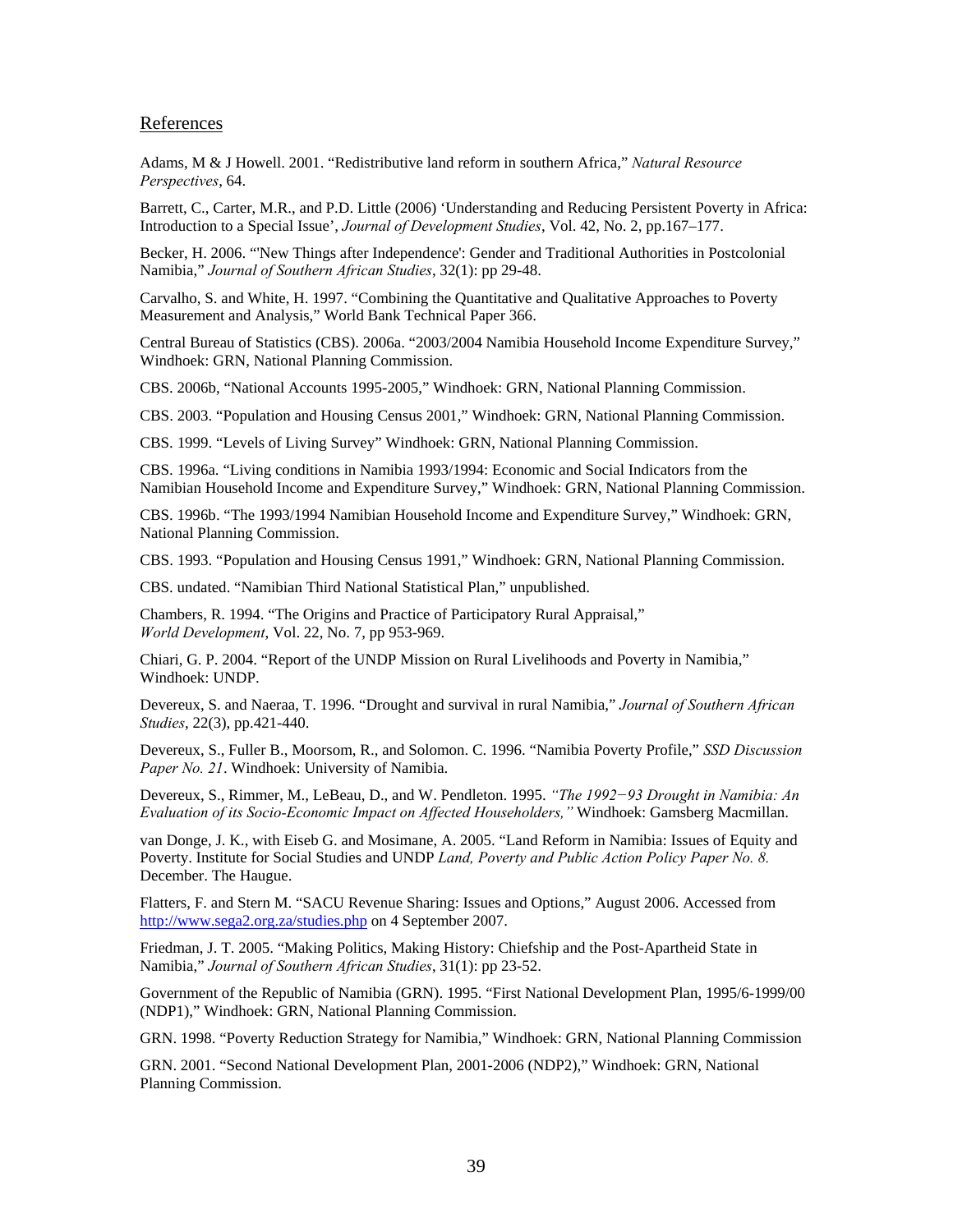GRN. 2002. "National Poverty Reduction Action Programme, 2001-2005," Windhoek: GRN, National Planning Commission.

GRN. 2004a. "Regional Poverty Profile Based on Village-level Participatory Poverty Assessments in Ohangwena Region, Namibia in October/November 2003," Windhoek: GRN, National Planning Commission.

GRN. 2004b. "Namibia 2004 Millennium Development Goals," Windhoek: GRN, National Planning Commission.

GRN. 2005. "Poverty Monitoring Strategy, Windhoek: Poverty Reduction and Equity Sub-division," National Planning Commission.

GRN. 2006a. "Regional Poverty Profile Based on Village-level Participatory Poverty Assessments in Omaheke Region, Namibia," Windhoek: GRN, National Planning Commission.

GRN. 2006b. "Regional Poverty Profile Based on Village-level Participatory Poverty Assessments in Caprivi Region, Namibia," Windhoek: GRN, National Planning Commission.

Hay, R., Pell, J. and Tanner, C. February 1990. Household Food Security in Northern Namibia: Report Prepared for UNICEF. Windhoek. Oxford: International Development Centre, Food Studies Group.

Howe, G. and McKay, A. "Combining Quantitative and Qualitative Methods in Assessing Chronic Poverty: The Case of Rwanda," *[World Development](http://econpapers.repec.org/article/eeewdevel/)*, 2007, 35(2), pp 197-211.

Isaacson, B. (Ed.) 1995. "Namibia food security and nutrition assessment report," National Food Security and Nutrition Technical Committee, Windhoek.

Institute for Public Policy Research (IPPR) database available at [www.ippr.org.na](http://www.ippr.org.na/)

Jodha, N.S. 1988. "Poverty Debate in India: A Minority View," *Economic and Political Weekly*, November.

Jodha, N.S. 1999. "Poverty Debate in India: A Minority View Revisited," *Economic and Political Weekly*.

Kanbur, R. 2003. "Q-Squared? A commentary on qualitative and quantitative poverty appraisal," in R. Kanbur (ed.) *Q-Squared: qualitative and quantitative poverty appraisal* (Delhi: Permanent Black, Delhi).

Kanbur, R. and Shaffer, P. 2006. "Epistemology, Normative Theory and Poverty Analysis: Implications for Q-Squared in Practice," *World Development,* 35(2): pp 183-196.

Kiregyera, B. 2004, "Report on the Evaluation of the National Statistical System," unpublished.

Kolberg, H., 1995. "Namibia: Country Report to the FAO International Technical Conference on Plant Genetic Resources," Windhoek: National Plant Genetics Resource Centre.

Kozel, V. and B. Parker (2003) A Profile and Diagnostic of Poverty in Uttar Pradesh, *Economic and Political* Weekly, January 25, pp.385-403.

Labetoulle, L. 2000. "Nutritional Survey of Rural Communities in the North Central Regions of Namibia," Research Report to the French Mission for Co-operation, Windhoek.

Lanjouw, J. O. and Lanjouw, P. 1997. "Poverty Comparisons with Non-Compatible Data: Theory and Illustrations," Policy Research Working Paper No. 1709, World Bank: Washington, DC.

Levine, S. 2006a. "Namibia on Track to Meet Global Poverty Goal," The Namibian, 31 March.

Levine, S. 2006b. "Measuring Progress Towards Global Poverty Goals: Lessons and Challenges from Southern Africa," *African Statistical Journal*, Vol 3, November.

Lipton, M. "The Poor and the Poorest: Some Interim Findings," World Bank Discussion Paper no 25, April 1988, World Bank: Washington, DC.

Little, P.D., Stone, M.P., Mogues, T., Castro, A.P. and W. Negatu (2006) 'Moving in Place': Drought and Poverty Dynamics in South Wollo, Ethiopia, *Journal of Development Studies*, Vol. 42, No. 2, pp.200–225.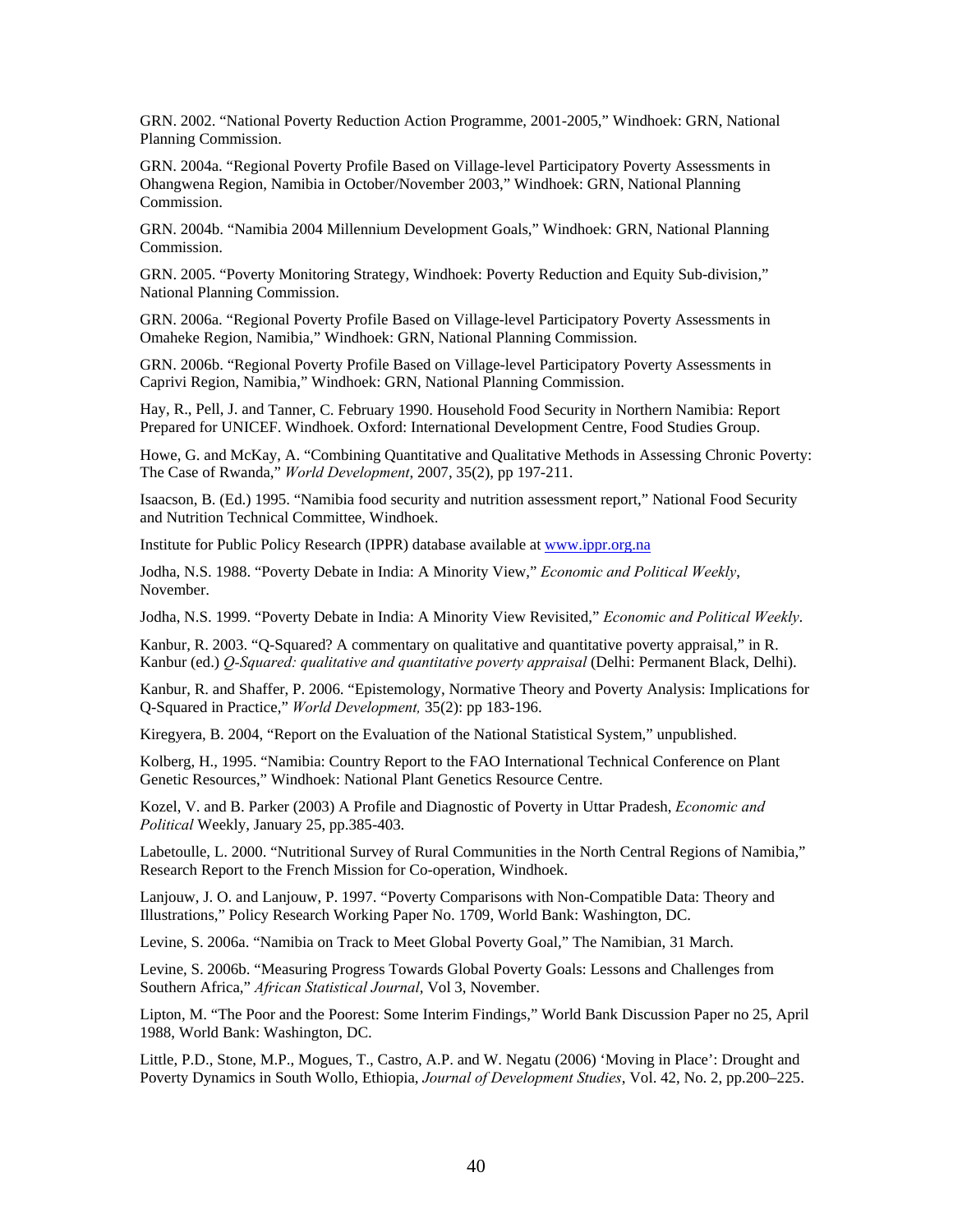Lorway, R., "Dispelling 'Hetero-Sexual African AIDS' in Namibia: Same Sex Sexuality in the Township of Katutura," *Culture, Health and Sexuality*, September-October 2006, 8(5), pp 435-449.

Mallet, M. and du Plessis, P. 2001. "Mahagngu Post-Harvest Systems," Research Report prepared for Ministry of Agriculture, Water and Rural Development and Namibia Agronomic Board, Windhoek.

McGee, R. 2004. "Constructing Poverty Trends in Uganda: A Multi-Disciplinary Perspective," *Development and Change*, 35(3), pp499-523.

Ministry of Agriculture, Water and Forestry. 2005. "Agricultural Statistics Bulletin," Directorate of Planning, GRN: Windhoek.

Ministry of Finance. 2007. "Estimates of Revenue and Expenditure for the Financial Years 1 April 2007 – 31 March 2010." Windhoek.

Ministry of Health and Social Services (MOHSS). 2001. "First Report of the Working Group on HIV/AIDS Impact Projections for Namibia." GRN: Windhoek.

MOHSS. 1993. "Demographic and Health Survey 1992," GRN: Windhoek.

Ministry of Labour and Social Welfare. 2006. "Labour Force Survey 2004," GRN: Windhoek.

Moore, M., Choudhary, M. and N. Singh. 1998. "How Can We Know What They Want? Understanding Local Perceptions of Poverty and Ill-being in Asia". IDS Working Paper 80, Brighton: Institute of Development Studies, University of Sussex.

Office of the President. 2004. "Namibia Vision 2030: Policy Framework for Long Term Development," Government of the Republic of Namibia, Windhoek.

Ravallion, M. 1992. "Poverty Comparisons: A Guide to Concepts and Methods," LSMS Working Paper No. 88, World Bank: Washington, DC.

Ravallion, M. and Huppi, M. 1991. "Measuring Changes in Poverty: A Methodological Case Study of Indonesia During an Adjustment Period," *World Bank Economic Review* Vol. 5, pp: 57-84.

Reed, M. S. and Dougill, A. J. 2002. "Participatory selection process for indicators of rangeland condition in the Kalahari," *The Geographical Journal,* 168(3): pp 224-234.

Samaria, L., and Strand, C. 2006. "Diary from the Land of the Brave," Africa Groups of Sweden, Windhoek.

Sefton, T. 2002. "Recent Changes in the Distribution of the Social Wage," CASE Discussion Paper 62, Centre for Analysis of Social Exclusion, London School of Economics.

Sweet, J. 1998. "Livestock: Coping with Drought. Namibia - a case study," prepared for the Grassland Group of the Crop and Grassland Service (AGPC) of FAO for the FAO/AGAP electronic conference on "Livestock - Coping with Drought". December.

Subbarao, K. 1996. "Namibia's Social Safety Net: Issues and Options for Reform," Poverty Reduction and Economic Management Network, World Bank, Washington.

Tvedten, I., and Pomuti, A. 1994. 'The Oshakati human settlement improvement project: A socio-economic baseline study.' *SSD Research Report No. 9*. Windhoek: University of Namibia.

Tvedten, I. and Nangulah, S. 1999. "Social Relations of Poverty: A Case-Study from Owambo, Namibia," Bergen: Christian Michelsen Institute.

United Nations. 2004. "Common Country Assessment for Namibia," Windhoek.

UNDP. 1996. "Namibia Human Development Report," Windhoek.

UNDP. 2006, 'Human Development Report: Beyond Scarcity: Power, Poverty and the Global Water Crisis,' New York.

Uno, D. 2005. "Farmer's Selection of Local and Improved Pearl Millet Varieties in Ovamboland, Northern Namibia," *African Study Monographs*, Suppl.30: pp 107-117.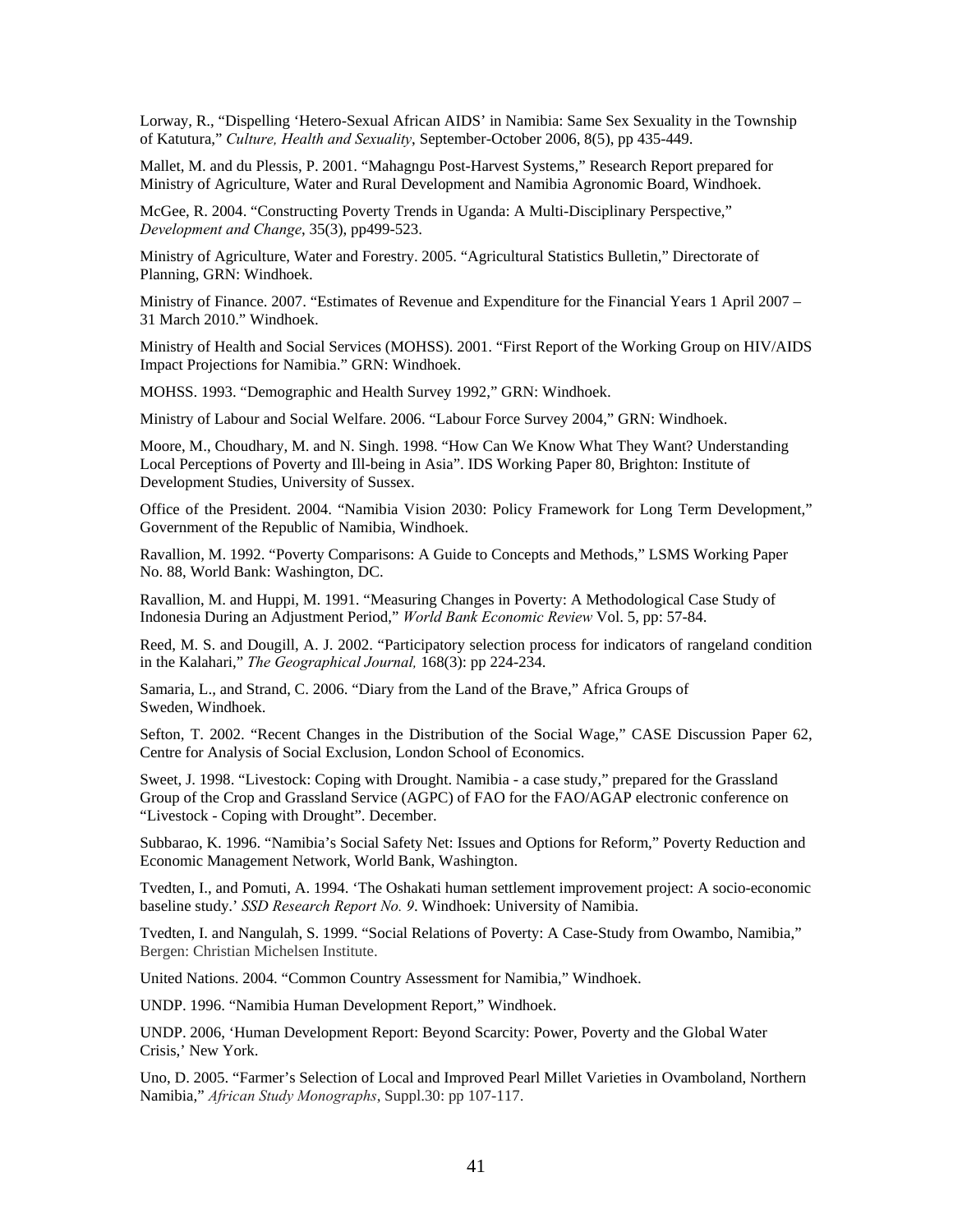Van Rooy, G., Roberts, B., Schier, C., Swartz, J., and Levine, S. 2006 "Poverty and Inequality in Namibia", *SSD Discussion Paper No 1*. Windhoek: University of Namibia.

Van Rooy, G.,!Naruseb, G., Maasdorp, M., Eele, G., Hoddinot, J., and Stone, S. 1994. "Household Subsistence Levels: Three Selected Communities in Namibia," *SSD Research Report No. 9*. Windhoek: University of Namibia.

De Waal, A. and Whiteside, A. "'New Variant Famine': AIDS and Food Crisis in Southern Africa," *The Lancet* 2003; 362: pp 1234-37.

Werner, W. 2001. "Land Reform and Poverty Alleviation: Experiences from Namibia," NEPRU Working Paper no. 78, Windhoek: Namibia Economic Policy Research Unit.

Werner, W. 1993. **"**A Brief History of Land Disposession in Namibia**,"** *Journal of Southern African Studies*, 19(1): pp. 135-146.

World Bank. 2006. "World Development Indicators 2006," CD-ROM. Washington, D.C.

World Bank. 2005. "The Poverty Reduction Strategy Initiative: Findings From 10 Case Studies of World Bank and IMF Support." Washington D.C.

World Bank. 1992. "Namibia: Poverty Alleviation with Sustainable Growth," Washington, D.C.

Yaron, G., Janssen, G. and Maamberua, U. 1992. "Rural Development in the Okavango Region: an Assessment of Needs, Opportunities and Constraints." NISER: Windhoek.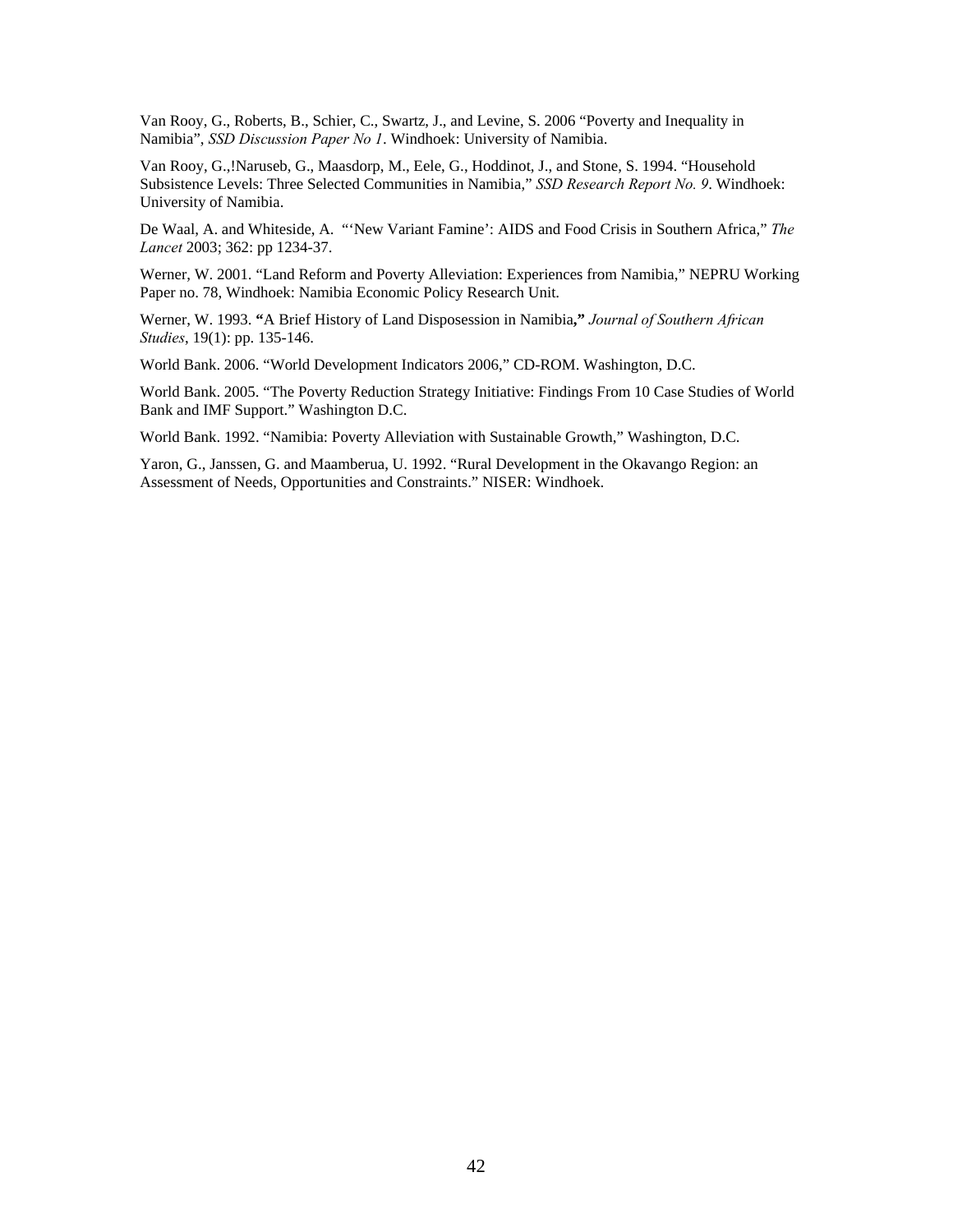### **Map: Regions of Namibia**



### **Table 1: Income poverty and inequality in Namibia**

<span id="page-42-0"></span>

|                                                          | 1993/ | 2003/ | NDP2 targets    |
|----------------------------------------------------------|-------|-------|-----------------|
|                                                          | 1994  | 2004  | for 2006        |
| Share of households living in poverty*<br>$(\%)$         | 37.8  | 27.9  | 10 % reduction  |
| Share of households living in severe<br>poverty** $(\%)$ | 8.7   | 3.9   | 5 % reduction   |
| Gini-coefficient                                         | 0.7   | 0.6   | less than $0.6$ |

*Sources: CBS (2006a); GRN (2001)* 

*\* Poverty is defined as spending 60% or more of total income on food.* 

*\*\* Severe poverty is defined as spending 80% or more of total income on food.*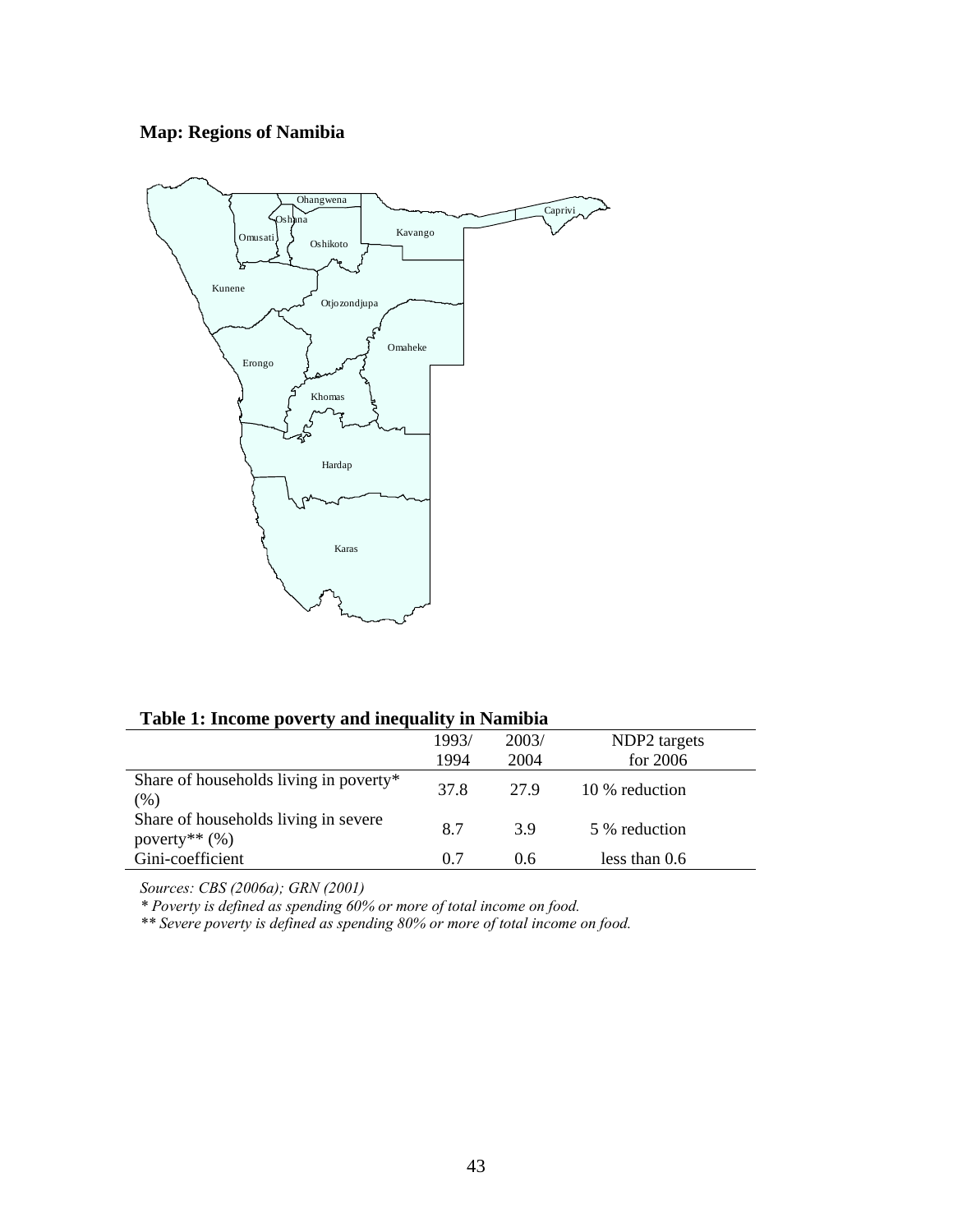| Region         | Monthly<br>expenditure<br>1993/<br>1994 | 2003/<br>2004 | Monthly food<br>expenditure<br>1993/<br>2003/<br>1994<br>2004<br>Namibian \$ |     | Ratio of<br>2003/2004 to<br>1993/1994<br>expenditure | Ratio of<br>2003/2004 to<br>1993/1993 food<br>expenditure |
|----------------|-----------------------------------------|---------------|------------------------------------------------------------------------------|-----|------------------------------------------------------|-----------------------------------------------------------|
| Caprivi        | 147                                     | 688           | 72                                                                           | 290 | 4.7                                                  | 4.1                                                       |
| Erongo         | 458                                     | 1855          | 132                                                                          | 342 | 4.0                                                  | 2.6                                                       |
| Hardap         | 421                                     | 1488          | 115                                                                          | 297 | 3.5                                                  | 2.6                                                       |
| Karas          | 515                                     | 1474          | 140                                                                          | 330 | 2.9                                                  | 2.4                                                       |
| Kavango        | 172                                     | 529           | 99                                                                           | 211 | 3.1                                                  | 2.1                                                       |
| Khomas         | 1054                                    | 2842          | 167                                                                          | 345 | 2.7                                                  | 2.1                                                       |
| Kunene         | 219                                     | 875           | 87                                                                           | 316 | 4.0                                                  | 3.6                                                       |
| Ohangwena      | 113                                     | 516           | 57                                                                           | 201 | 4.6                                                  | 3.5                                                       |
| Omaheke        | 461                                     | 1319          | 142                                                                          | 355 | 2.9                                                  | 2.5                                                       |
| Omusati        | 142                                     | 632           | 71                                                                           | 267 | 4.5                                                  | 3.8                                                       |
| Oshana         | 196                                     | 1139          | 84                                                                           | 310 | 5.8                                                  | 3.7                                                       |
| Oshikoto       | 195                                     | 661           | 85                                                                           | 233 | 3.4                                                  | 2.7                                                       |
| Otjozondjupa   | 395                                     | 1153          | 124                                                                          | 277 | 2.9                                                  | 2.2                                                       |
| <b>Namibia</b> | 370                                     | 1284          | 106                                                                          | 286 | 3.5                                                  | 2.7                                                       |

# <span id="page-43-0"></span>**Table 2: Changes in mean expenditure**

*Notes: The 1993 values have not been adjusted to 2003 prices, as the CPI series was based exclusively on Windhoek price baskets. Figures in bold indicate that the mean regional expenditure value falls below the national average, while the ratio exceeds the national average*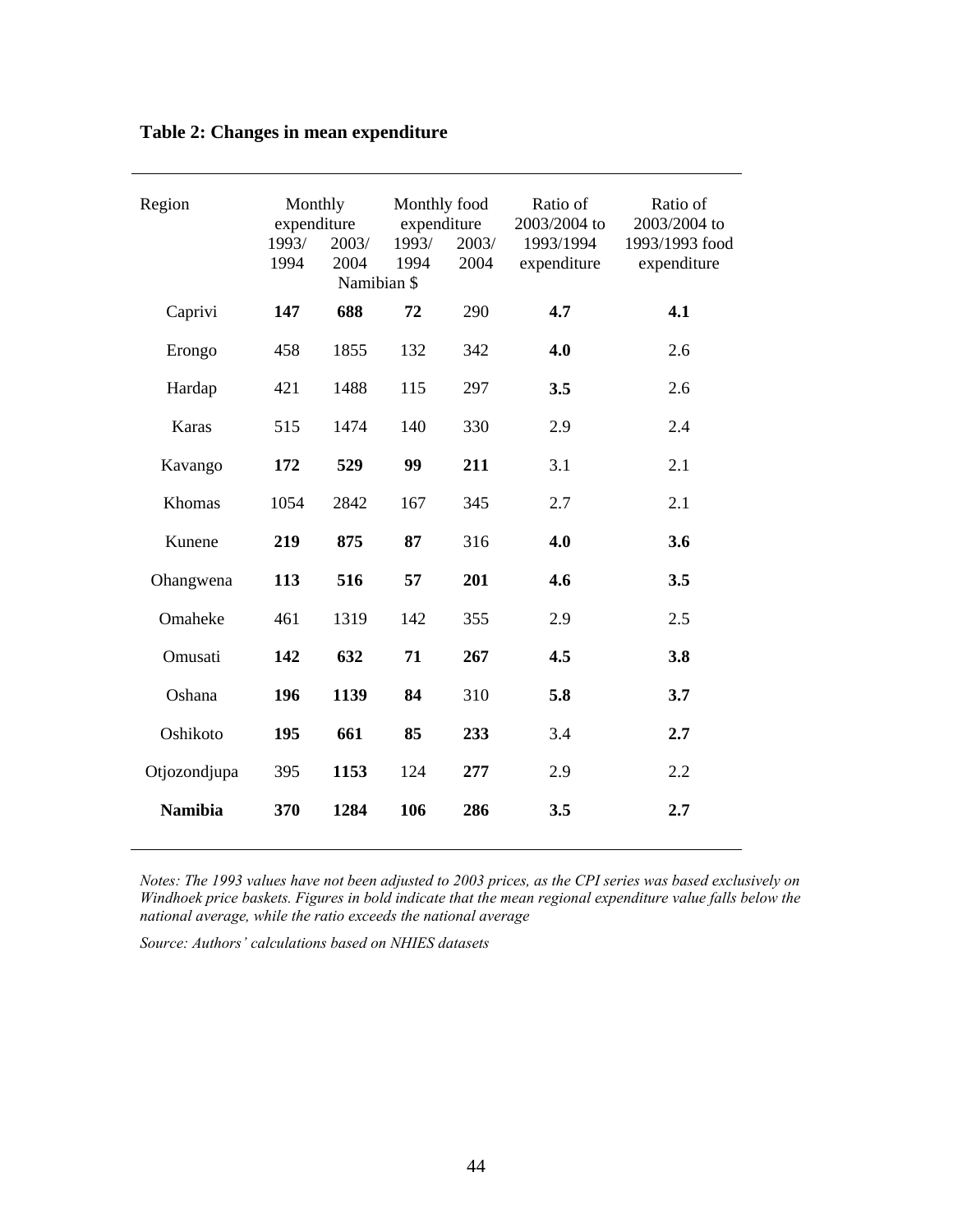<span id="page-44-0"></span>

|         |         | Monthly expenditure | Monthly food expenditure |         |         |        |      |         |  |
|---------|---------|---------------------|--------------------------|---------|---------|--------|------|---------|--|
| Income  | Caprivi | Ohang-              | Oma-                     | Namibia | Caprivi | Ohang- | Oma- | Namibia |  |
| Deciles |         | wena                | heke                     |         |         | wena   | heke |         |  |
| 10      | 6.5     | 5.8                 | 3.3                      | 4.5     | 6.9     | 10.0   | 3.1  | 4.4     |  |
| 20      | 5.5     | 5.5                 | 3.2                      | 4.3     | 5.4     | 6.7    | 3.1  | 3.9     |  |
| 30      | 5.3     | 5.2                 | 3.5                      | 4.1     | 5.2     | 5.2    | 3.0  | 3.5     |  |
| 40      | 5.4     | 4.5                 | 3.5                      | 3.9     | 5.1     | 4.7    | 2.8  | 3.3     |  |
| 50      | 5.2     | 4.5                 | 3.6                      | 3.8     | 5.0     | 4.2    | 3.3  | 3.1     |  |
| 60      | 5.3     | 4.3                 | 3.9                      | 3.8     | 4.2     | 3.8    | 3.2  | 2.9     |  |
| 70      | 5.3     | 4.2                 | 4.1                      | 3.6     | 4.1     | 3.6    | 3.4  | 2.8     |  |
| 80      | 4.6     | 4.4                 | 4.3                      | 3.7     | 3.8     | 3.3    | 3.1  | 2.6     |  |
| 90      | 4.2     | 4.3                 | 3.9                      | 3.7     | 3.6     | 2.8    | 3.0  | 2.5     |  |

### **Table 3: Ratios of 2003/2004 to 1993/1994 expenditures**

*Source: Authors' calculations based on NHIES datasets s* 

### **Table 4: Main Income Sources**

<span id="page-44-1"></span>

|                     | Poorest 20           |                      | 2nd quintile |                  | 3rd quintile   |                | 4th quintile     |          | Wealthiest 20        |         | Overall          |                 |
|---------------------|----------------------|----------------------|--------------|------------------|----------------|----------------|------------------|----------|----------------------|---------|------------------|-----------------|
|                     |                      | percent              |              |                  |                |                |                  |          |                      | percent |                  |                 |
|                     | 1993/                | 2003/                | 1993/        | 2003/            | 1993/          | 2003/          | 1993/            | 2003/    | 1993/                | 2003/   | 1993/            | 2003/           |
|                     | 1994                 | 2004                 | 1994         | 2004             | 1994           | 2004           | 1994             | 2004     | 1994                 | 2004    | 1994             | 2004            |
|                     |                      |                      |              |                  |                | - percentage - |                  |          |                      |         |                  |                 |
| Salary/wages        | 18                   | 22                   | 25           | 29               | 39             | 41             | 61               | 64       | 76                   | 77      | 44               | 47              |
| Subsistence         | 53                   | 39                   | 49           | 47               | 42             | 38             | 24               | 17       | 6                    | 4       | 35               | 29              |
| farming             |                      |                      |              |                  |                |                |                  |          |                      |         |                  |                 |
| Commercial          | $\ddot{\phantom{0}}$ | $\ddot{\phantom{0}}$ | $\Omega$     | $\boldsymbol{0}$ | $\overline{0}$ | $\overline{0}$ | $\boldsymbol{0}$ | $\theta$ | $\ddot{\phantom{a}}$ | 3       | $\boldsymbol{0}$ |                 |
| farming             |                      |                      |              |                  |                |                |                  |          |                      |         |                  |                 |
| Non-farming         | $\overline{4}$       | 7                    | 4            | 5                | 3              | 6              | 3                | 8        | 7                    | 8       | $\overline{4}$   | $7\overline{ }$ |
| business activities |                      |                      |              |                  |                |                |                  |          |                      |         |                  |                 |
| Pensions            | 18                   | 18                   | 14           | 11               | 11             | 8              | 8                | 5        | 5                    | 5       | 11               | 9               |
| Cash remittances*   | 5                    | n.a                  | 6            | n.a              | 5              | n.a            | 4                | n.a      | $\overline{2}$       | n.a     | 4                | n.a             |
| Other               | $\Omega$             | 13                   | $\Omega$     | 7                | 0              |                | $\theta$         | 6        | $\ddotsc$            | 3       | $\theta$         | 7               |

\* In the public release 2003/2004 NHIES dataset, certain discrete categories in response to the main income source have been grouped together and subsumed under the generic 'other' category. These include livelihoods from cash remittances, in kind receipts, rental income, interest from savings/investments, maintenance grants, drought relief assistance. Of these, cash remittances, in kind receipts and 'other' sources which would include prostitution, petty crime and piecework predominate.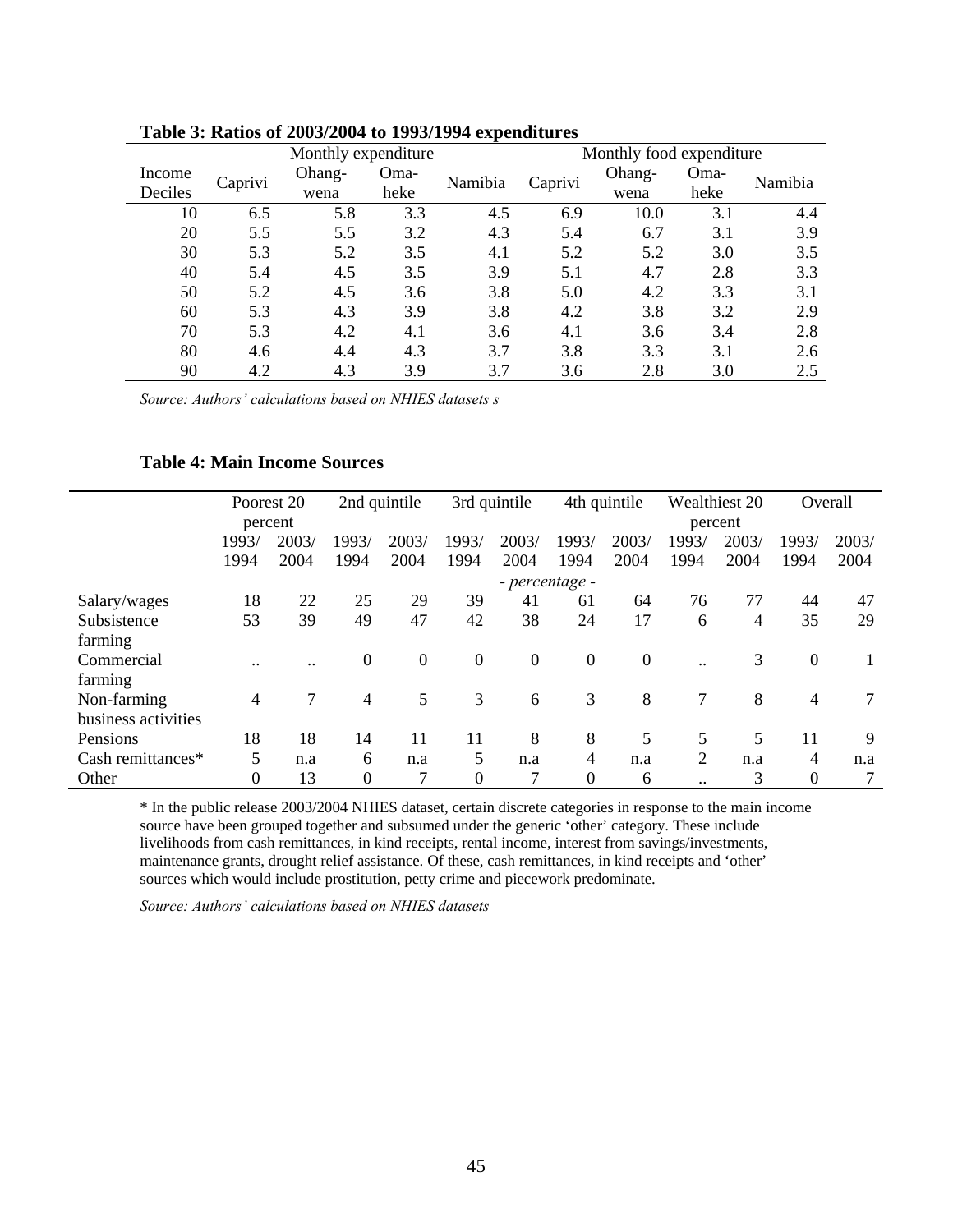<span id="page-45-0"></span>

Figure 1: Production of *mahangu* (millet) in communal areas (1000 tonnes)

*Note: Circled years indicate timing of fieldwork for the two household budget surveys*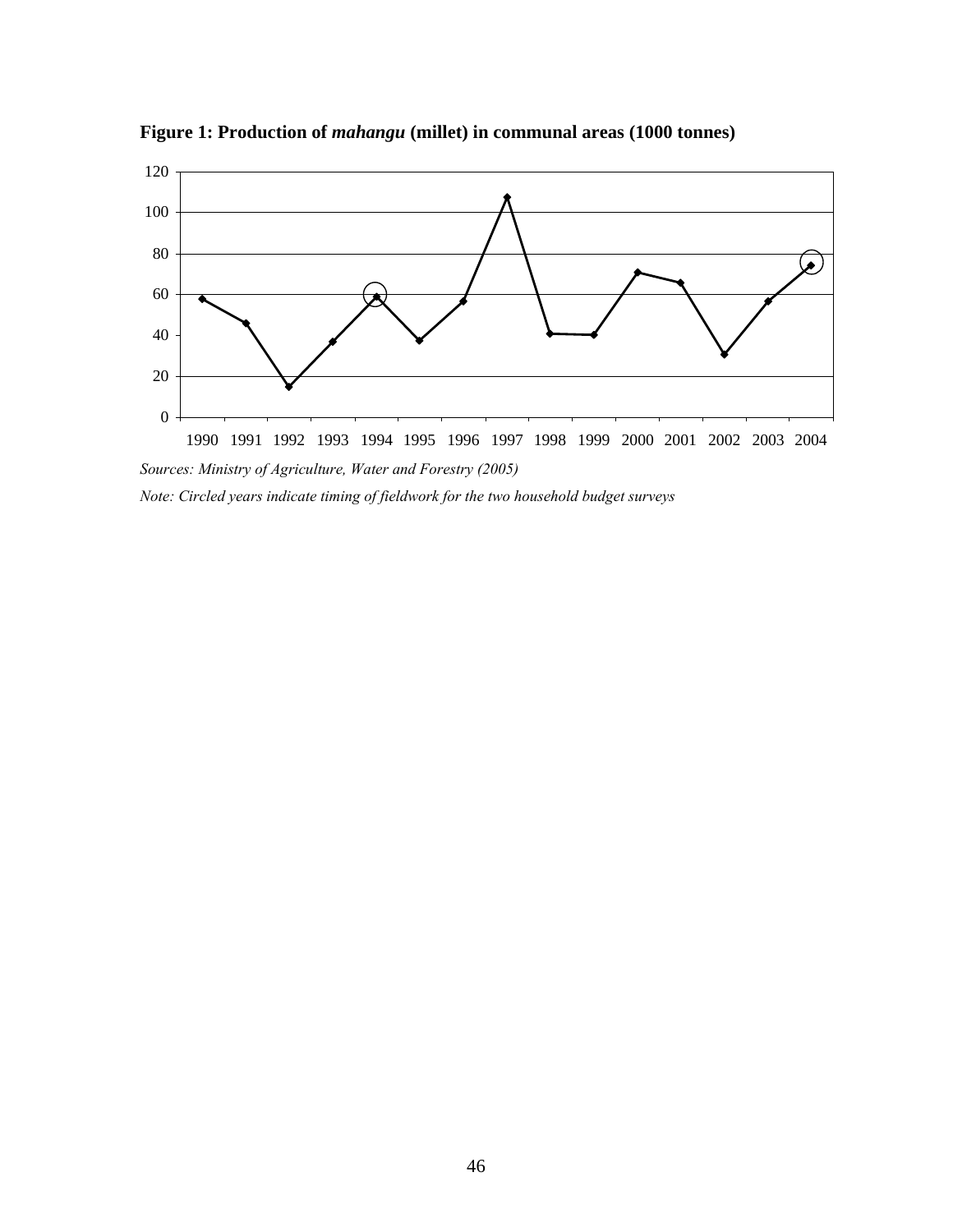<span id="page-46-0"></span>

|                        |                  | Poorest 20<br>percent |                  | $2nd$ quintile |                  | 3rd quintile   |                  | 4th quintile   | percent        | Wealthiest 20  |                  | Overall         |
|------------------------|------------------|-----------------------|------------------|----------------|------------------|----------------|------------------|----------------|----------------|----------------|------------------|-----------------|
|                        | 1993/            | 2003/                 | 1993/            | 2003/          | 1993/            | 2003/          | 1993/            | 2003/          | 1993/          | 2003/          | 1993/            | 2003/           |
|                        | 1994             | 2004                  | 1994             | 2004           | 1994             | 2004           | 1994             | 2004           | 1994           | 2004           | 1994             | 2004            |
|                        |                  |                       |                  |                |                  |                | - percentage -   |                |                |                |                  |                 |
| <b>Field for crops</b> |                  |                       |                  |                |                  |                |                  |                |                |                |                  |                 |
| Owns                   | 72               | 36                    | 69               | 31             | 57               | 27             | 40               | 20             | 21             | 12             | 51               | 25              |
| Access                 | 9                | 31                    | 11               | 41             | 15               | 34             | 19               | 25             | 10             | 14             | 13               | 29              |
| Neither                | 20               | 33                    | 20               | 28             | 28               | 39             | 41               | 54             | 69             | 74             | 36               | 45              |
| <b>Grazing land</b>    |                  |                       |                  |                |                  |                |                  |                |                |                |                  |                 |
| Owns                   | 9                | $\overline{2}$        | $\overline{7}$   | 3              | 8                | 3              | 8                | 5              | 10             | 9              | 8                | $\mathfrak{S}$  |
| Access                 | 68               | 60                    | 69               | 66             | 65               | 59             | 50               | 48             | 27             | 27             | 56               | 52              |
| Neither                | 22               | 38                    | 24               | 31             | 28               | 38             | 41               | 47             | 62             | 64             | 35               | 43              |
| <b>Cattle</b>          |                  |                       |                  |                |                  |                |                  |                |                |                |                  |                 |
| Owns                   | 43               | 30                    | 40               | 37             | 40               | 35             | 36               | 36             | 26             | 30             | 37               | 34              |
| Access                 | 8                | 11                    | 6                | 9              | $\boldsymbol{7}$ | 8              | 5                | 5              | 3              | 3              | 6                | $7\phantom{.0}$ |
| Neither                | 49               | 59                    | 54               | 54             | 53               | 56             | 59               | 59             | 70             | 67             | 57               | 59              |
| Goats                  |                  |                       |                  |                |                  |                |                  |                |                |                |                  |                 |
| Owns                   | 50               | 39                    | 50               | 48             | 45               | 42             | 39               | 39             | 26             | 27             | 42               | 39              |
| Access                 | $\mathbf{1}$     | 3                     | $\overline{2}$   | $\overline{4}$ | $\overline{2}$   | 5              | 3                | $\overline{4}$ | $\overline{2}$ | $\overline{2}$ | $\mathfrak{2}$   | $\overline{4}$  |
| Neither                | 49               | 58                    | 49               | 49             | 53               | 53             | 58               | 57             | 71             | 70             | 56               | 57              |
| <b>Sheep</b>           |                  |                       |                  |                |                  |                |                  |                |                |                |                  |                 |
| Owns                   | 5                | 4                     | $\tau$           | $\overline{4}$ | 7                | 5              | 9                | $\tau$         | 11             | 12             | 8                | 6               |
| Access                 | $\overline{0}$   | 1                     | 1                | $\overline{2}$ | $\mathbf{1}$     | $\overline{2}$ | 1                | $\overline{2}$ | 1              | $\mathbf{1}$   | 1                | $\mathbf{1}$    |
| Neither                | 94               | 95                    | 92               | 94             | 92               | 93             | 90               | 91             | 87             | 88             | 91               | 92              |
| <b>Pigs</b>            |                  |                       |                  |                |                  |                |                  |                |                |                |                  |                 |
| Owns                   | 21               | 15                    | 17               | 23             | 17               | 17             | 10               | 11             | 5              | $\overline{4}$ | 14               | 14              |
| Access                 | $\boldsymbol{0}$ | $\boldsymbol{0}$      | $\boldsymbol{0}$ | $\mathbf{1}$   | $\boldsymbol{0}$ | $\mathbf{1}$   | $\boldsymbol{0}$ | $\mathbf{1}$   | $\mathbf{1}$   | $\mathbf{1}$   | $\boldsymbol{0}$ | $\mathbf{1}$    |
| Neither                | 79               | 84                    | 82               | 75             | 83               | 81             | 89               | 87             | 94             | 94             | 85               | 84              |
| <b>Poultry</b>         |                  |                       |                  |                |                  |                |                  |                |                |                |                  |                 |
| Owns                   | 78               | 60                    | 77               | 66             | 68               | 56             | 55               | 39             | 26             | 22             | 61               | 49              |
| Access                 | $\mathbf{1}$     | 1                     | $\mathbf{1}$     | $\overline{2}$ | 1                | 3              | $\overline{2}$   | 3              | $\mathfrak{2}$ | $\overline{2}$ | $\mathbf{1}$     | 2               |
| Neither                | 22               | 38                    | 22               | 32             | 30               | 41             | 43               | 57             | 71             | 76             | 38               | 49              |

### **Table 5: Owns or has access to land and livestock**